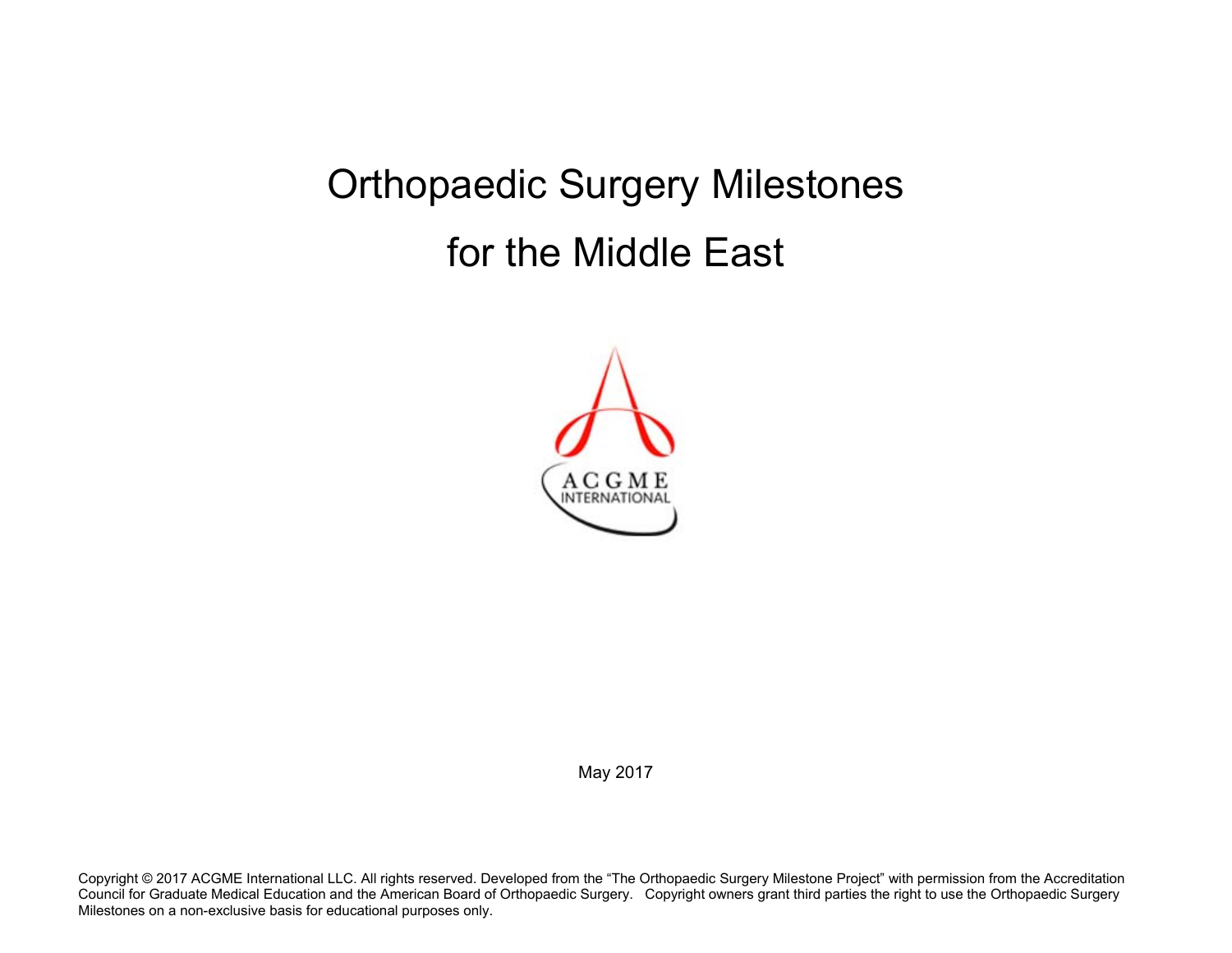## The Orthopaedic Surgery Milestones for the Middle East

The Milestones are designed only for use in evaluation of residents/fellows in the context of their participation in ACGME-I-accredited residency or fellowship programs. The Milestones provide a framework for the assessment of the development of the resident/fellow in key dimensions of the elements of physician competency in a specialty or subspecialty. They neither represent the entirety of the dimensions of the six domains of physician competency, nor are they designed to be relevant in any other context.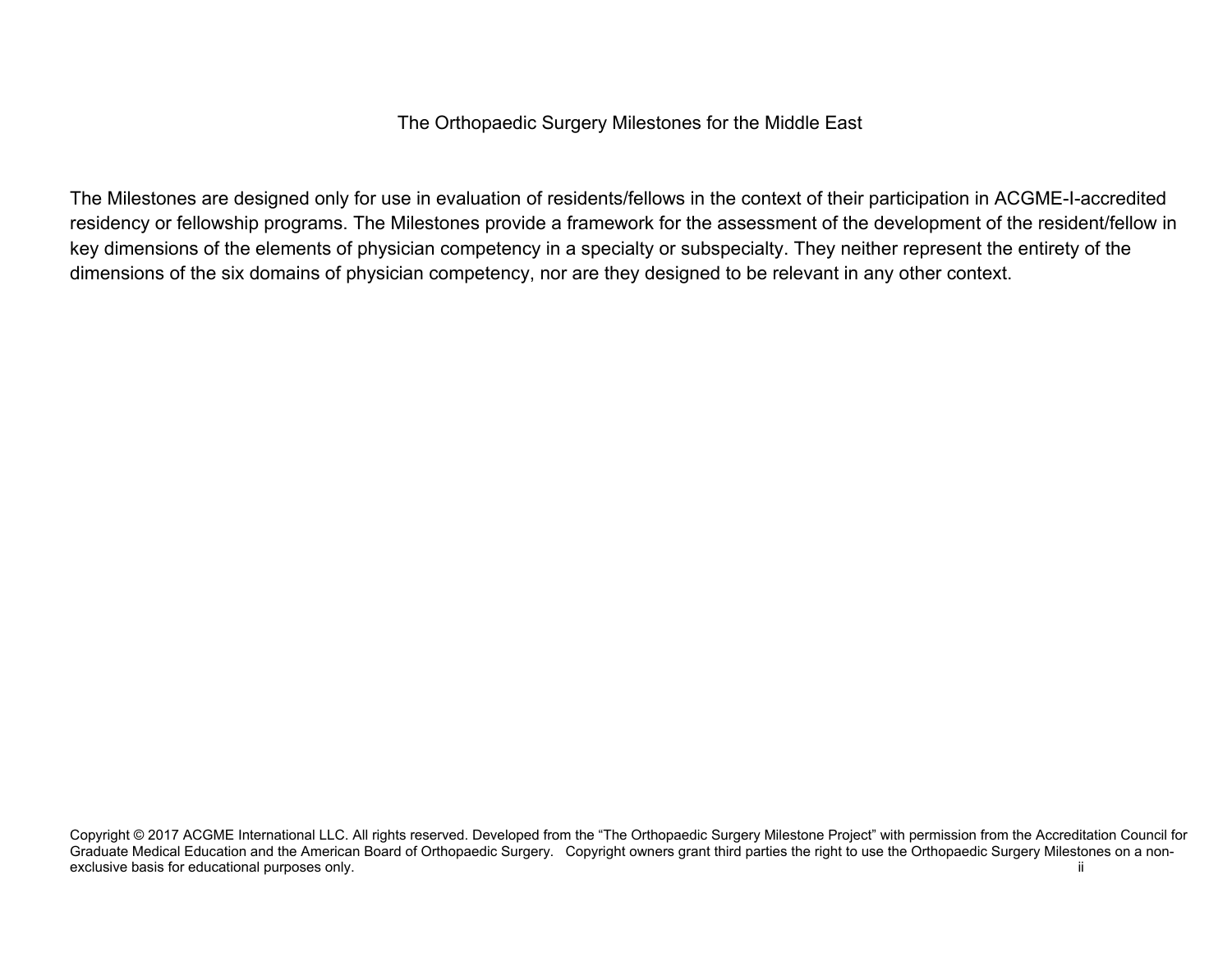## **Milestones Reporting**

This document presents milestones designed for programs to use in semi-annual review of resident performance and reporting to the ACGME-I. Milestones are knowledge, skills, attitudes, and other attributes for each of the ACGME-I competencies organized in a developmental framework from less to more advanced. They are descriptors and targets for resident performance as a learner moves from entry into their program through graduation.

For each period, review and reporting will involve selecting milestone levels that best describe each resident's current performance and attributes. Milestones are arranged in numbered levels. Tracking from "Critical Deficiencies"/"Level 1" to "Aspirational"/"Level 5" is synonymous with moving from novice to expert in the specialty. These levels do not correspond with time in the educational program. Dependent upon previous education and experience, residents may enter a program at varying points in the Milestones.

Selection of a level implies that the resident substantially demonstrates the milestones in that level, as well as those in lower levels (see the diagram on page v).

**Level 1:** The resident demonstrates milestones expected of an incoming resident.

**Level 2:** The resident is advancing and demonstrates additional milestones, but is not yet performing at a mid-residency level.

**Level 3:** The resident continues to advance and demonstrate additional milestones, consistently including the majority of milestones targeted for residency**.** 

Level 4: The resident has advanced so that he or she now substantially demonstrates the milestones targeted for residency. This level is designed as the graduation target.

Level 5: The resident has advanced beyond performance targets set for residency and is demonstrating "aspirational" goals, which might describe the performance of someone who has been in practice for several years. It is expected that only a few exceptional residents will reach this level.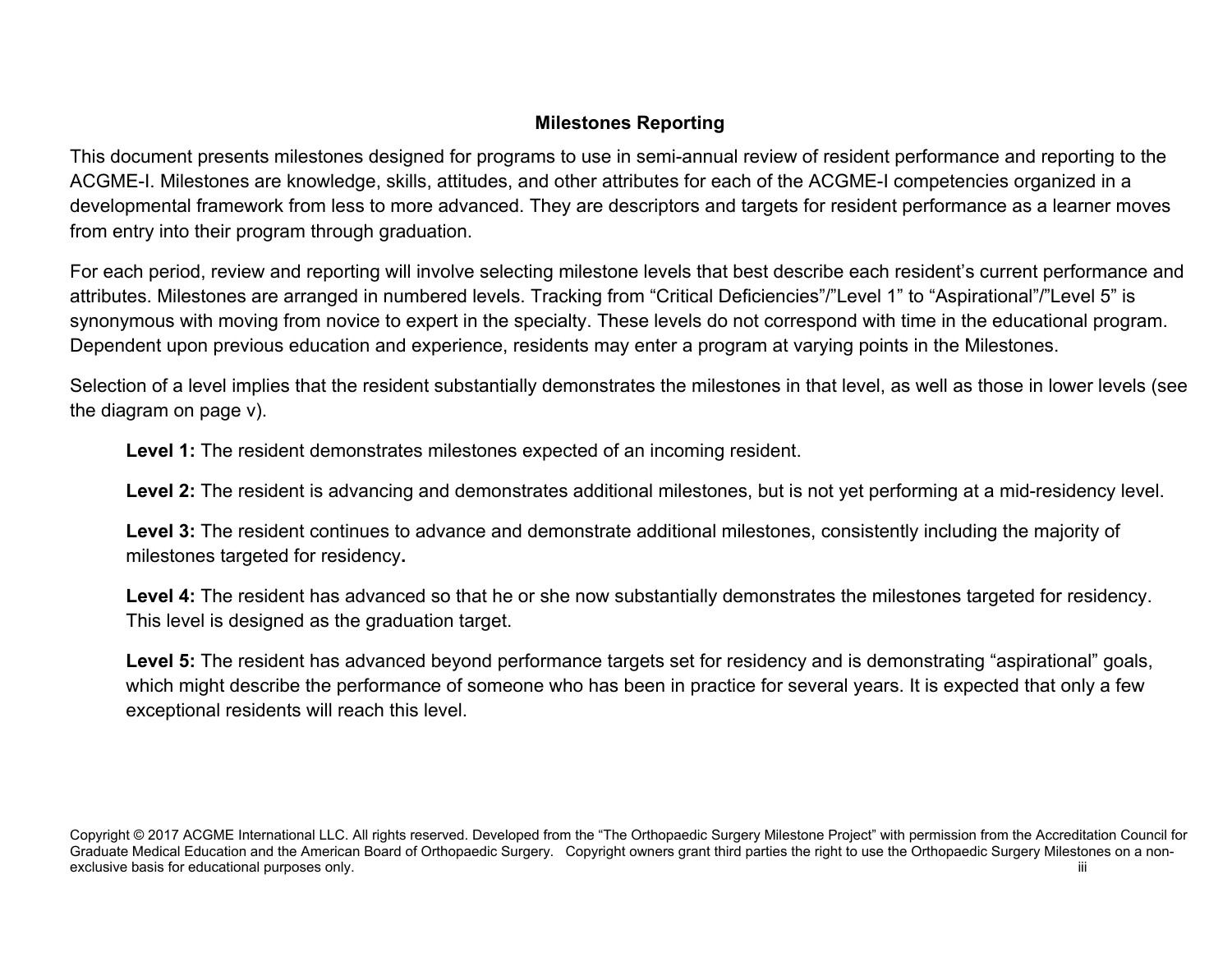## **Additional Notes**

The "Ready for Unsupervised Practice" and "Level 4" Milestones are designed as the graduation *target* and *do not* represent a graduation *requirement*. Making decisions about readiness for graduation is the purview of the program director. Study of Milestones performance data will be required before the ACGME-I and its partners will be able to determine whether milestones in the first four levels appropriately represent the developmental framework, and whether Milestone data overall are of sufficient quality to be used for high-stakes decisions.

*Answers to Frequently Asked Questions about Milestones are posted on the ACGME-I website.* 

Copyright © 2017 ACGME International LLC. All rights reserved. Developed from the "The Orthopaedic Surgery Milestone Project" with permission from the Accreditation Council for Graduate Medical Education and the American Board of Orthopaedic Surgery. Copyright owners grant third parties the right to use the Orthopaedic Surgery Milestones on a nonexclusive basis for educational purposes only. iverally a state of the state of the state of the state of the state of the state of the state of the state of the state of the state of the state of the state of the state of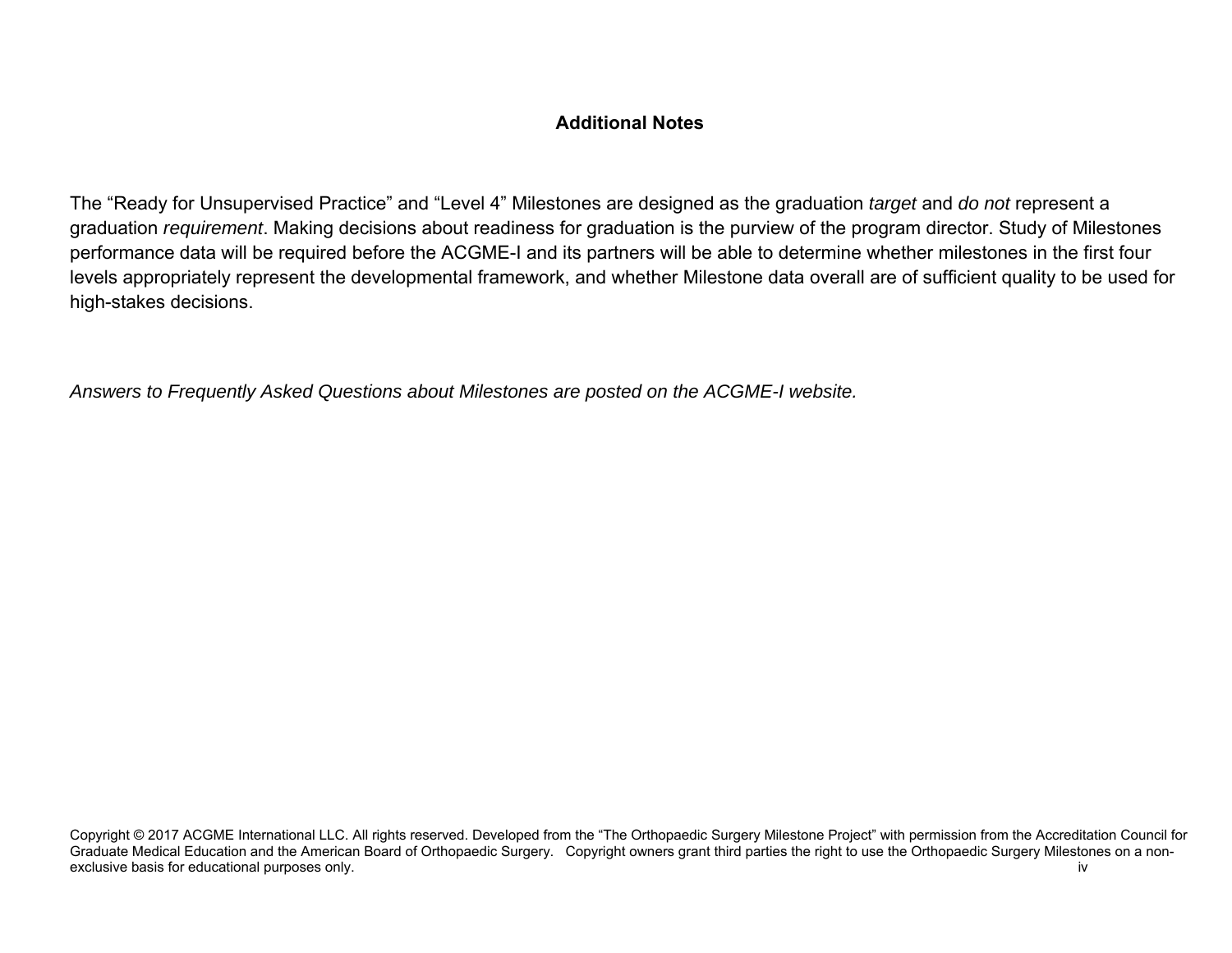The diagram below presents an example set of milestones for one sub-competency in the same format as the ACGME-I Report Worksheet. For each reporting period, a learner's performance on the milestones for each sub-competency will be indicated by selecting the level of milestones that best describes that learner's performance in relation to those milestones.

| Systems-Based Practice 1: Patient Safety and Quality Improvement                                                                                                    |                                                                                                                                                                                                                                   |                                                                                                                                                                                                      |                                                                                                                                                                                                                    |                                                                                                                                                                                                         |  |  |
|---------------------------------------------------------------------------------------------------------------------------------------------------------------------|-----------------------------------------------------------------------------------------------------------------------------------------------------------------------------------------------------------------------------------|------------------------------------------------------------------------------------------------------------------------------------------------------------------------------------------------------|--------------------------------------------------------------------------------------------------------------------------------------------------------------------------------------------------------------------|---------------------------------------------------------------------------------------------------------------------------------------------------------------------------------------------------------|--|--|
| Level 1                                                                                                                                                             | Level 2                                                                                                                                                                                                                           | Level 3                                                                                                                                                                                              | Level 4                                                                                                                                                                                                            | Level 5                                                                                                                                                                                                 |  |  |
| Demonstrates<br>knowledge of common<br>patient safety events                                                                                                        | Identifies system<br>factors that lead to<br>patient safety events                                                                                                                                                                | Participates in analysis<br>of patient safety events<br>(simulated or actual)                                                                                                                        | Conducts analysis of<br>patient safety events<br>and offers error<br>prevention strategies<br>(simulated or actual)                                                                                                | Actively engages teams<br>and processes to<br>modify systems to<br>prevent patient safety<br>events                                                                                                     |  |  |
| Demonstrates<br>knowledge of how to<br>report patient safety<br>events<br>Demonstrates<br>knowledge of basic<br>quality improvement<br>methodologies and<br>metrics | Reports patient safety<br>events through<br>institutional reporting<br>systems (actual or<br>simulated)<br>Describes local quality<br>improvement initiatives<br>(e.g., community<br>vaccination rate.<br>infection rate, smoking | Participates in<br>disclosure of patient<br>safety events to<br>patients and families<br>(simulated or actual)<br>Participates in local<br>quality improvement<br>initiatives                        | Discloses patient safety<br>events to patients and<br>families (simulated or<br>actual)<br>Demonstrates the skills<br>required to identify,<br>develop, implement, and<br>analyze a quality<br>improvement project | Role models or mentors<br>others in the disclosure<br>of patient safety events<br>Creates, implements,<br>and assesses quality<br>improvement initiatives<br>at the institutional or<br>community level |  |  |
|                                                                                                                                                                     | cessation)                                                                                                                                                                                                                        |                                                                                                                                                                                                      |                                                                                                                                                                                                                    |                                                                                                                                                                                                         |  |  |
| Comments:                                                                                                                                                           |                                                                                                                                                                                                                                   |                                                                                                                                                                                                      |                                                                                                                                                                                                                    | Not yet achieved Level 1                                                                                                                                                                                |  |  |
| Selecting a response box in the middle<br>of a level implies that milestones in<br>that level and in lower levels have been<br>substantially demonstrated.          |                                                                                                                                                                                                                                   | Selecting a response box on the line in<br>between levels indicates that milestones in<br>lower levels have been substantially<br>demonstrated as well as some milestones in<br>the higher level(s). |                                                                                                                                                                                                                    |                                                                                                                                                                                                         |  |  |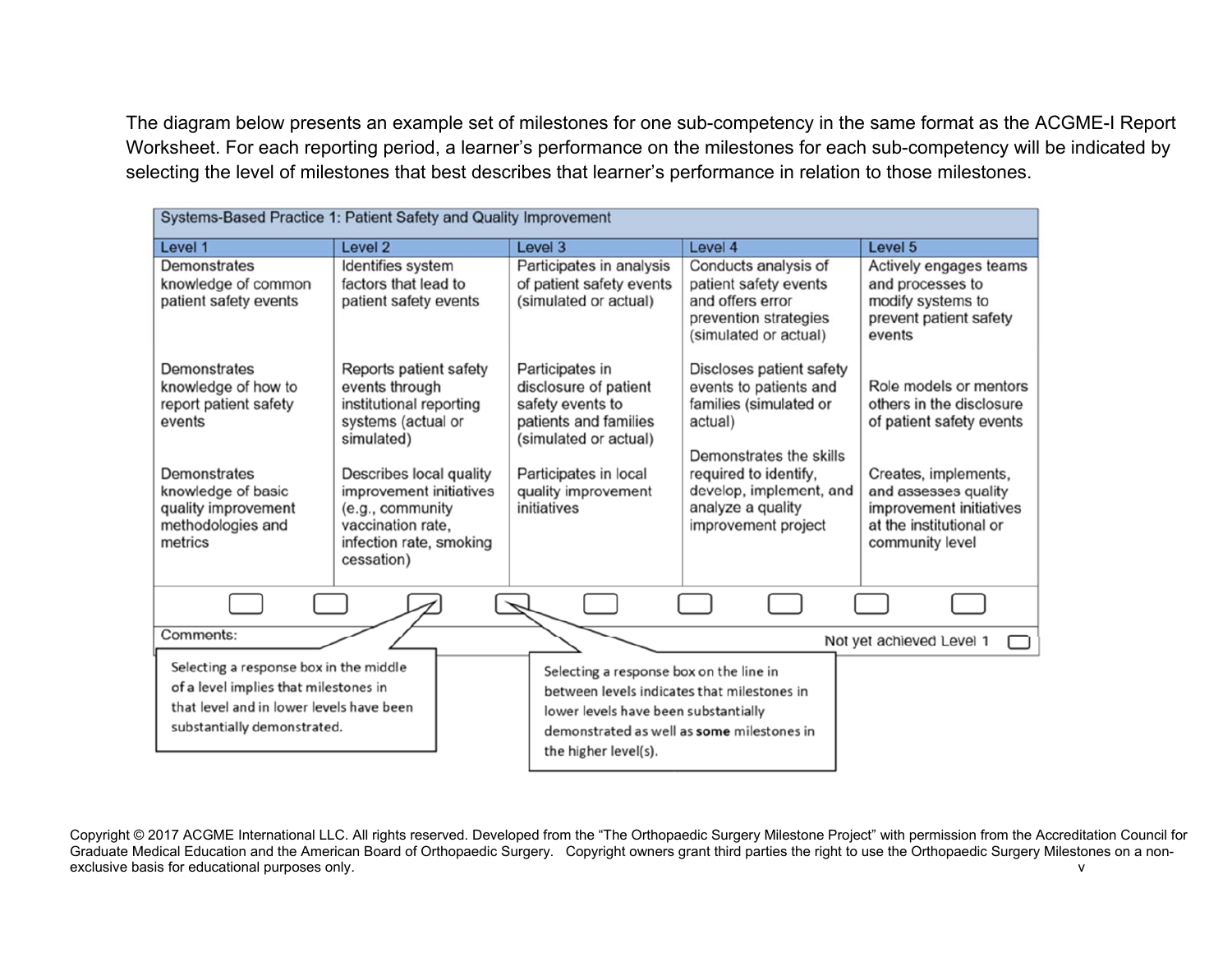| <b>Patient Care 1:</b> Gathers Information by Interviewing the Patient or Surrogate and Performing a Physical Exam.                                                                                                       |                                                                                                                                                                                           |                                                                                                                                                                                                                                                                                   |                                        |                                                                                                                         |  |
|---------------------------------------------------------------------------------------------------------------------------------------------------------------------------------------------------------------------------|-------------------------------------------------------------------------------------------------------------------------------------------------------------------------------------------|-----------------------------------------------------------------------------------------------------------------------------------------------------------------------------------------------------------------------------------------------------------------------------------|----------------------------------------|-------------------------------------------------------------------------------------------------------------------------|--|
| Level 1                                                                                                                                                                                                                   | Level <sub>2</sub>                                                                                                                                                                        | Level 3                                                                                                                                                                                                                                                                           | Level 4                                | Level 5                                                                                                                 |  |
| Obtains history and performs<br>basic physical exam (e.g.,<br>age, gender, history of<br>present illness [HPI], past<br>medical history [PMHx],<br>social history, range of<br>motion, effusion,<br>neurovascular status) | Obtains focused history and<br>performs focused exam<br>(e.g., mechanism of injury,<br>past knee history, past<br>treatments, Lachman,<br>anterior drawer, pivot shift,<br>meniscal pain) | Recognizes concomitant<br>associated injuries (e.g.,<br>lateral collateral ligament<br>[LCL], multi ligament,<br>osteochondritis dissecans<br>[OCD], posterior cruciate<br>ligament [PCL], collateral<br>ligaments, posterolateral<br>corner instability, reverse<br>pivot shift) | Performs graft passage and<br>fixation | Performs revision/<br>transphyseal ACL<br>reconstruction (e.g.,<br>hardware removal, outside<br>in drilling techniques) |  |
| Appropriately orders basic<br>imaging studies (e.g., knee<br>radiographs)                                                                                                                                                 | Appropriately interprets<br>basic imaging studies (e.g.,<br>alignment, joint space,<br>patella alignment)                                                                                 | Appropriately orders and<br>interprets advanced<br>imaging studies (e.g.,<br>standing views, magnetic<br>resonance imaging [MRI],<br>Second fracture, bone<br>bruising)                                                                                                           |                                        |                                                                                                                         |  |
| Prescribes non-operative<br>treatments (e.g., range of<br>motion [ROM], weight-<br>bearing [WB] status)                                                                                                                   | Prescribes and manages<br>non-operative treatment<br>(e.g., closed chain quad<br>strengthening)                                                                                           | Provides complex non-<br>operative treatment (e.g.,<br>WB status, bracing as<br>appropriate, vascular<br>studies)                                                                                                                                                                 |                                        |                                                                                                                         |  |
| Provides basic peri-<br>operative management (e.g.,<br>neurovascular status, brace,<br>WB status)                                                                                                                         | Completes pre-operative<br>planning with<br>instrumentation, graft<br>selection and implants                                                                                              | Completes comprehensive<br>pre-operative planning with<br>alternatives                                                                                                                                                                                                            |                                        |                                                                                                                         |  |
|                                                                                                                                                                                                                           | Examines injury under<br>anesthesia (e.g., complete<br>ligament examination)                                                                                                              | Performs diagnostic<br>arthroscopy, notchplasty,<br>and/or graft harvest                                                                                                                                                                                                          |                                        |                                                                                                                         |  |
|                                                                                                                                                                                                                           | Provides post-operative<br>management and                                                                                                                                                 | Modifies and adjusts post-<br>operative treatment plan as                                                                                                                                                                                                                         |                                        | Develops unique, complex<br>post-operative management                                                                   |  |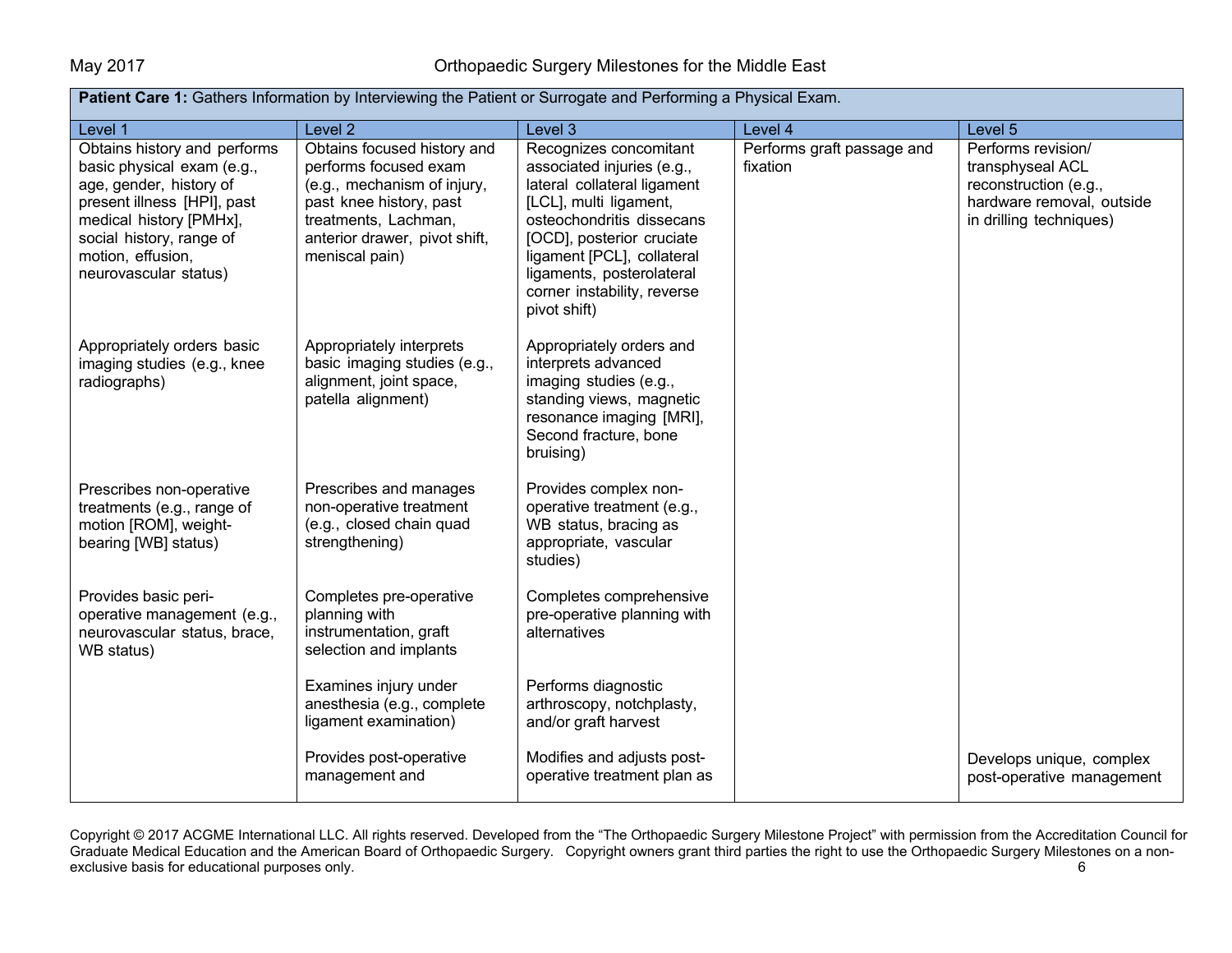| Lists potential complications<br>(e.g., infection, loss of<br>motion, graft failure,<br>neurovascular compromise) | rehabilitation (e.g., WB<br>status, brace, ROM, quad<br>strength)<br>Capable of diagnosis and<br>early management of<br>complications (e.g., graft<br>failure, tunnel placement) | needed (e.g., loss of knee<br>motion treatment, sport<br>specific drills, return to<br>sport) | Capable of treating<br>complications both intra-<br>operatively and post-<br>operatively (e.g., graft<br>harvest failure, tunnel<br>malposition, chondral injury) | plans<br>Surgically treats complex<br>complications |
|-------------------------------------------------------------------------------------------------------------------|----------------------------------------------------------------------------------------------------------------------------------------------------------------------------------|-----------------------------------------------------------------------------------------------|-------------------------------------------------------------------------------------------------------------------------------------------------------------------|-----------------------------------------------------|
|                                                                                                                   |                                                                                                                                                                                  |                                                                                               |                                                                                                                                                                   |                                                     |
| Comments:                                                                                                         |                                                                                                                                                                                  |                                                                                               |                                                                                                                                                                   | Not Yet Achieved Level 1                            |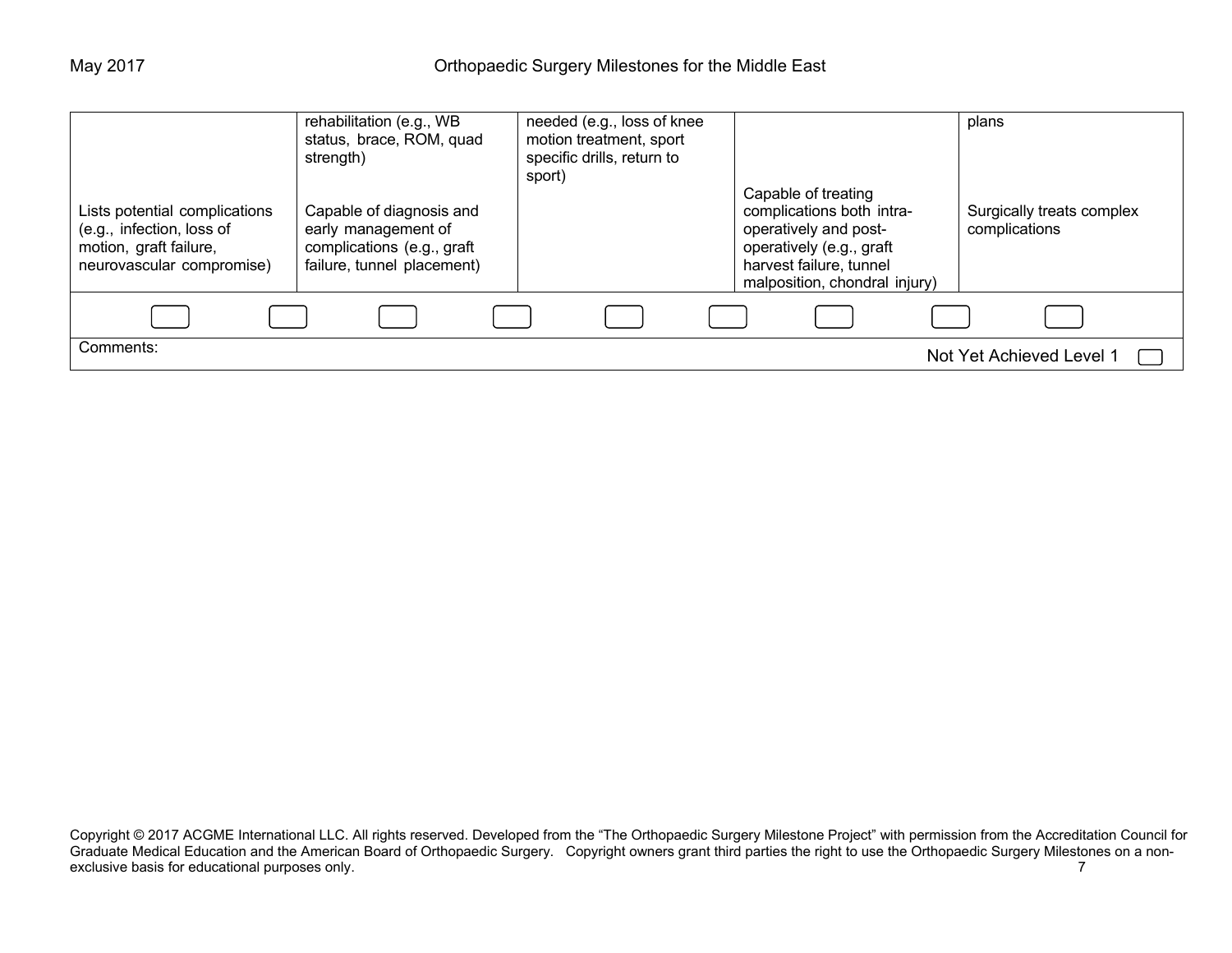| Medical Knowledge 1: Anterior Cruciate Ligament                                                                                                              |                                                                                                                                                                                                                                                                                                                                                                                   |                                                                                                                       |                                                                                                                                                                                            |                                                               |  |  |
|--------------------------------------------------------------------------------------------------------------------------------------------------------------|-----------------------------------------------------------------------------------------------------------------------------------------------------------------------------------------------------------------------------------------------------------------------------------------------------------------------------------------------------------------------------------|-----------------------------------------------------------------------------------------------------------------------|--------------------------------------------------------------------------------------------------------------------------------------------------------------------------------------------|---------------------------------------------------------------|--|--|
| Level 1                                                                                                                                                      | Level <sub>2</sub>                                                                                                                                                                                                                                                                                                                                                                | Level 3                                                                                                               | Level 4                                                                                                                                                                                    | Level 5                                                       |  |  |
| Demonstrates knowledge of<br>pathophysiology related to<br>ACL injury (e.g.,<br>mechanisms of injury)                                                        | <b>Understands</b><br>pathophysiology of<br>concomitant injuries (e.g.,<br>secondary restraints of<br>knee [posterior lateral<br>corner {PCL}])                                                                                                                                                                                                                                   | Demonstrates knowledge<br>of current literature and<br>alternative treatments                                         | Understands controversies<br>within the field (e.g., graft<br>type, brace treatment,<br>surgical technique and<br>fixation, surgical techniques<br>to include skeletally<br>immature knee) | Primary author/presenter of<br>original work within the field |  |  |
| Correlates anatomic<br>knowledge to imaging<br>findings on basic imaging<br>studies                                                                          | Correlates anatomic<br>knowledge to imaging<br>findings on advanced<br>imaging studies                                                                                                                                                                                                                                                                                            | Understands rehabilitation<br>mechanics (e.g., phases of<br>rehabilitation, closed<br>versus open chain<br>exercises) | Applies understanding of<br>natural history to clinical<br>decision-making                                                                                                                 |                                                               |  |  |
| Has knowledge of natural<br>history of ACL injury<br>Demonstrates knowledge of<br>ACL injury anatomy and<br>basic surgical approaches<br>(e.g., ACL bundles) | Ability to grade instability<br>(e.g., translations grade and<br>end point)<br>Understands the effects of<br>intervention on natural<br>history of ACL injury<br>Understands alternative<br>surgical approaches (e.g.,<br>miniopen, 2 incision)<br>Understands basic pre-<br>surgical planning and<br>templating<br>Understands advantages<br>and disadvantages of graft<br>types | Understands<br>biomechanics of the knee<br>and biomechanics of<br>implant choices                                     | Understands how to<br>prevent/avoid potential<br>complications                                                                                                                             |                                                               |  |  |
|                                                                                                                                                              |                                                                                                                                                                                                                                                                                                                                                                                   |                                                                                                                       |                                                                                                                                                                                            |                                                               |  |  |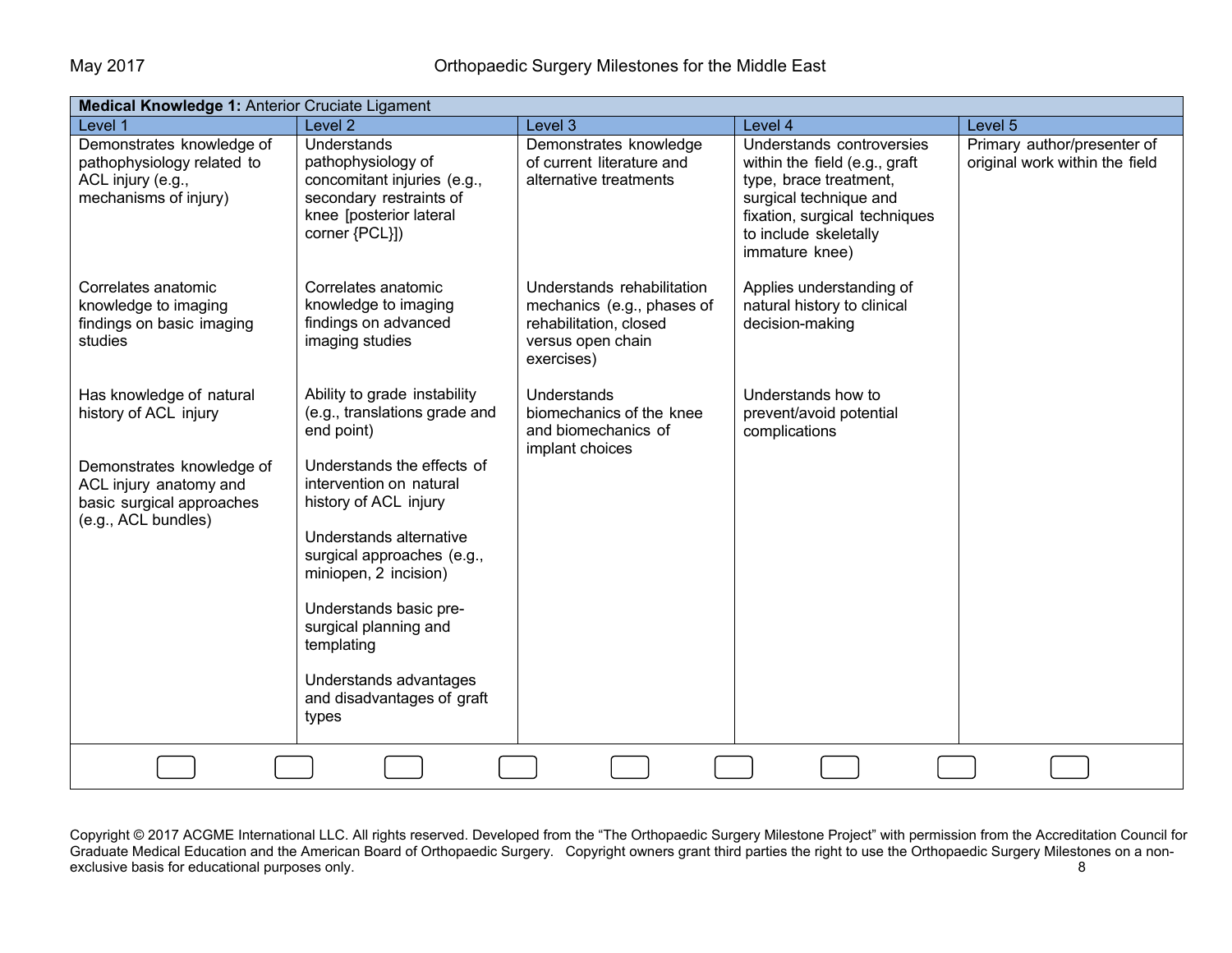Comments:

Not Yet Achieved Level 1

| Patient Care 2: Ankle Arthritis                                                                               |                                                                                                                                                                       |                                                                                |                                                                                                                                                                                                                                                                                                    |                                                                                                                                                                      |  |  |
|---------------------------------------------------------------------------------------------------------------|-----------------------------------------------------------------------------------------------------------------------------------------------------------------------|--------------------------------------------------------------------------------|----------------------------------------------------------------------------------------------------------------------------------------------------------------------------------------------------------------------------------------------------------------------------------------------------|----------------------------------------------------------------------------------------------------------------------------------------------------------------------|--|--|
| Level 1                                                                                                       | Level <sub>2</sub>                                                                                                                                                    | Level 3                                                                        | Level 4                                                                                                                                                                                                                                                                                            | Level 5                                                                                                                                                              |  |  |
| Obtains history and<br>performs basic physical<br>exam                                                        | Obtains focused history<br>and performs focused<br>exam and gait analysis                                                                                             |                                                                                |                                                                                                                                                                                                                                                                                                    |                                                                                                                                                                      |  |  |
| Appropriately orders basic<br>imaging studies (e.g., three<br>weight-bearing views)                           | Appropriately interprets<br>basic imaging studies                                                                                                                     | Appropriately orders and<br>interprets advanced<br>imaging studies/lab studies |                                                                                                                                                                                                                                                                                                    |                                                                                                                                                                      |  |  |
| Prescribes non-operative<br>treatments                                                                        | Prescribes and manages<br>non-operative treatment<br>(e.g., non-steroidal anti-<br>inflammatory drugs<br>[NSAIDs], steroid injections,<br>brace, rocker bottom shoes) |                                                                                | Provides patient specific<br>non-operative treatment<br>(e.g., diagnostic injections)                                                                                                                                                                                                              |                                                                                                                                                                      |  |  |
| Provides basic peri-<br>operative management<br>(e.g., pre- and post-<br>operative orders, labs,<br>consults) | Completes pre-operative<br>planning with<br>instrumentation and implants                                                                                              | Completes comprehensive<br>pre-operative planning<br>with alternatives         |                                                                                                                                                                                                                                                                                                    |                                                                                                                                                                      |  |  |
|                                                                                                               | Performs one basic<br>surgical approach to the<br>ankle/mid-foot/hind-foot<br>arthritis (e.g., anterior or<br>lateral transfibular)                                   |                                                                                | Capable of performing<br>straight forward ankle/mid-<br>foot/hind-foot reconstruction<br>such as Tarsometatarsal<br>joint arthrodesis, tarsal joint<br>arthrodesis, triple,<br>talonavicular or subtalar<br>joint arthrodesis and ankle<br>fusion (e.g., with minimal<br>deformity or bone defect) | Performs complex surgical<br>approaches and<br>reconstruction to the<br>ankle/mid-foot/hind-foot<br>arthritis (e.g., posterior,<br>posterolateral,<br>posteromedial) |  |  |
|                                                                                                               | Provides post-operative<br>management and                                                                                                                             |                                                                                |                                                                                                                                                                                                                                                                                                    | Develops unique,                                                                                                                                                     |  |  |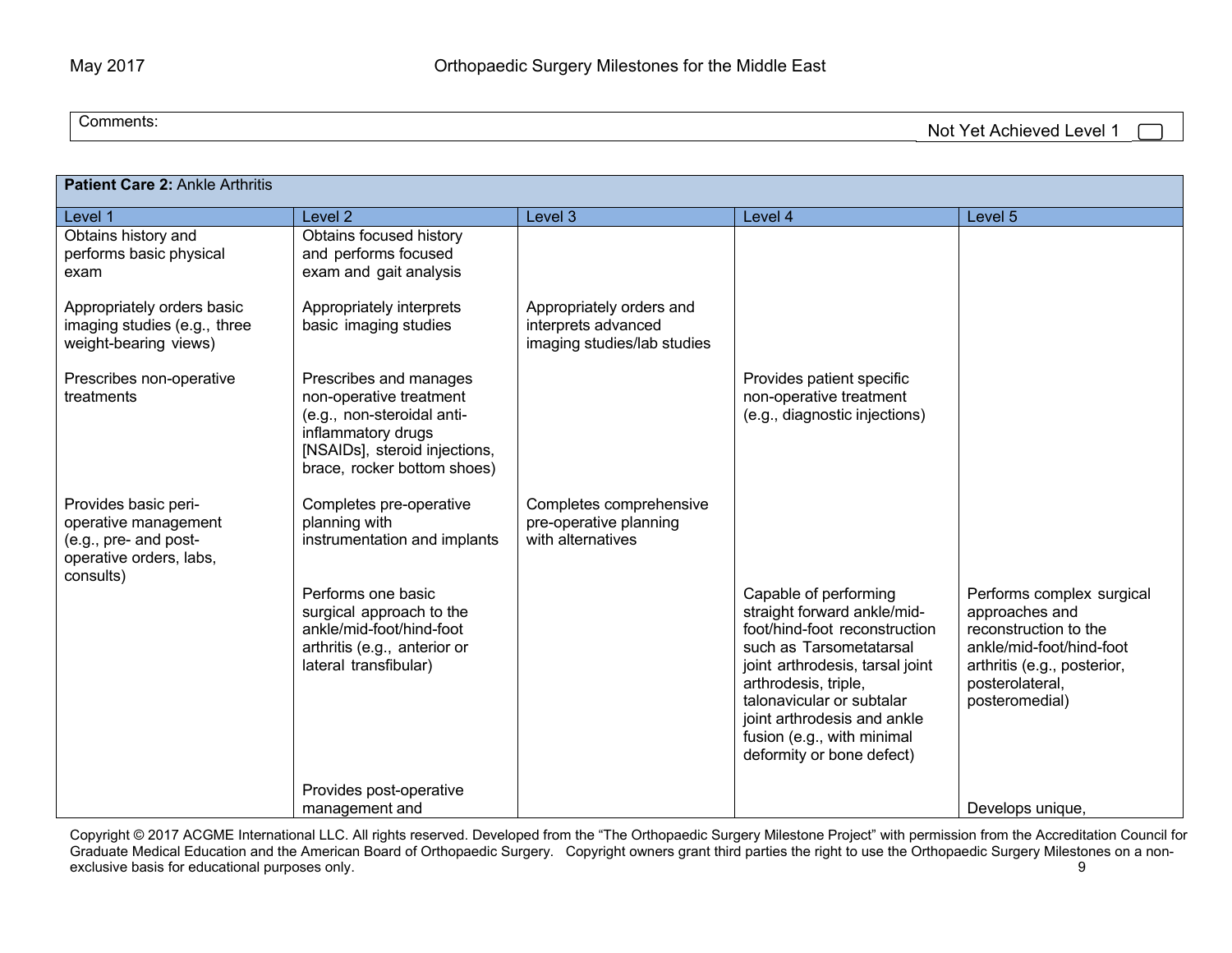| Lists potential | rehabilitation (e.g.,<br>prothrombin time [PT] orders<br>with goals and restrictions)<br>Capable of diagnosis and | Modifies and adjusts post-<br>operative treatment plan as<br>needed | Capable of surgically treating                              | complex post-operative<br>management plans<br>Surgically treats complex |
|-----------------|-------------------------------------------------------------------------------------------------------------------|---------------------------------------------------------------------|-------------------------------------------------------------|-------------------------------------------------------------------------|
| complications   | early management of<br>complications (e.g., wound<br>healing problems, infection,<br>deep vein thrombosis [DVT])  |                                                                     | simple complications (e.g.,<br>incision and drainage [I&D]) | complications (e.g., nonunion,  <br>malunion)                           |
|                 |                                                                                                                   |                                                                     |                                                             |                                                                         |
| Comments:       |                                                                                                                   |                                                                     |                                                             | Not Yet Achieved Level 1                                                |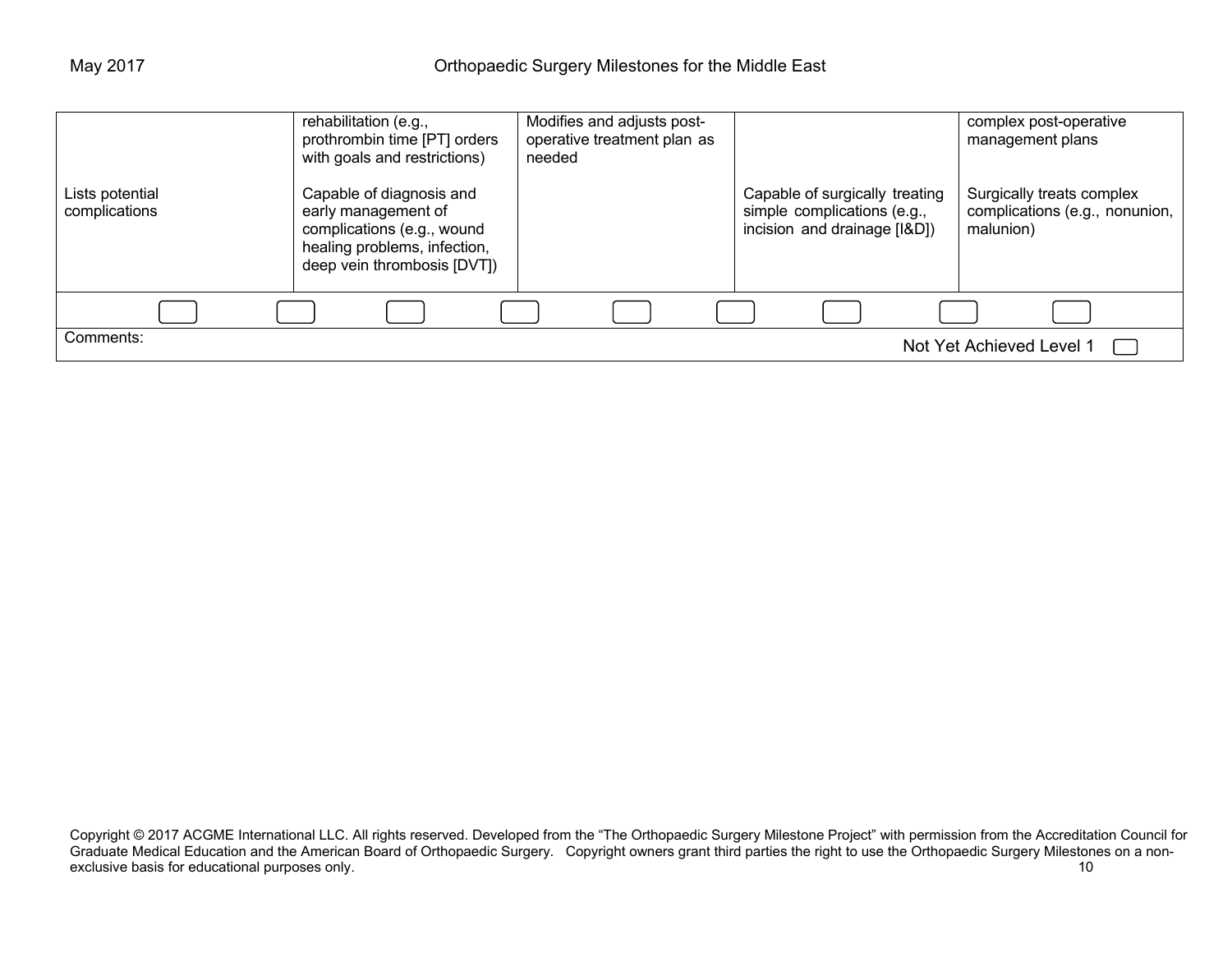| <b>Medical Knowledge 2: Ankle Arthritis</b>                                                                                                                                 |                                                                                                                                                                                                                             |                                                                                                                                                             |                                                                                                                                                                                           |                                                               |  |  |
|-----------------------------------------------------------------------------------------------------------------------------------------------------------------------------|-----------------------------------------------------------------------------------------------------------------------------------------------------------------------------------------------------------------------------|-------------------------------------------------------------------------------------------------------------------------------------------------------------|-------------------------------------------------------------------------------------------------------------------------------------------------------------------------------------------|---------------------------------------------------------------|--|--|
| Level 1                                                                                                                                                                     | Level <sub>2</sub>                                                                                                                                                                                                          | Level 3                                                                                                                                                     | Level 4                                                                                                                                                                                   | Level 5                                                       |  |  |
| Demonstrates knowledge of<br>pathophysiology related to<br>ankle/mid-foot/hind-foot<br>arthritis                                                                            |                                                                                                                                                                                                                             | Demonstrates knowledge<br>of current literature and<br>alternative treatments<br>(e.g., non-operative,<br>cheilectomy, fusion,<br>replacement, distraction) | Understands controversies<br>within the field                                                                                                                                             | Primary author/presenter of<br>original work within the field |  |  |
| Correlates anatomic<br>knowledge to imaging<br>findings on basic imaging<br>studies (e.g., osteophyte<br>formation, joint narrowing,<br>subchondral cysts and<br>sclerosis) | Correlates anatomic<br>knowledge to imaging<br>findings on advanced<br>imaging studies (e.g., bone<br>loss, articular deformity,<br>subluxation)                                                                            | Applies general<br>understanding of non-<br>operative treatment<br>options and surgical<br>indications                                                      |                                                                                                                                                                                           |                                                               |  |  |
| Demonstrates basic<br>knowledge of natural<br>history of ankle/mid-<br>foot/hind-foot arthritis                                                                             | Understands the effects of<br>intervention on natural<br>history of ankle/mid-<br>foot/hind-foot arthritis (e.g.,<br>effects of NSAIDs, steroid<br>injections, brace, rocker<br>bottom shoes)                               |                                                                                                                                                             | Applies understanding of<br>natural history to clinical<br>decision-making (e.g.,<br>considers patient-specific<br>characteristics of disease to<br>select most appropriate<br>treatment) |                                                               |  |  |
| Demonstrates knowledge<br>of gait mechanics (e.g.,<br>phases of gait) and normal<br>limb alignment                                                                          | Demonstrates knowledge<br>of abnormal gait mechanics<br>of ankle/mid-foot/hind-foot<br>arthritis (e.g., antalgic gait,<br>circumduction, decreased<br>stance) and abnormal limb<br>alignment and adjacent<br>joint function | Understands abnormal<br>gait mechanics of<br>ankle/mid-foot/hind-foot<br>arthritis (e.g., identifies<br>abnormal gait patterns in<br>patient)               | Applies biomechanics to<br>implant and procedure<br>selection                                                                                                                             |                                                               |  |  |
| Demonstrates knowledge<br>of ankle/mid-foot/hind-foot<br>arthritis anatomy and basic<br>surgical approaches (e.g.,<br>anterior, lateral-                                    | Understands alternative<br>surgical approaches<br>(e.g., posterior,<br>posterolateral,<br>posteromedial)                                                                                                                    |                                                                                                                                                             |                                                                                                                                                                                           |                                                               |  |  |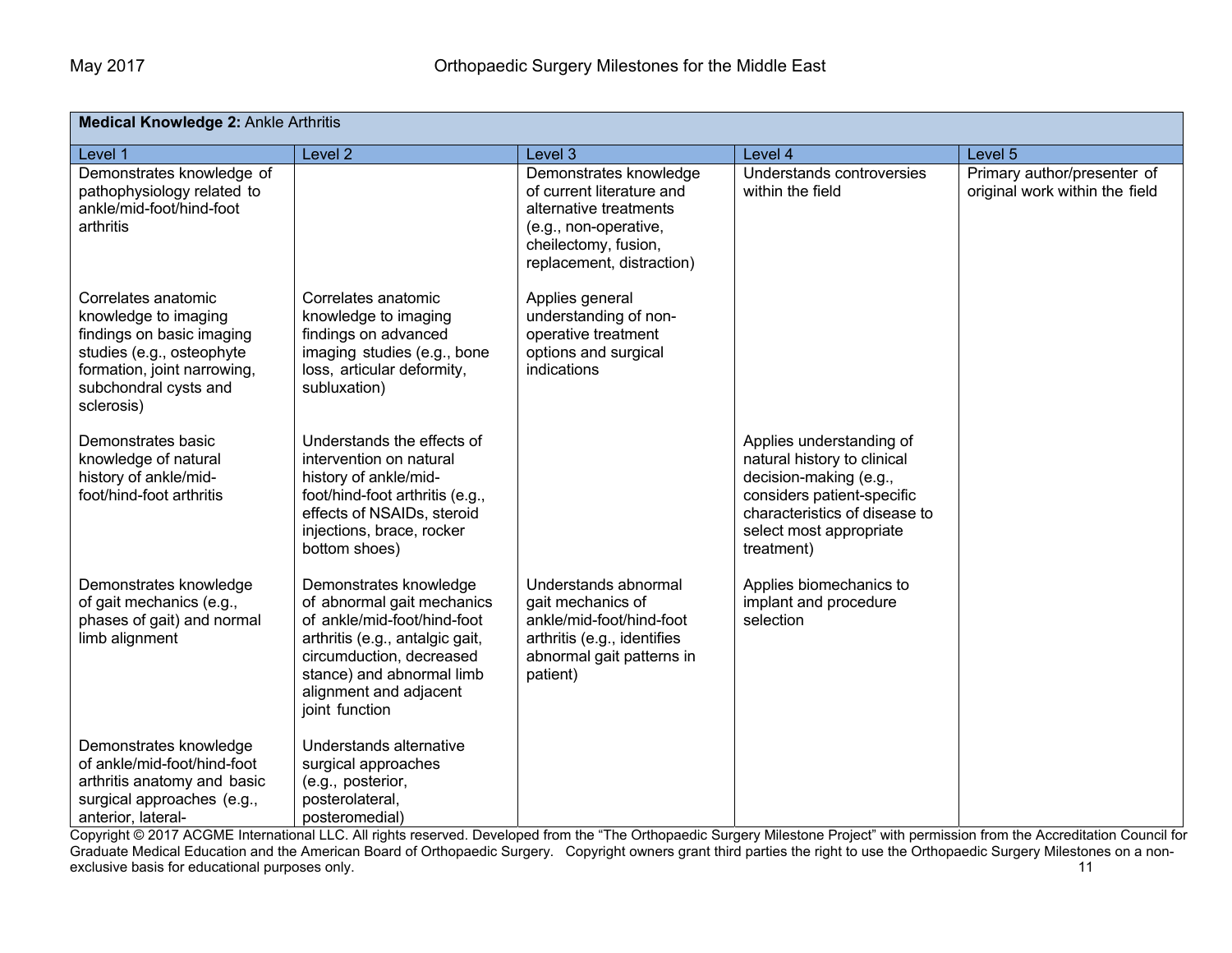| transfibular)                                                                               |                                                                            |  |                          |  |
|---------------------------------------------------------------------------------------------|----------------------------------------------------------------------------|--|--------------------------|--|
|                                                                                             | Understands basic<br>pre-surgical planning<br>and templating               |  |                          |  |
| Demonstrates knowledge of<br>non-operative treatment<br>options and surgical<br>indications | Understands non-operative<br>treatment options and<br>surgical indications |  |                          |  |
|                                                                                             |                                                                            |  |                          |  |
| Comments:                                                                                   |                                                                            |  | Not Yet Achieved Level 1 |  |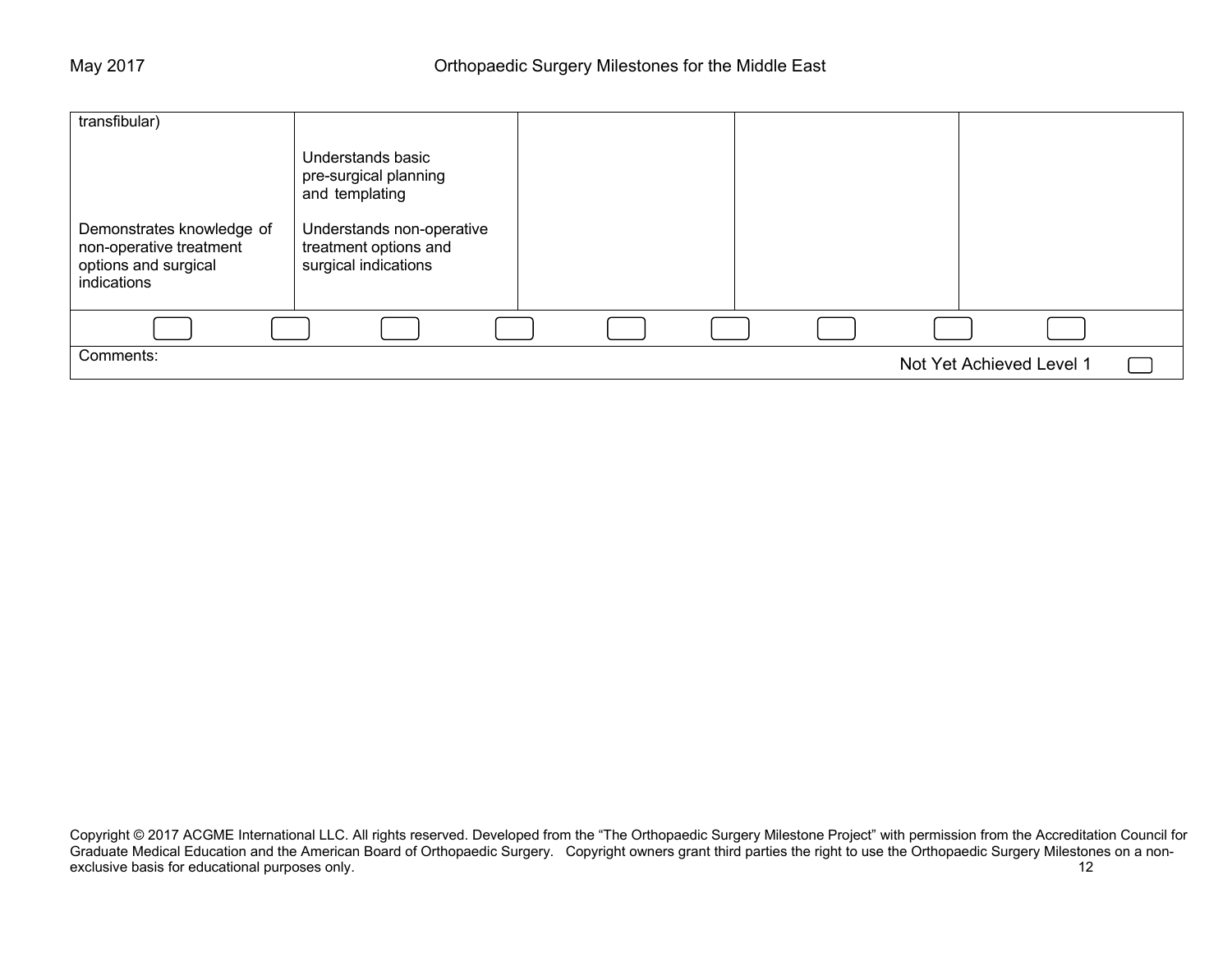| Patient Care 3: Ankle Fracture                      |                                                                                                           |                                                                                                                              |                                                                                                                                                                                                  |                                                                                                                                        |  |  |
|-----------------------------------------------------|-----------------------------------------------------------------------------------------------------------|------------------------------------------------------------------------------------------------------------------------------|--------------------------------------------------------------------------------------------------------------------------------------------------------------------------------------------------|----------------------------------------------------------------------------------------------------------------------------------------|--|--|
| Level 1                                             | Level 2                                                                                                   | Level 3                                                                                                                      | Level 4                                                                                                                                                                                          | Level 5                                                                                                                                |  |  |
| Obtains history and performs<br>basic physical exam | Obtains focused history and<br>performs focused exam;<br>recognizes implications of<br>soft tissue injury |                                                                                                                              |                                                                                                                                                                                                  |                                                                                                                                        |  |  |
| Appropriately orders basic<br>imaging studies       | Appropriately interprets basic<br>imaging studies                                                         | Appropriately orders and<br>interprets advanced<br>imaging studies (e.g., stress<br>views, computed<br>tomography [CT] scan) | Provides comprehensive<br>assessment of complex<br>fracture patterns on imaging<br>studies (e.g., pilon fracture)                                                                                |                                                                                                                                        |  |  |
| Prescribes non-operative<br>treatments              | Prescribes and manages<br>non-operative treatment                                                         | Provides a comprehensive<br>assessment of most<br>fractures on imaging<br>studies                                            | Recognizes indications for<br>and provides non- operative<br>treatment of an unstable<br>fracture (e.g., diabetes,<br>medical comorbidities, non-                                                |                                                                                                                                        |  |  |
| Provides basic peri-operative<br>management         | Completes pre-operative<br>planning with<br>instrumentation and implants                                  | Completes comprehensive<br>pre-operative planning with<br>alternatives                                                       | compliance)                                                                                                                                                                                      |                                                                                                                                        |  |  |
| Splints fracture appropriately                      | Performs a closed reduction<br>Performs surgical exposure<br>of the lateral malleolus                     | Performs surgical reduction<br>and fixation of a simple<br>fracture (e.g., lateral or<br>bimalleolar ankle fracture)         | Performs surgical reduction<br>and fixation of a moderately<br>complex fracture (e.g., open<br>reduction internal fixation<br>[ORIF] trimalleolar ankle<br>fracture or simple pilon<br>fracture) | Performs surgical reduction<br>and fixation of a full range of<br>fractures and dislocations<br>(e.g., ORIF complex pilon<br>fracture) |  |  |
|                                                     | Provides post-operative<br>management and<br>rehabilitation                                               | Modifies and adjusts post-<br>operative treatment plan as<br>needed                                                          |                                                                                                                                                                                                  | Develops unique, complex<br>post-operative management<br>plans                                                                         |  |  |
| Lists potential complications                       | Capable of diagnosis and<br>early management of<br>complications                                          | Capable of treating<br>complications both intra-<br>operatively and post-                                                    |                                                                                                                                                                                                  | Surgically treats complex<br>complications (e.g., revision<br>fixation after failed ORIF)                                              |  |  |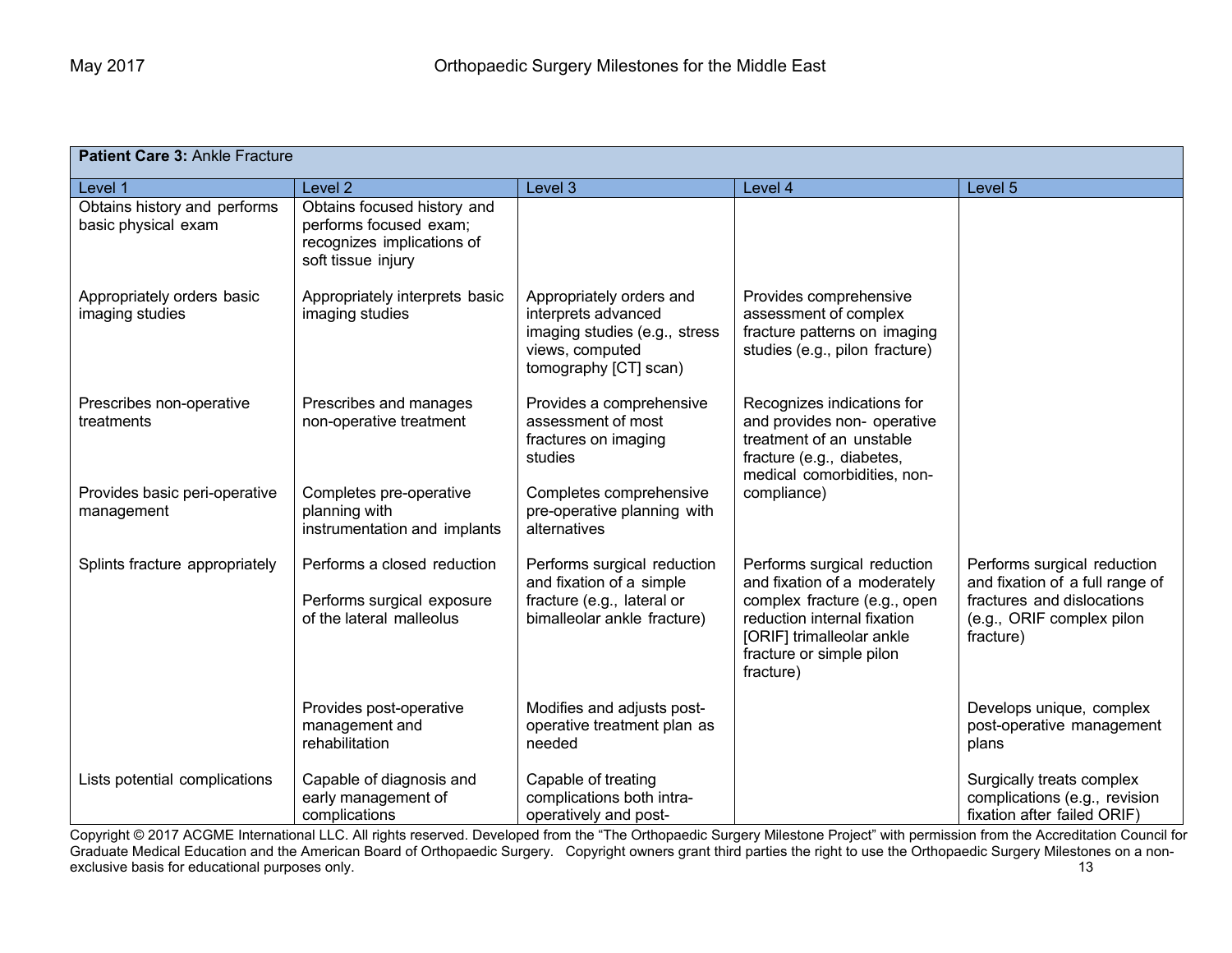|           |  | operatively (e.g., wound<br>breakdown following<br>malleolar fixation) |  |                          |  |
|-----------|--|------------------------------------------------------------------------|--|--------------------------|--|
|           |  |                                                                        |  |                          |  |
| Comments: |  |                                                                        |  | Not Yet Achieved Level 1 |  |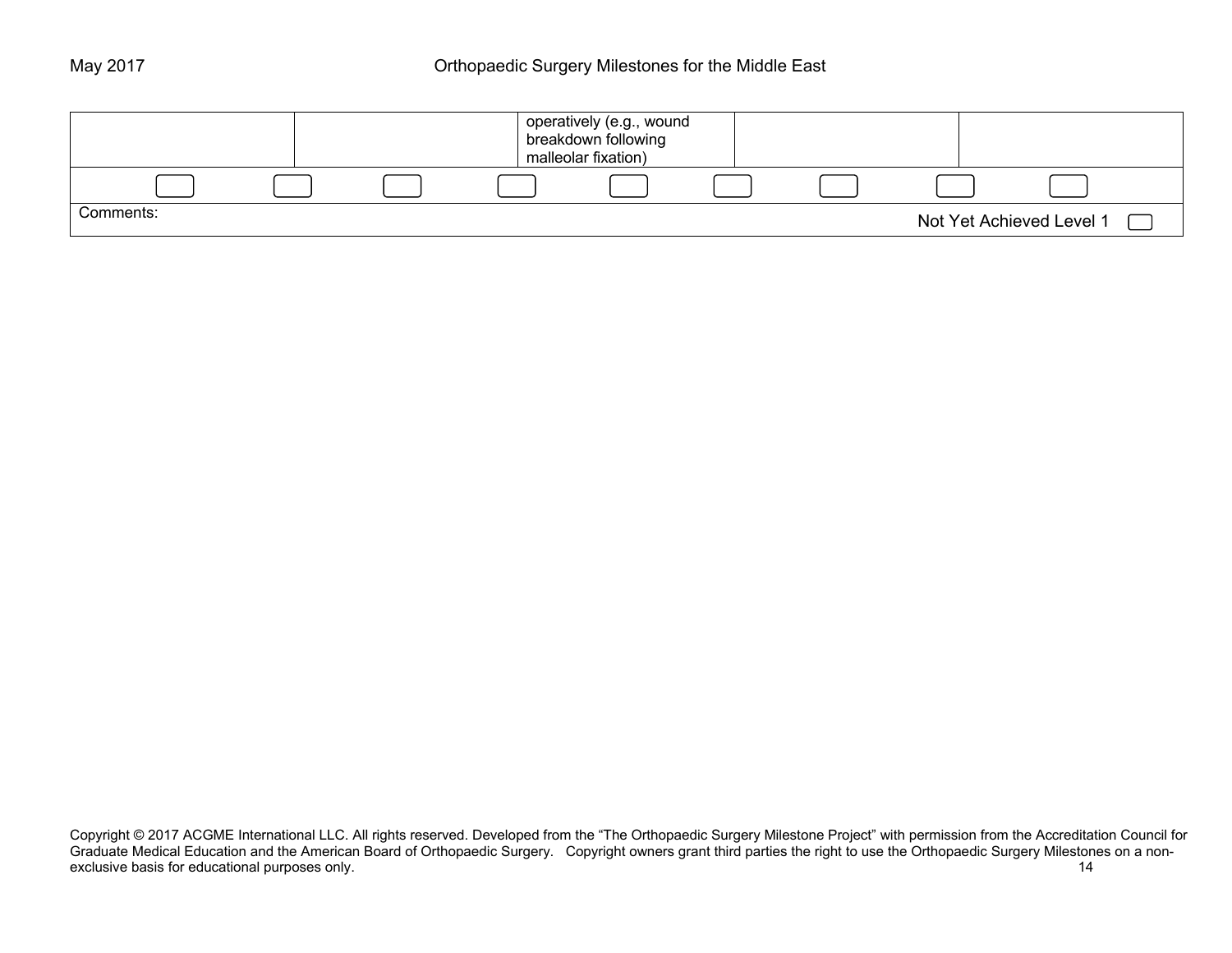| <b>Medical Knowledge 3: Ankle Fracture</b>                                                  |                                                                                          |                                                                                         |                                                                                                              |                                                                  |  |  |
|---------------------------------------------------------------------------------------------|------------------------------------------------------------------------------------------|-----------------------------------------------------------------------------------------|--------------------------------------------------------------------------------------------------------------|------------------------------------------------------------------|--|--|
| Level 1                                                                                     | Level <sub>2</sub>                                                                       | Level 3                                                                                 | Level 4                                                                                                      | Level 5                                                          |  |  |
| Demonstrates knowledge<br>of pathophysiology<br>related to ankle fractures                  | Demonstrates ability to<br>describe and classify<br>fractures                            | <b>Demonstrates</b><br>knowledge of current<br>literature and alternative<br>treatments | Understands<br>controversies within the<br>field (e.g., syndesmotic<br>fixation, indications and<br>options) | Primary author/presenter<br>of original work within the<br>field |  |  |
| Correlates anatomic<br>knowledge to imaging<br>findings on basic imaging<br>studies         | Correlates anatomic<br>knowledge to imaging<br>findings on advanced<br>imaging studies   | Understands the effects<br>of intervention on<br>natural history of ankle<br>fractures  | Applies understanding of<br>natural history to clinical<br>decision-making                                   |                                                                  |  |  |
| Demonstrates knowledge<br>of non-operative<br>treatment options and<br>surgical indications | Demonstrates basic<br>knowledge of natural<br>history of ankle fractures                 | Understands alternative<br>surgical approaches                                          | Understanding of<br>biomechanics and<br>implant choices                                                      |                                                                  |  |  |
|                                                                                             | Demonstrates knowledge<br>of ankle fractures<br>anatomy and basic<br>surgical approaches |                                                                                         |                                                                                                              |                                                                  |  |  |
|                                                                                             | Understands basic pre-<br>surgical planning and<br>templating                            |                                                                                         |                                                                                                              |                                                                  |  |  |
|                                                                                             | Understands implication<br>of open fractures and soft<br>tissue injury                   |                                                                                         |                                                                                                              |                                                                  |  |  |
|                                                                                             |                                                                                          |                                                                                         |                                                                                                              |                                                                  |  |  |
| Comments:<br>Not Yet Achieved Level 1                                                       |                                                                                          |                                                                                         |                                                                                                              |                                                                  |  |  |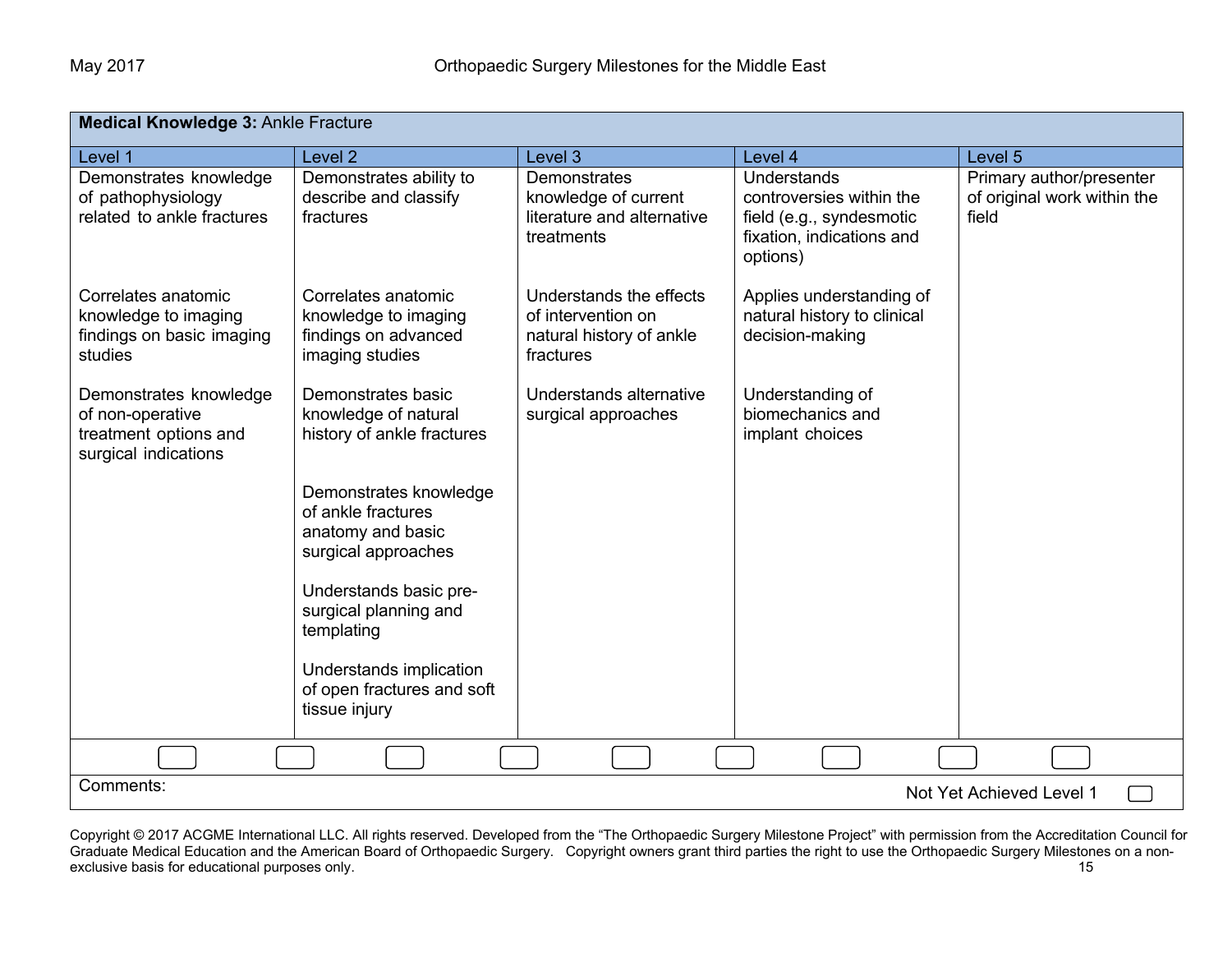| Patient Care 4: Carpal Tunnel                                                                             |                                                                                                                                 |                                                                                                    |                                                                                             |                                                                                                                                                                  |  |  |
|-----------------------------------------------------------------------------------------------------------|---------------------------------------------------------------------------------------------------------------------------------|----------------------------------------------------------------------------------------------------|---------------------------------------------------------------------------------------------|------------------------------------------------------------------------------------------------------------------------------------------------------------------|--|--|
| Level 1                                                                                                   | Level <sub>2</sub>                                                                                                              | Level 3                                                                                            | Level 4                                                                                     | Level 5                                                                                                                                                          |  |  |
| Obtains basic history and<br>performs basic physical<br>exam                                              | Obtains focused history,<br>including identifying night<br>pain, paresthesias                                                   |                                                                                                    |                                                                                             |                                                                                                                                                                  |  |  |
|                                                                                                           | Performs median nerve<br>motor/ sensory evaluation<br>(e.g., median nerve [MN]<br>numbness, thumb abduction)                    | Evaluates other sites of MN<br>compression (e.g., pronator<br>syndrome, cervical<br>radiculopathy) |                                                                                             |                                                                                                                                                                  |  |  |
|                                                                                                           | Performs provocative<br>maneuvers (e.g., Tinel,<br>Phalen, MN compression<br>test)                                              |                                                                                                    |                                                                                             |                                                                                                                                                                  |  |  |
|                                                                                                           | Appropriately considers<br>electrodiagnostic test                                                                               | Interprets electrodiagnostic<br>tests                                                              |                                                                                             |                                                                                                                                                                  |  |  |
|                                                                                                           | Prescribes non-operative<br>treatments (e.g., night<br>splints, steroid injection<br>when appropriate)                          |                                                                                                    | Performs Carpal Tunnel<br>Release (CTR) (e.g., open or<br>endoscopic)                       |                                                                                                                                                                  |  |  |
| Lists potential surgical<br>complications (e.g., infection,<br>scar sensitivity,<br>neurovascular injury) | Capable of diagnosing<br>surgical complications (e.g.,<br>injury to the median nerve or<br>its branches and vascular<br>injury) |                                                                                                    | Capable of treating simple<br>complications (e.g., infection,<br>wound healing)             | Capable of surgical<br>management of major<br>complications (e.g., injury to<br>superficial arch, ulnar artery,<br>branches of median nerve,<br>or median nerve) |  |  |
|                                                                                                           | Provides simple post-<br>operative management and<br>rehabilitation                                                             |                                                                                                    | Capable of performing<br>complex post-operative<br>management (e.g.,<br>worsening numbness, | Capable of opposition<br>transfer (e.g., palmaris<br>longus, extensor indicis<br>pollicis [EIP], or flexor<br>digitorum superficialis [FDS])                     |  |  |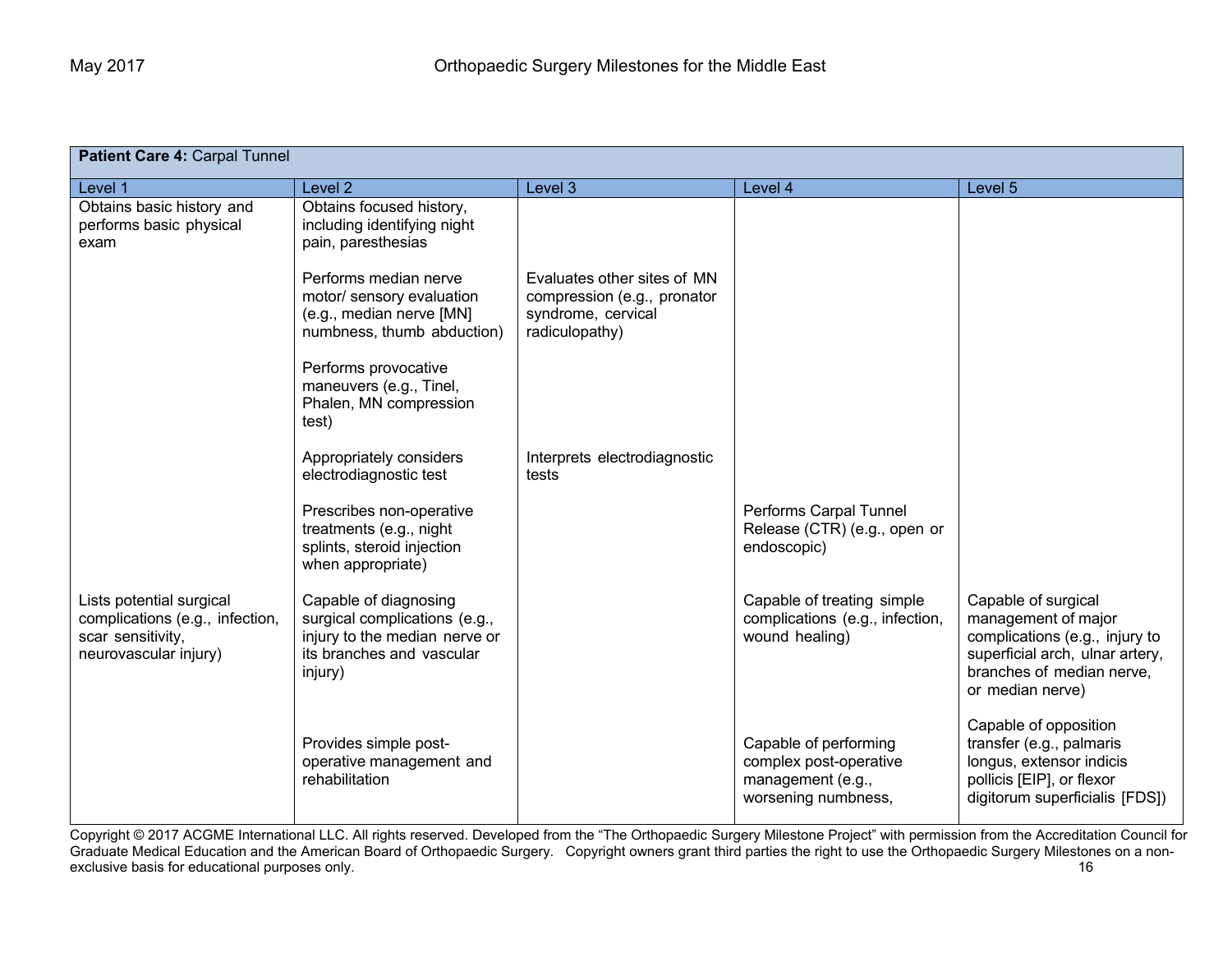|           |  |  | I worsening pain, additional<br>radiating symptoms) | Capable of performing<br>revision carpal tunnel |
|-----------|--|--|-----------------------------------------------------|-------------------------------------------------|
|           |  |  |                                                     | surgery                                         |
|           |  |  |                                                     |                                                 |
| Comments: |  |  |                                                     | Not Yet Achieved Level 1                        |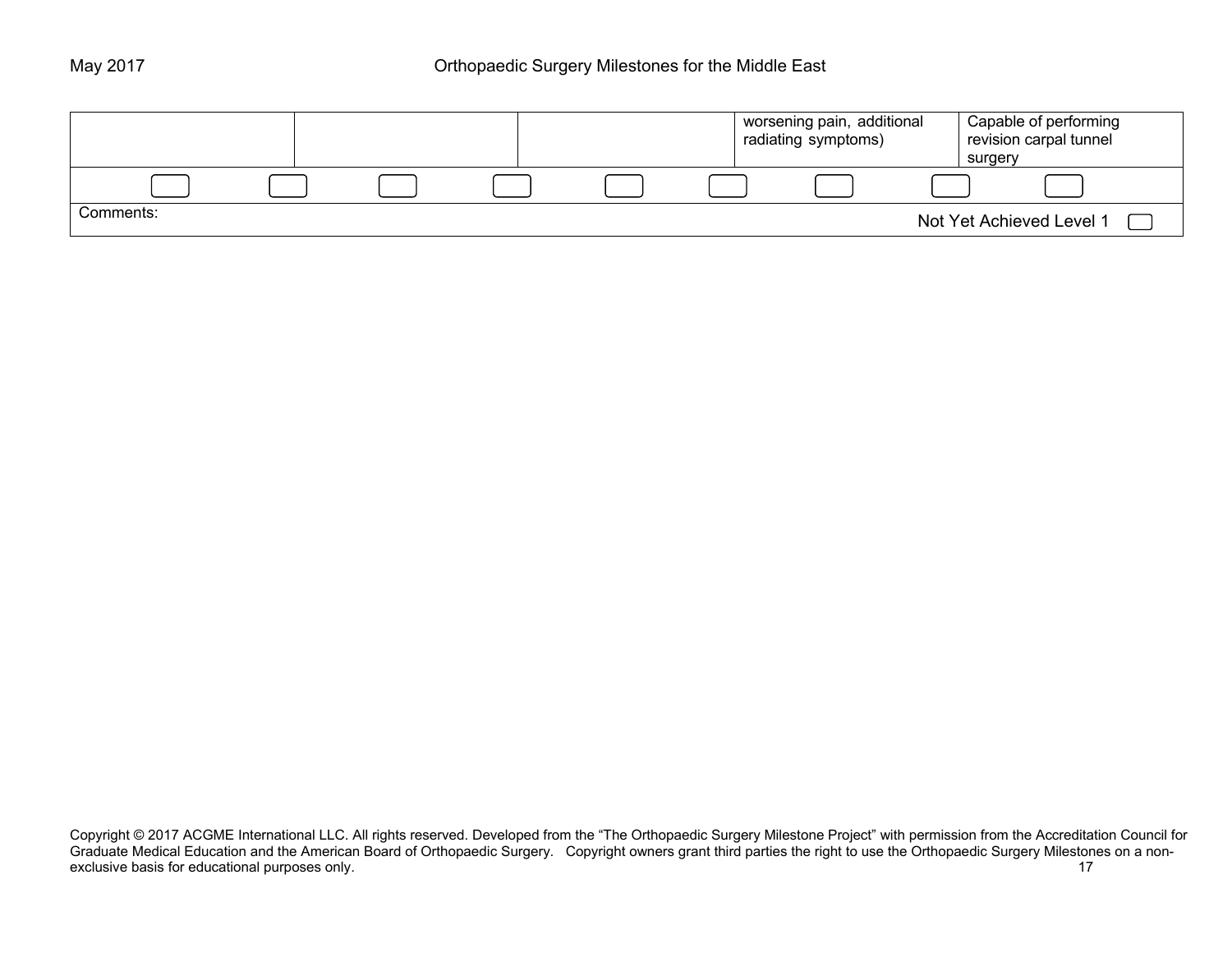| Medical Knowledge 4: Carpal Tunnel                          |                                                                                                                                                                                                                                |                                                                                                                                                                                                             |                                                                                                           |                                                               |  |
|-------------------------------------------------------------|--------------------------------------------------------------------------------------------------------------------------------------------------------------------------------------------------------------------------------|-------------------------------------------------------------------------------------------------------------------------------------------------------------------------------------------------------------|-----------------------------------------------------------------------------------------------------------|---------------------------------------------------------------|--|
| Level 1                                                     | Level <sub>2</sub>                                                                                                                                                                                                             | Level 3                                                                                                                                                                                                     | Level 4                                                                                                   | Level 5                                                       |  |
| Understands the anatomy<br>of carpal tunnel/median<br>nerve | Demonstrates knowledge of<br>the differential diagnosis of<br>neuropathic surgery (e.g.,<br>pronator syndrome, cubital<br>tunnel, thoracic outlet,<br>cervical radiculopathy)                                                  | Demonstrates knowledge of<br>current literature and<br>alternatives to surgery                                                                                                                              | Understands controversies<br>within field (e.g., endoscopic<br>versus open, use of<br>electrodiagnostics) | Primary author/presenter of<br>original work within the field |  |
| Understands the normal<br>physiology of the median<br>nerve | Understands risk factors<br>associated with Carpal<br>Tunnel Syndrome (CTS)<br>(e.g., diabetes, pregnancy,<br>hypothyroidism)                                                                                                  | Understands the capabilities<br>and limitations of<br>electrodiagnostic studies                                                                                                                             |                                                                                                           |                                                               |  |
|                                                             | Demonstrates knowledge of<br>median nerve motor/<br>sensory distribution, thumb<br>abduction, thenar numbness,<br>anterior interosseous nerve<br>(AIN) weakness, cervical<br>radiculopathy                                     | Understands influence of<br>comorbidities                                                                                                                                                                   |                                                                                                           |                                                               |  |
|                                                             | Understands natural history<br>of CTS<br>Understands the<br>pathophysiology of nerve<br>compression (e.g., increased<br>carpal tunnel pressure, nerve<br>ischemia)<br>Understands surgical options<br>(e.g., open, endoscopic) | Demonstrates knowledge of<br>complications of surgical<br>management (e.g., location<br>of MN with respect to<br>superficial arch, recurrent<br>motor branch, palmar<br>cutaneous branch, Guyon's<br>canal) |                                                                                                           |                                                               |  |
|                                                             |                                                                                                                                                                                                                                |                                                                                                                                                                                                             |                                                                                                           |                                                               |  |
| Comments:                                                   |                                                                                                                                                                                                                                |                                                                                                                                                                                                             |                                                                                                           | Not Yet Achieved Level 1                                      |  |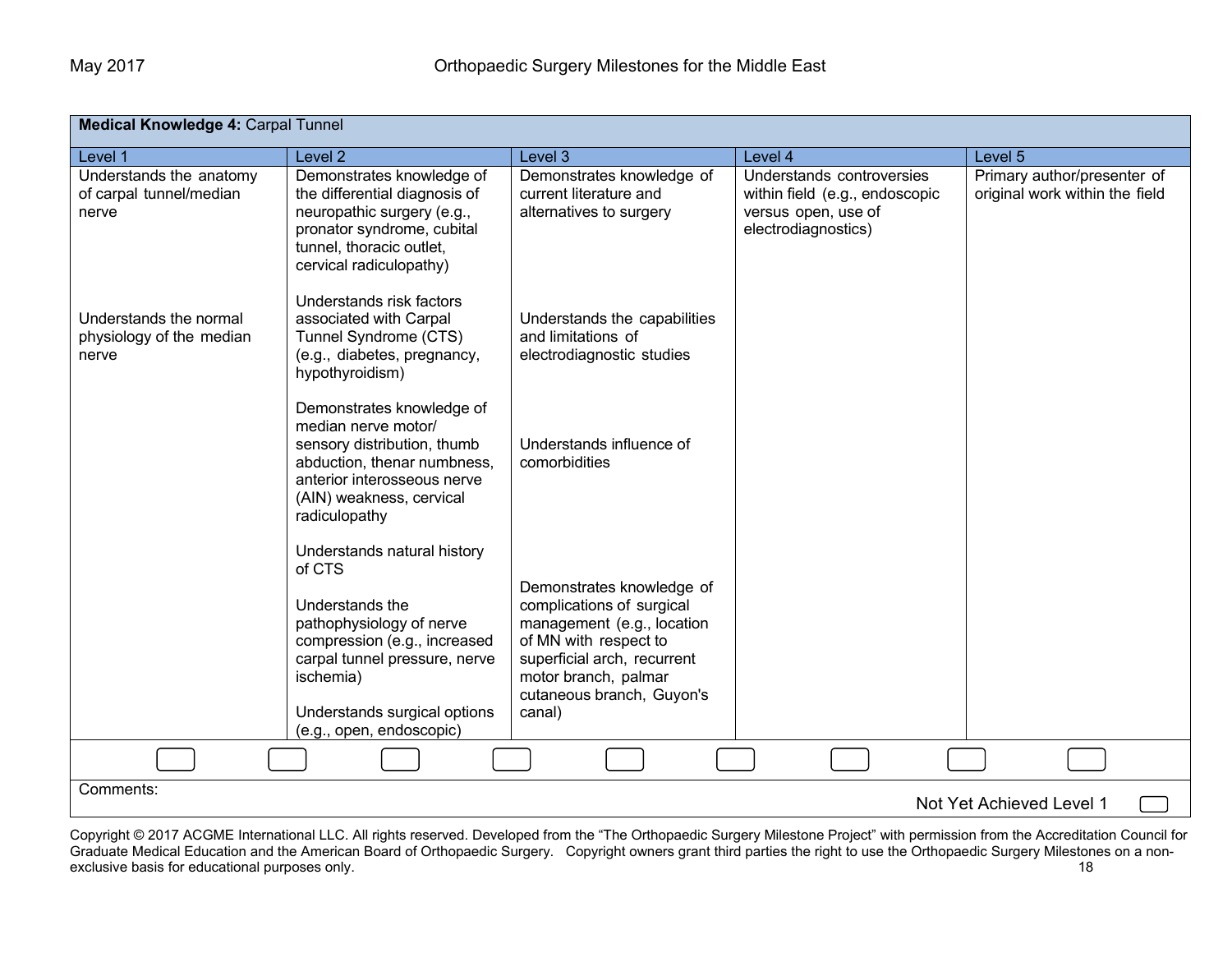| Patient Care 5: Degenerative Spine Conditions                                                                                                                           |                                                                                                           |                                                                                                                                                                                                          |                                                                                                                                                                                              |                                                                                                                       |
|-------------------------------------------------------------------------------------------------------------------------------------------------------------------------|-----------------------------------------------------------------------------------------------------------|----------------------------------------------------------------------------------------------------------------------------------------------------------------------------------------------------------|----------------------------------------------------------------------------------------------------------------------------------------------------------------------------------------------|-----------------------------------------------------------------------------------------------------------------------|
| Level 1                                                                                                                                                                 | Level <sub>2</sub>                                                                                        | Level 3                                                                                                                                                                                                  | Level 4                                                                                                                                                                                      | Level 5                                                                                                               |
| Obtains history and<br>performs basic physical<br>exam                                                                                                                  | Obtains focused history<br>and performs focused<br>exam; appropriately<br>interprets neurological<br>exam | Extends examination to<br>non-spinal differential<br>diagnostic possibilities<br>(vascular claudication, hip<br>arthritis, etc.)                                                                         |                                                                                                                                                                                              |                                                                                                                       |
| Appropriately orders basic<br>imaging studies                                                                                                                           | Appropriately interprets<br>basic imaging studies                                                         | Appropriately orders and<br>interprets advanced<br>imaging studies (magnetic<br>resonance imaging [MRI],<br>myelogram, CT);<br>correlates clinical and<br>imaging findings to form<br>clinical diagnosis |                                                                                                                                                                                              |                                                                                                                       |
| Prescribes non-operative<br>treatments: NSAIDs,<br>rehabilitation, initiates<br>basic care                                                                              |                                                                                                           | Prescribes and manages<br>non-operative treatment:<br>injections, referrals to<br>other professionals                                                                                                    | Provides complex non-<br>operative treatment (e.g.,<br>individualized care, shared<br>decision making,<br>comprehensive informed<br>consent)                                                 |                                                                                                                       |
| Recognizes indications for<br>and initiates immediate<br>additional work-up ("Red<br>Flags") or urgent surgical<br>care (progressive deficit,<br>cauda equina syndrome) |                                                                                                           | Recommends appropriate<br>surgical procedures<br>considering indications<br>and contraindications,<br>risks and benefits for<br>simple cases (e.g., single-<br>level HNP with<br>radiculopathy)          | Recommends appropriate<br>surgical procedures<br>considering indications and<br>contraindications, risks and<br>benefits for complex cases<br>(e.g., multi-level stenosis<br>with deformity) |                                                                                                                       |
| Provides basic/general<br>peri-operative<br>management                                                                                                                  |                                                                                                           | Completes<br>comprehensive pre-<br>operative planning with<br>alternatives and criteria                                                                                                                  | Completes comprehensive<br>pre-operative planning with<br>alternatives and criteria for<br>acceptable intraoperative                                                                         | Completes comprehensive<br>pre-operative planning with<br>alternatives and criteria for<br>acceptable intra-operative |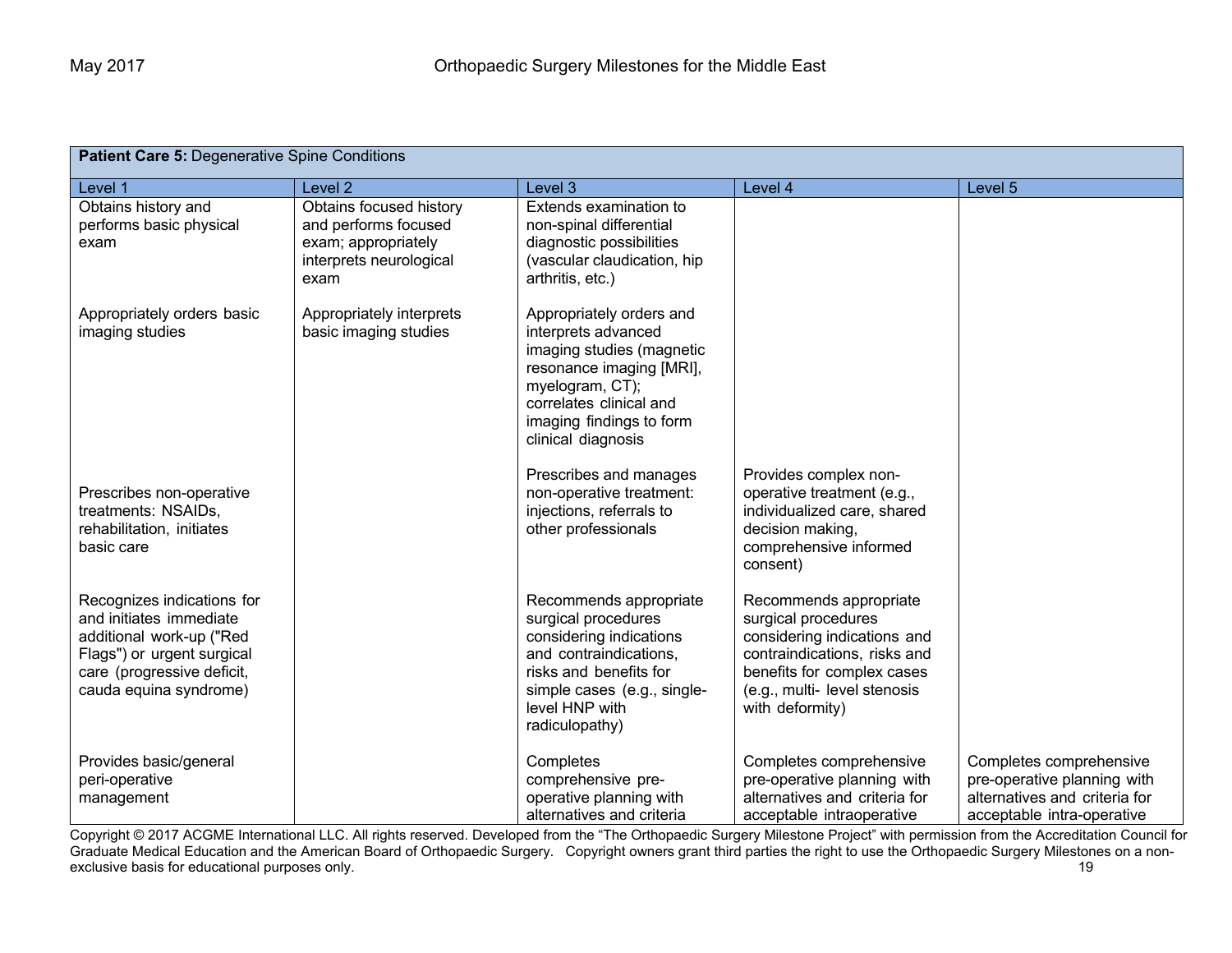|                                       |                                                                                                                     | for acceptable<br>intraoperative result for<br>straightforward cases<br>(single-level herniated                                                                       | result for complex cases<br>(e.g., multi-level stenosis<br>with deformity)                                             | result for highly complex<br>cases (e.g., revision<br>surgery)                                                                                                                                                  |
|---------------------------------------|---------------------------------------------------------------------------------------------------------------------|-----------------------------------------------------------------------------------------------------------------------------------------------------------------------|------------------------------------------------------------------------------------------------------------------------|-----------------------------------------------------------------------------------------------------------------------------------------------------------------------------------------------------------------|
|                                       | Assists in exposure for<br>anterior and posterior<br>cervical spine, posterior<br>lumbar spine, performs<br>closure | nucleus pulposus [HNP])<br>Capable of performing<br>anterior and posterior<br>cervical, posterior lumbar<br>surgical exposure,<br>assisting with implant<br>placement | Capable of decorticating<br>for posterolateral fusion,<br>placing grafts                                               | Capable of performing<br>decompression, posterior<br>lumbar interbody fusion<br>(PLIF), transforaminal<br>lumbar interbody fusion<br>(TLIF), places complex<br>implants (e.g., fusion<br>cages, pedicle screws) |
|                                       | Provides procedure and<br>patient specific post-<br>operative management<br>and rehabilitation                      | Modifies and adjusts post-<br>operative treatment plan<br>according to clinical<br>situation (e.g., modifies for<br>comorbid conditions or<br>complications)          |                                                                                                                        | Develops unique complex<br>post-operative<br>management plans when<br>indicated                                                                                                                                 |
| Lists potential<br>complications      | Capable of diagnosis and<br>early management of<br>complications                                                    | Capable of treating simple<br>complications both intra-<br>and post-operatively (e.g.,<br>medical complications,<br>hemostasis)                                       | Capable of surgically<br>treating simple<br>complications (e.g.,<br>drainage of hematoma,<br>debridement of infection) | Capable of surgical<br>treatment of complex<br>complications (e.g., revise<br>displaced hardware or<br>graft, durotomy repair)                                                                                  |
|                                       |                                                                                                                     |                                                                                                                                                                       |                                                                                                                        |                                                                                                                                                                                                                 |
| Comments:<br>Not Yet Achieved Level 1 |                                                                                                                     |                                                                                                                                                                       |                                                                                                                        |                                                                                                                                                                                                                 |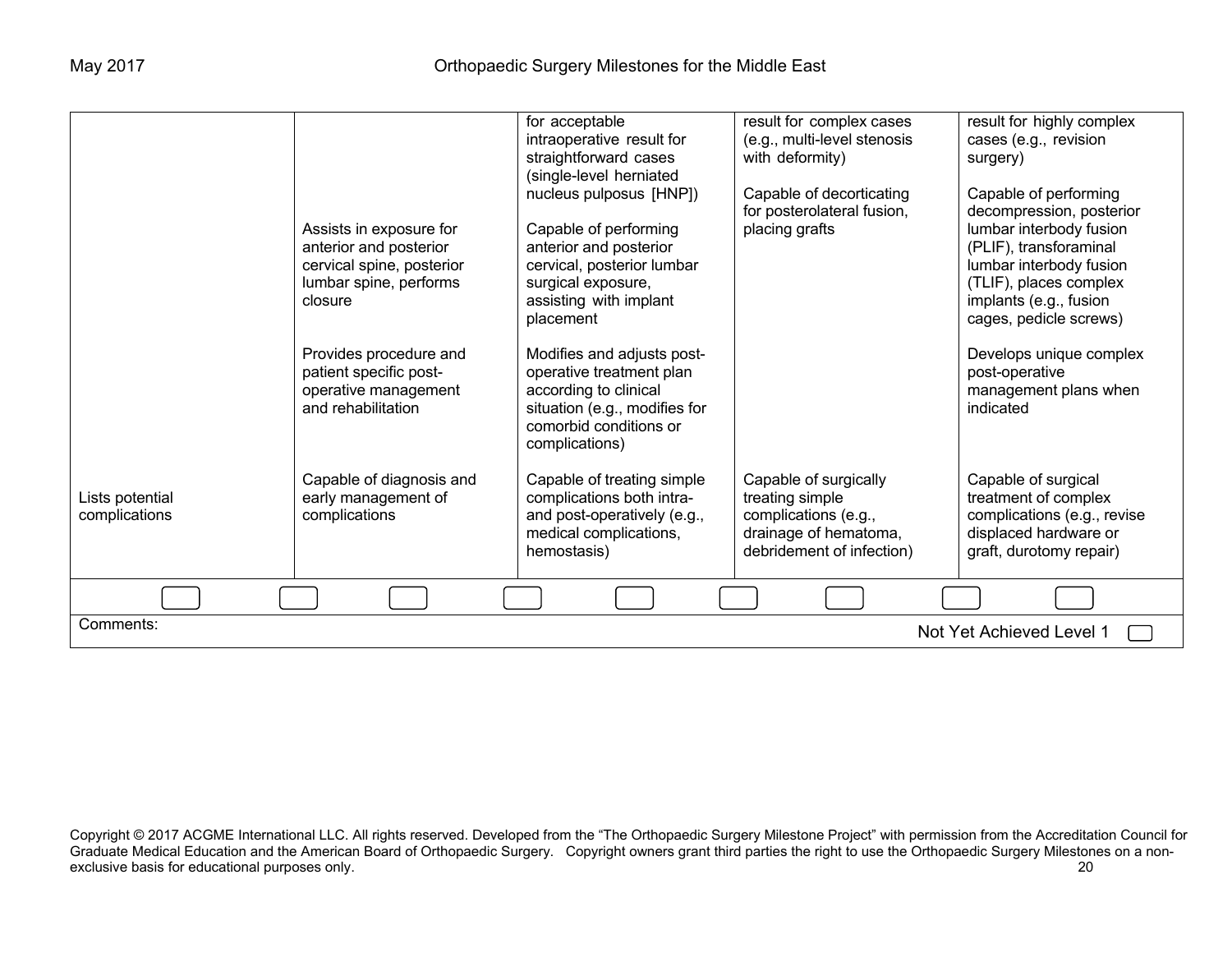| <b>Medical Knowledge 5: Degenerative Spine Conditions</b>                                                                     |                                                                                                                                                                                                                                     |                                                                                                                                                                                        |                                                                                                                                              |                                                                  |  |
|-------------------------------------------------------------------------------------------------------------------------------|-------------------------------------------------------------------------------------------------------------------------------------------------------------------------------------------------------------------------------------|----------------------------------------------------------------------------------------------------------------------------------------------------------------------------------------|----------------------------------------------------------------------------------------------------------------------------------------------|------------------------------------------------------------------|--|
| Level 1                                                                                                                       | Level <sub>2</sub>                                                                                                                                                                                                                  | Level 3                                                                                                                                                                                | Level 4                                                                                                                                      | Level 5                                                          |  |
| Demonstrates knowledge of<br>pathophysiology related to<br>lumbar and cervical<br>degenerative conditions                     | Describes specific clinical<br>syndromes of lumbar and<br>cervical degenerative<br>conditions (e.g.,<br>radiculopathy from HNP<br>vs. stenosis vs.<br>spondylolisthesis, back<br>pain, cervical<br>radiculopathy, or<br>myelopathy) | Demonstrates knowledge<br>of current literature and<br>alternative treatments                                                                                                          | Demonstrates knowledge<br>of controversies within the<br>field (e.g., epidural blocks,<br>arthroplasty vs. fusion, and<br>fusion techniques) | Primary author/presenter<br>of original work within the<br>field |  |
| Correlates anatomic<br>knowledge to imaging<br>findings on basic imaging<br>studies (e.g., cervical or<br>lumbar radiographs) | Correlates anatomic<br>knowledge to imaging<br>findings on advanced<br>imaging studies (e.g., MRI,<br>Myelogram/CT)                                                                                                                 | Demonstrates knowledge<br>of biology of fusion healing                                                                                                                                 | Demonstrates knowledge<br>of cervical and lumbar<br>biomechanics and<br>alterations by<br>decompression or implants                          |                                                                  |  |
| Demonstrates knowledge of<br>physical exam of cervical and<br>lumbar spine and related<br>neurologic and provocative<br>signs | Demonstrates knowledge<br>of biological theories of<br>pain generation                                                                                                                                                              | Demonstrates knowledge<br>of the effects of<br>intervention on natural<br>history of lumbar and<br>cervical degenerative<br>conditions                                                 | Demonstrates knowledge<br>of influence of natural<br>history and comorbidity on<br>clinical decision- making                                 |                                                                  |  |
|                                                                                                                               | Demonstrates knowledge<br>of natural history of lumbar<br>and cervical degenerative<br>conditions                                                                                                                                   | Demonstrates knowledge<br>of alternative surgical<br>approaches, complications<br>of approaches                                                                                        |                                                                                                                                              |                                                                  |  |
|                                                                                                                               | Demonstrates knowledge<br>of anatomic changes<br>resulting from lumbar and<br>cervical degenerative<br>disorders and basic<br>surgical approaches (e.g.,<br>anterior cervical, posterior<br>cervical or lumbar)                     | Demonstrates knowledge<br>of pre-surgical planning<br>and criteria for acceptable<br>intra-operative result for<br>cases of moderate<br>complexity (e.g.,<br>spondylolisthesis, multi- |                                                                                                                                              |                                                                  |  |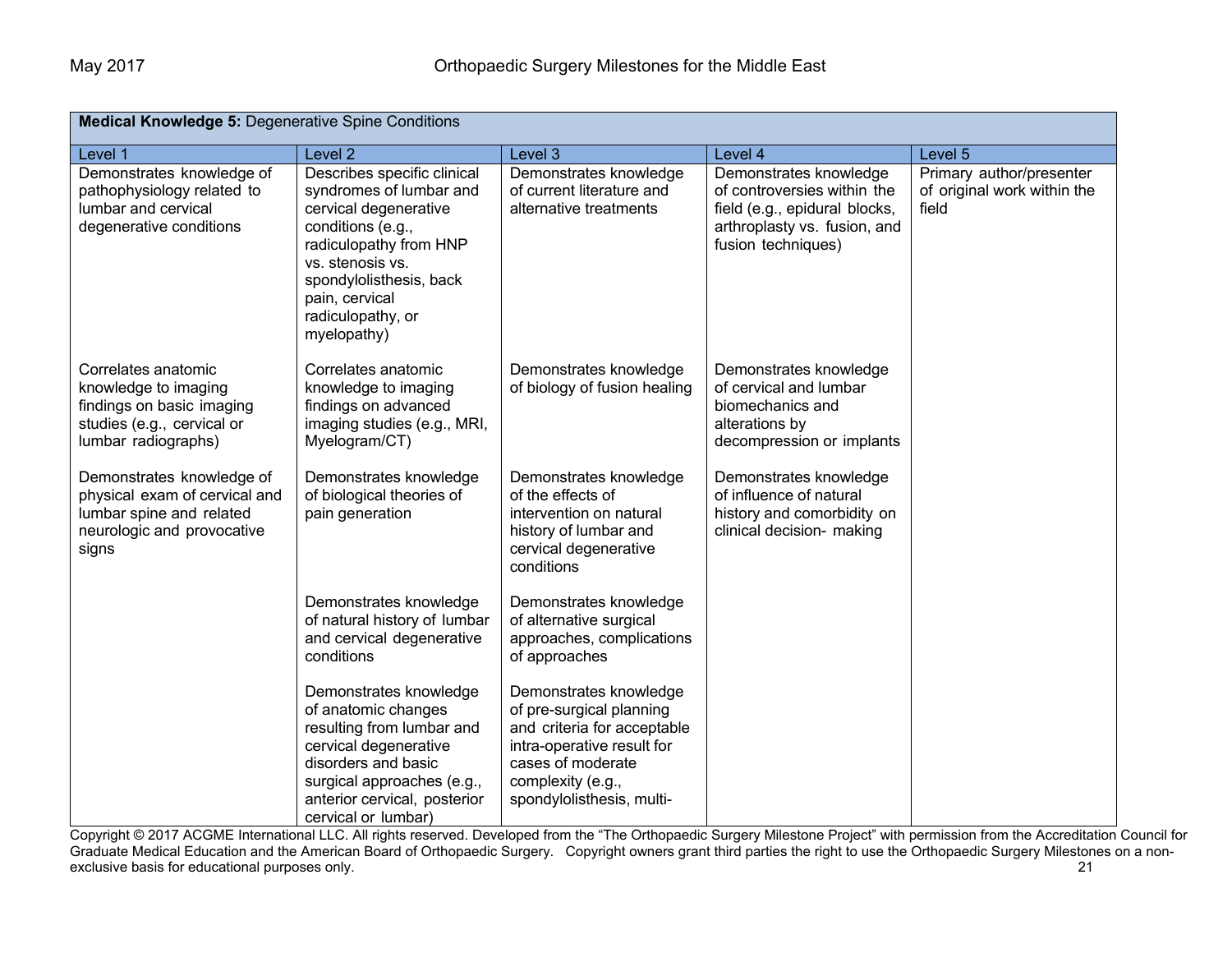| Demonstrates knowledge of<br>general peri-operative patient<br>care | Demonstrates knowledge<br>of basic pre-surgical<br>planning and criteria for<br>acceptable intra-operative<br>result for simple primary                                  | level decompression and<br>fusion)<br>Demonstrates knowledge<br>of surgical indications |                                                                          |
|---------------------------------------------------------------------|--------------------------------------------------------------------------------------------------------------------------------------------------------------------------|-----------------------------------------------------------------------------------------|--------------------------------------------------------------------------|
|                                                                     | cases (e.g., laminotomy for<br>HNP, single-level anterior<br>cervical discotomy and<br>fusion [ACDF])<br>Demonstrates knowledge<br>of non-operative treatment<br>options | Demonstrates knowledge<br>of basic implant choices                                      | Demonstrates knowledge<br>of alternative implant<br>choices/biomaterials |
|                                                                     |                                                                                                                                                                          |                                                                                         |                                                                          |
| Comments:                                                           |                                                                                                                                                                          |                                                                                         | Not Yet Achieved Level 1                                                 |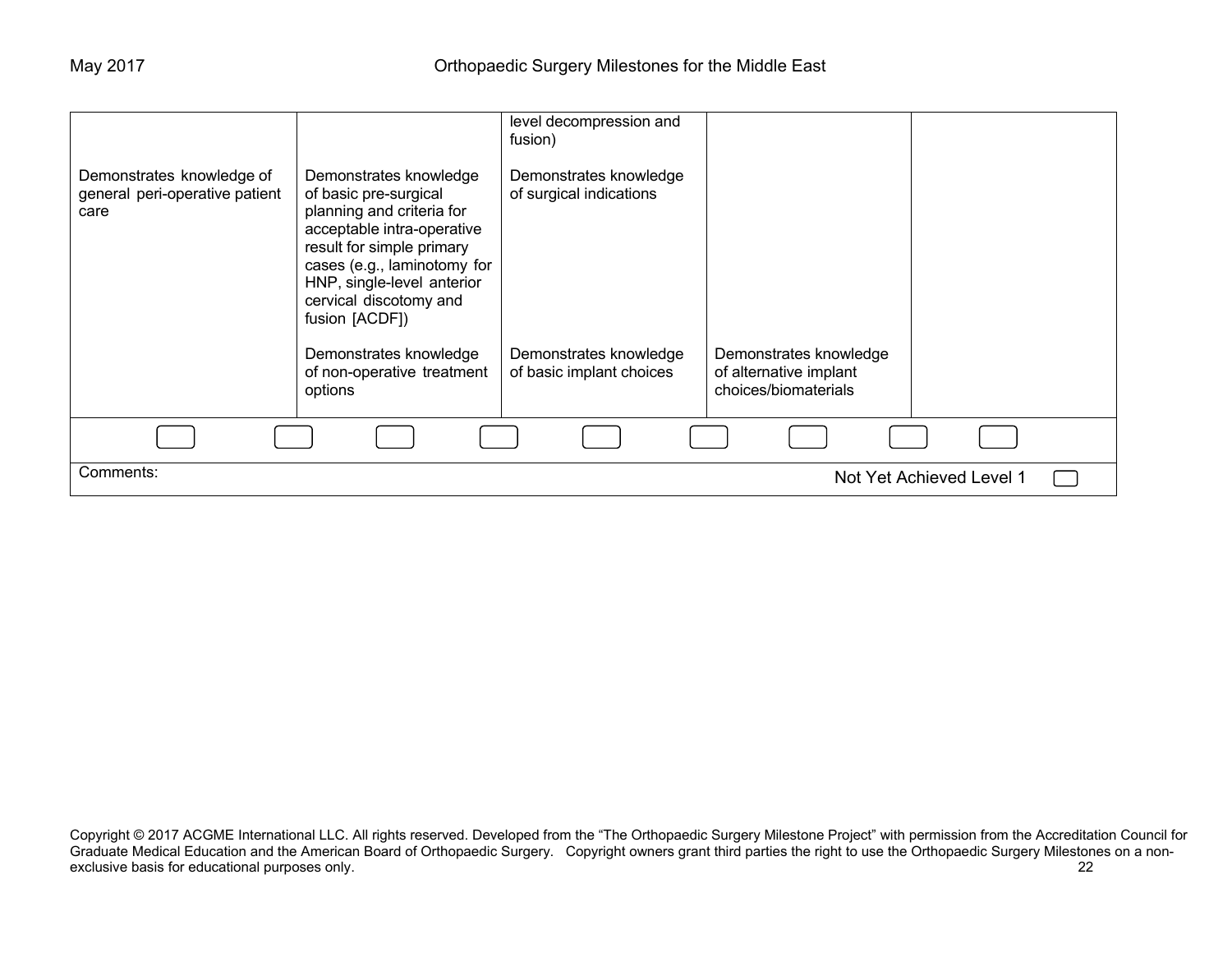| Patient Care 6: Diaphyseal Femur and Tibia Fracture                                                  |                                                                                                                              |                                                                                                  |                                                                                                                                                                                                                                                                             |                                                                                                                                                                          |  |
|------------------------------------------------------------------------------------------------------|------------------------------------------------------------------------------------------------------------------------------|--------------------------------------------------------------------------------------------------|-----------------------------------------------------------------------------------------------------------------------------------------------------------------------------------------------------------------------------------------------------------------------------|--------------------------------------------------------------------------------------------------------------------------------------------------------------------------|--|
| Level 1                                                                                              | Level <sub>2</sub>                                                                                                           | Level 3                                                                                          | Level 4                                                                                                                                                                                                                                                                     | Level 5                                                                                                                                                                  |  |
| Obtains history and performs<br>basic physical exam<br>Appropriately orders basic<br>imaging studies | Obtains focused history<br>and performs focused<br>exam<br>Appropriately interprets<br>basic imaging studies                 | Appropriately orders and<br>interprets advanced<br>imaging studies                               |                                                                                                                                                                                                                                                                             |                                                                                                                                                                          |  |
| Splints fracture appropriately                                                                       | Prescribes and manages<br>non-operative treatment<br>Performs a closed<br>reduction<br>Performs basic surgical<br>approaches | Provides complex non-<br>operative treatment<br>Performs surgical repair<br>to a simple fracture | Performs surgical repair<br>to a moderately complex<br>fracture (e.g., able to<br>perform intramedullary<br>nailing of segmental<br>femur fracture)<br>Performs alternative<br>surgical approaches for<br>femur and tibia fractures<br>(e.g., open reduction<br>techniques) | Performs surgical repair<br>to a complex fracture<br>(e.g., able to perform<br>intramedullary nail nailing<br>of distal tibia fracture with<br>intraarticular extension) |  |
| Provides basic peri-<br>operative management                                                         | Completes pre-operative<br>planning with<br>instrumentation and<br>implants                                                  | Completes<br>comprehensive pre-<br>operative planning with<br>alternatives                       |                                                                                                                                                                                                                                                                             |                                                                                                                                                                          |  |
| Assesses for limb perfusion<br>and compartment syndrome                                              | Initiates management of<br>limb reperfusion and<br>compartment syndrome                                                      | Capable of performing<br>compartment release                                                     |                                                                                                                                                                                                                                                                             |                                                                                                                                                                          |  |
|                                                                                                      | Performs patient<br>positioning for operative<br>fixation (e.g., use of<br>fracture table)                                   | <b>Effectively uses</b><br>intraoperative imaging                                                |                                                                                                                                                                                                                                                                             |                                                                                                                                                                          |  |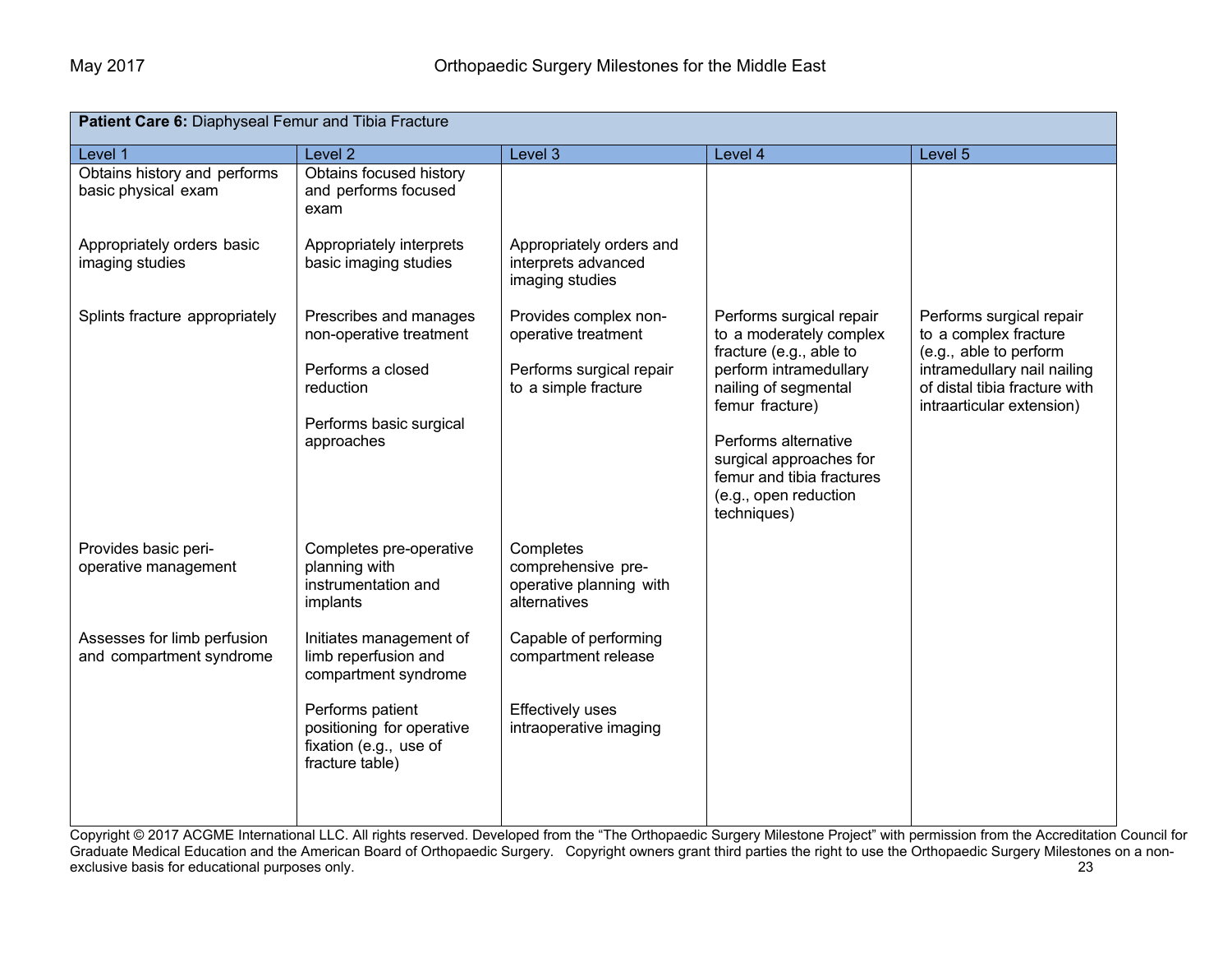|                               | Provides post-operative<br>management and<br>rehabilitation      | Modifies and adjusts post-<br>operative treatment plan<br>as needed |                                                                                                                                       | Develops unique,<br>complex post-operative<br>management plans                                                            |
|-------------------------------|------------------------------------------------------------------|---------------------------------------------------------------------|---------------------------------------------------------------------------------------------------------------------------------------|---------------------------------------------------------------------------------------------------------------------------|
|                               | Performs basic open<br>wound management and<br>debridement       |                                                                     | Performs complex wound<br>management and<br>debridement (e.g.,<br>understands need for<br>consultation for flap<br>coverage)          |                                                                                                                           |
|                               | Recognizes the needs of<br>the polytrauma patient                |                                                                     | Prioritizes the needs of<br>the polytrauma patient<br>(e.g., timing of long bone<br>fixation, works with<br>consulting teams)         |                                                                                                                           |
| Lists potential complications | Capable of diagnosis and<br>early management of<br>complications |                                                                     | Capable of treating<br>complications both<br>intraoperatively and post-<br>operatively (e.g.,<br>manages post-operative<br>infection) | Surgically treats complex<br>complications (e.g., treats<br>femoral neck fracture<br>identified after femoral<br>nailing) |
|                               |                                                                  |                                                                     |                                                                                                                                       |                                                                                                                           |
| Comments:                     |                                                                  |                                                                     |                                                                                                                                       | Not Yet Achieved Level 1                                                                                                  |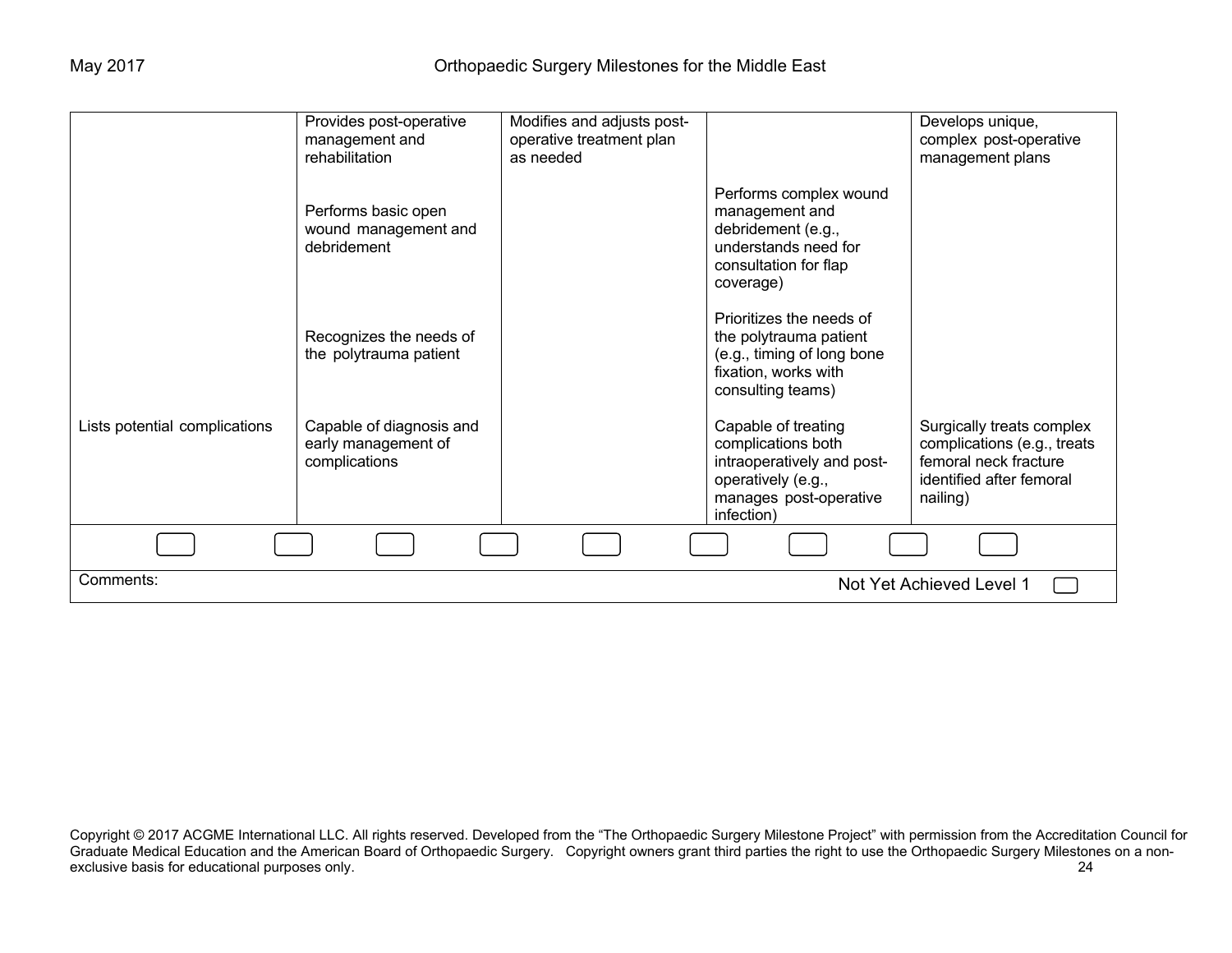| Medical Knowledge 6: Diaphyseal Femur and Tibia Fracture                                           |                                                                                                                                                                                     |                                                                                                                  |                                                                                                                               |                                                               |
|----------------------------------------------------------------------------------------------------|-------------------------------------------------------------------------------------------------------------------------------------------------------------------------------------|------------------------------------------------------------------------------------------------------------------|-------------------------------------------------------------------------------------------------------------------------------|---------------------------------------------------------------|
| Level 1                                                                                            | Level <sub>2</sub>                                                                                                                                                                  | Level 3                                                                                                          | Level 4                                                                                                                       | Level 5                                                       |
| Demonstrates knowledge of<br>pathophysiology related to<br>diaphyseal femur and tibia<br>fractures | Able to describe and<br>classify fractures                                                                                                                                          | Demonstrates knowledge<br>of current literature and<br>alternative treatments                                    | Understands controversies<br>within the field (e.g., initial<br>management of femur<br>fracture in the polytrauma<br>patient) | Primary author/presenter of<br>original work within the field |
| Correlates anatomic<br>knowledge to imaging<br>findings on basic imaging<br>studies                | Correlates anatomic<br>knowledge to imaging<br>findings on advanced<br>imaging studies                                                                                              | Demonstrates knowledge<br>of impact on polytrauma<br>on management of<br>diaphyseal femur and tibia<br>fractures | Applies understanding of<br>natural history to clinical<br>decision-making                                                    |                                                               |
| Demonstrates knowledge of<br>medical and surgical<br>comorbidities                                 | Demonstrates<br>knowledge of associated<br>injuries and impact on<br>surgical care (e.g., femoral<br>neck fracture, associated<br>skeletal injuries)                                | Understands biomechanics<br>and implant choices                                                                  |                                                                                                                               |                                                               |
|                                                                                                    | Demonstrates knowledge of<br>natural history of diaphyseal<br>femur and tibia fractures<br>Demonstrates knowledge of<br>bone biology, osteoporosis<br>and bone health<br>management | Understands the effects of<br>intervention on natural<br>history of diaphyseal<br>femur and tibia fractures      |                                                                                                                               |                                                               |
|                                                                                                    | Understands implication of<br>open fractures and soft<br>tissue injury                                                                                                              | Understands alternative<br>surgical approaches                                                                   |                                                                                                                               |                                                               |
|                                                                                                    | Demonstrates knowledge of<br>diaphyseal femur and tibia<br>fractures anatomy and<br>basic surgical approaches                                                                       | Recognizes surgical<br>indications in complex<br>fractures and the<br>polytrauma patient                         |                                                                                                                               |                                                               |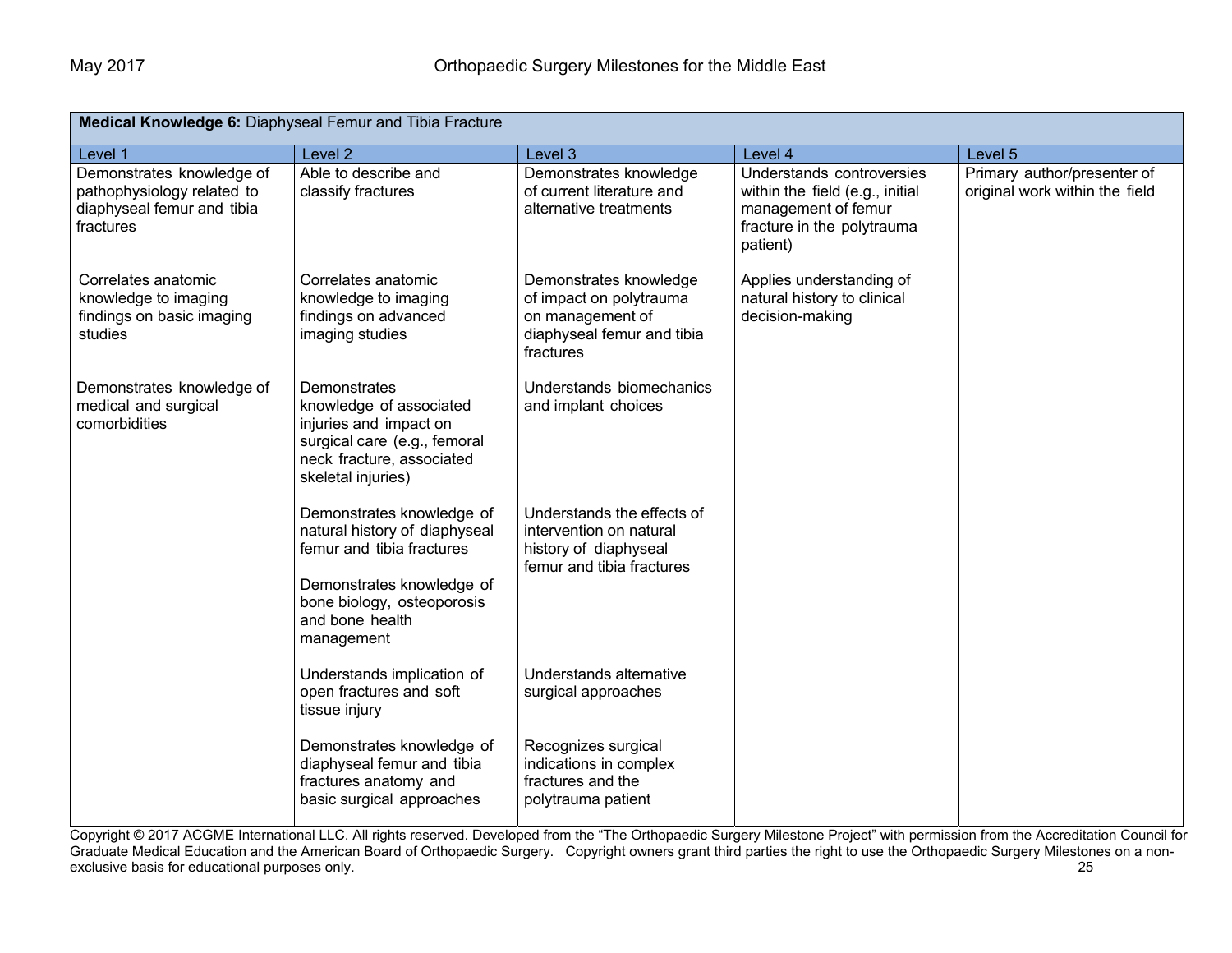| Understands basic pre-<br>surgical planning and<br>templating                                                                       |  |                          |  |
|-------------------------------------------------------------------------------------------------------------------------------------|--|--------------------------|--|
| Demonstrates knowledge of<br>non-operative treatment<br>options and surgical<br>indications                                         |  |                          |  |
| Demonstrates knowledge of<br>surgical and non- operative<br>complications (e.g.,<br>compartment syndrome, fat<br>emboli, infection) |  |                          |  |
|                                                                                                                                     |  |                          |  |
| Comments:                                                                                                                           |  | Not Yet Achieved Level 1 |  |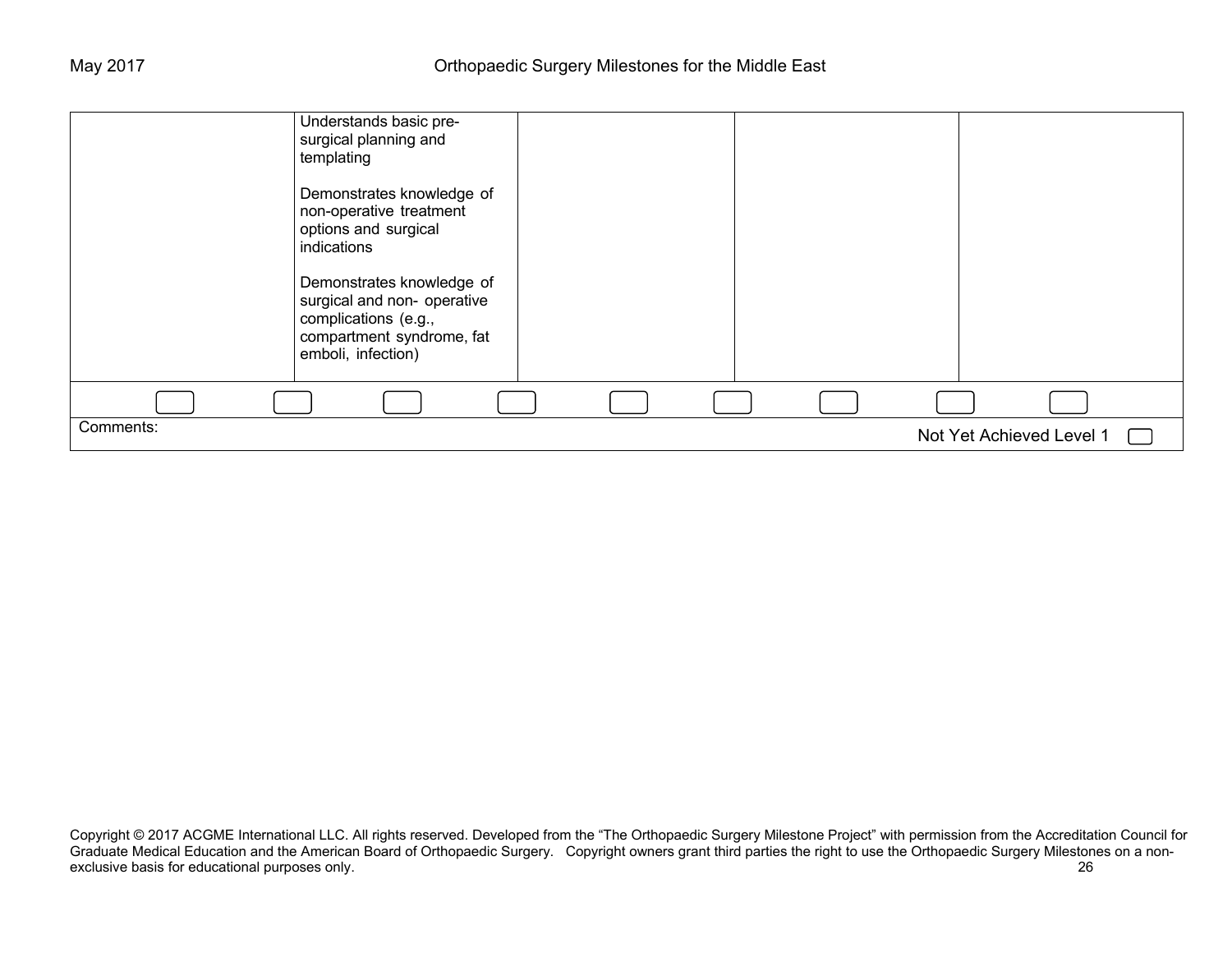| Patient Care 7: Distal Radius Fracture (DRF)           |                                                                                                                                                                                                                                                                                                                                                                                                                                                                                                               |                                                                                        |                                                                                                                                           |                                                                                                                                                                                                                                                                                       |  |
|--------------------------------------------------------|---------------------------------------------------------------------------------------------------------------------------------------------------------------------------------------------------------------------------------------------------------------------------------------------------------------------------------------------------------------------------------------------------------------------------------------------------------------------------------------------------------------|----------------------------------------------------------------------------------------|-------------------------------------------------------------------------------------------------------------------------------------------|---------------------------------------------------------------------------------------------------------------------------------------------------------------------------------------------------------------------------------------------------------------------------------------|--|
| Level 1                                                | Level <sub>2</sub>                                                                                                                                                                                                                                                                                                                                                                                                                                                                                            | Level 3                                                                                | Level 4                                                                                                                                   | Level 5                                                                                                                                                                                                                                                                               |  |
| Obtains history and<br>performs basic physical<br>exam | Obtains focused history<br>and physical, recognizes<br>implications of soft tissue<br>injury (e.g., open fracture,<br>median nerve dysfunction,<br>distal radioulnar joint<br>[DRUJ] instability)                                                                                                                                                                                                                                                                                                             | Performs pre-operative<br>planning with appropriate<br>instrumentation and<br>implants |                                                                                                                                           |                                                                                                                                                                                                                                                                                       |  |
| Orders/interprets basic<br>imaging studies             | Orders/interprets<br>advanced imaging (e.g.,<br>CT for comminuted<br>articular fractures)                                                                                                                                                                                                                                                                                                                                                                                                                     |                                                                                        |                                                                                                                                           |                                                                                                                                                                                                                                                                                       |  |
| Splints fracture<br>appropriately                      | Recognizes surgical<br>indications (e.g., median<br>nerve dysfunction,<br>instability, articular step<br>off/gap, dorsal angulation,<br>radius shortening)<br>Recognizes<br>stable/unstable fractures<br>(e.g., metaphyseal<br>comminution, volar/dorsal<br>Barton's, die-punch pattern;<br>multiple articular parts)<br>Able to perform a closed<br>reduction and splint<br>appropriately<br>Performs surgical<br>exposure<br>Recognizes/evaluates<br>fragility fractures (e.g.,<br>orders appropriate work- | Capable of surgical<br>reduction and fixation of<br>extraarticular fracture            | Capable of surgical<br>reduction and fixation of<br>simple intraarticular<br>fractures (e.g., no more<br>than two articular<br>fragments) | Capable of surgical<br>reduction and fixation of a<br>full range of fractures and<br>dislocations (e.g.,<br>comminuted or very distal<br>articular fractures, dorsal<br>and volar metaphyseal<br>fractures, greater arc<br>perilunate injuries,<br>Scapholunate ligament<br>injuries) |  |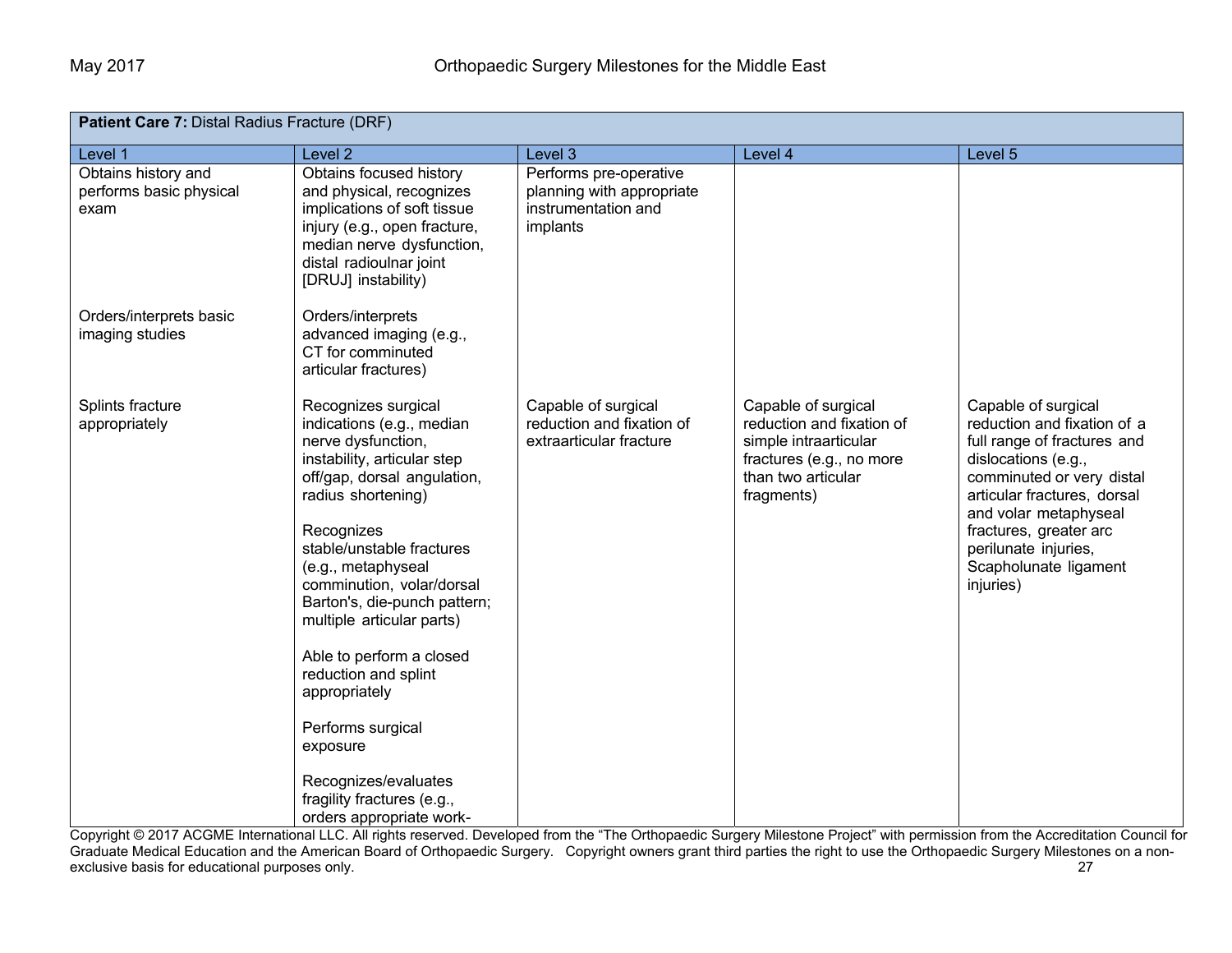|                                                                                                                                                                                          | $\overline{up}$ and/or consult)                                                                                                 | Interprets diagnostic<br>studies for fragility<br>fractures with appropriate<br>management and/or<br>referral |                                                                                                                |                                                                                                         |
|------------------------------------------------------------------------------------------------------------------------------------------------------------------------------------------|---------------------------------------------------------------------------------------------------------------------------------|---------------------------------------------------------------------------------------------------------------|----------------------------------------------------------------------------------------------------------------|---------------------------------------------------------------------------------------------------------|
| Provides basic post-<br>operative management<br>and rehab<br>Lists potential<br>complications (e.g.,<br>infections, hardware failure<br>tendon injury, Complex<br>Regional Pain Syndrome | Modifies and adjusts<br>post-operative plan when<br>indicated<br>Diagnoses and provides<br>early management of<br>complications |                                                                                                               | Capable of surgically<br>treating simple<br>complications (e.g.,<br>infections, open carpal<br>tunnel release) | Capable of surgically<br>treating complex<br>complications (e.g.,<br>osteotomies, revision<br>fixation) |
| [CRPS], carpal tunnel<br>syndrome, malreduction)                                                                                                                                         |                                                                                                                                 |                                                                                                               |                                                                                                                |                                                                                                         |
|                                                                                                                                                                                          |                                                                                                                                 |                                                                                                               |                                                                                                                |                                                                                                         |
| Comments:                                                                                                                                                                                |                                                                                                                                 |                                                                                                               |                                                                                                                | Not Yet Achieved Level 1                                                                                |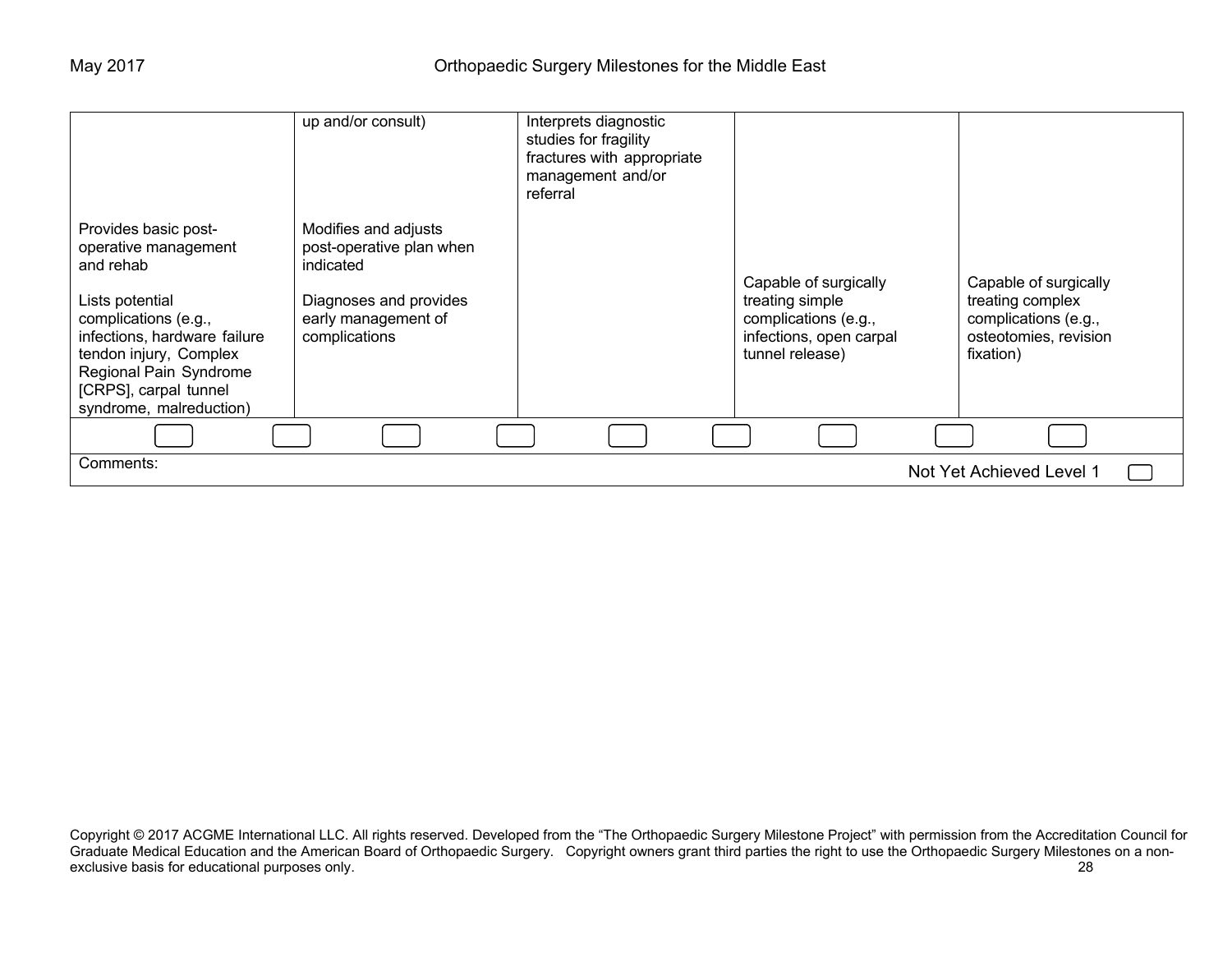| Medical Knowledge 7: Distal Radius Fracture (DRF) |                                                                                                                                                                              |                                                                                                                                                                                                                   |                                                                                                                                                                              |                                                           |  |  |
|---------------------------------------------------|------------------------------------------------------------------------------------------------------------------------------------------------------------------------------|-------------------------------------------------------------------------------------------------------------------------------------------------------------------------------------------------------------------|------------------------------------------------------------------------------------------------------------------------------------------------------------------------------|-----------------------------------------------------------|--|--|
| Level 1                                           | Level <sub>2</sub>                                                                                                                                                           | Level 3                                                                                                                                                                                                           | Level 4                                                                                                                                                                      | Level 5                                                   |  |  |
| Demonstrates knowledge of<br>anatomy              | Demonstrates knowledge of<br>fracture description and soft<br>tissue injury: angulation,<br>displacement, shortening,<br>comminution, shear pattern,<br>articular parts      | Demonstrates knowledge<br>of current literature,<br>fracture classifications and<br>therapeutic alternatives                                                                                                      | Understands controversies<br>within field: fixation<br>techniques and fracture<br>pattern, correlation between<br>radiographic and functional<br>outcomes in elderly patient | Participates in research in<br>the field with publication |  |  |
| Understands basic imaging                         | Understands mechanism of<br>injury                                                                                                                                           | Demonstrates knowledge<br>of associated injuries:<br>median nerve injury,<br>scaphoid fracture;<br>scapholunate (SL)<br>ligament injury, triangular<br>fibrocartilage complex<br>(TFCC) injury, elbow<br>injuries |                                                                                                                                                                              |                                                           |  |  |
|                                                   | Understands biology of<br>fracture healing                                                                                                                                   | Understands natural<br>history of distal radius<br>fracture                                                                                                                                                       |                                                                                                                                                                              |                                                           |  |  |
|                                                   | Understands advanced<br>imaging                                                                                                                                              |                                                                                                                                                                                                                   |                                                                                                                                                                              |                                                           |  |  |
|                                                   | Understands surgical<br>approaches and fixation<br>tech: percutaneous pinning,<br>volar plating, external<br>fixation, dorsal plating,<br>fragment specific,<br>combinations | Understands<br>biomechanics and implant<br>choices: understand the<br>advantage and<br>disadvantages of different<br>fixation techniques                                                                          |                                                                                                                                                                              |                                                           |  |  |
|                                                   |                                                                                                                                                                              |                                                                                                                                                                                                                   |                                                                                                                                                                              |                                                           |  |  |
|                                                   | Comments:<br>Not Yet Achieved Level 1                                                                                                                                        |                                                                                                                                                                                                                   |                                                                                                                                                                              |                                                           |  |  |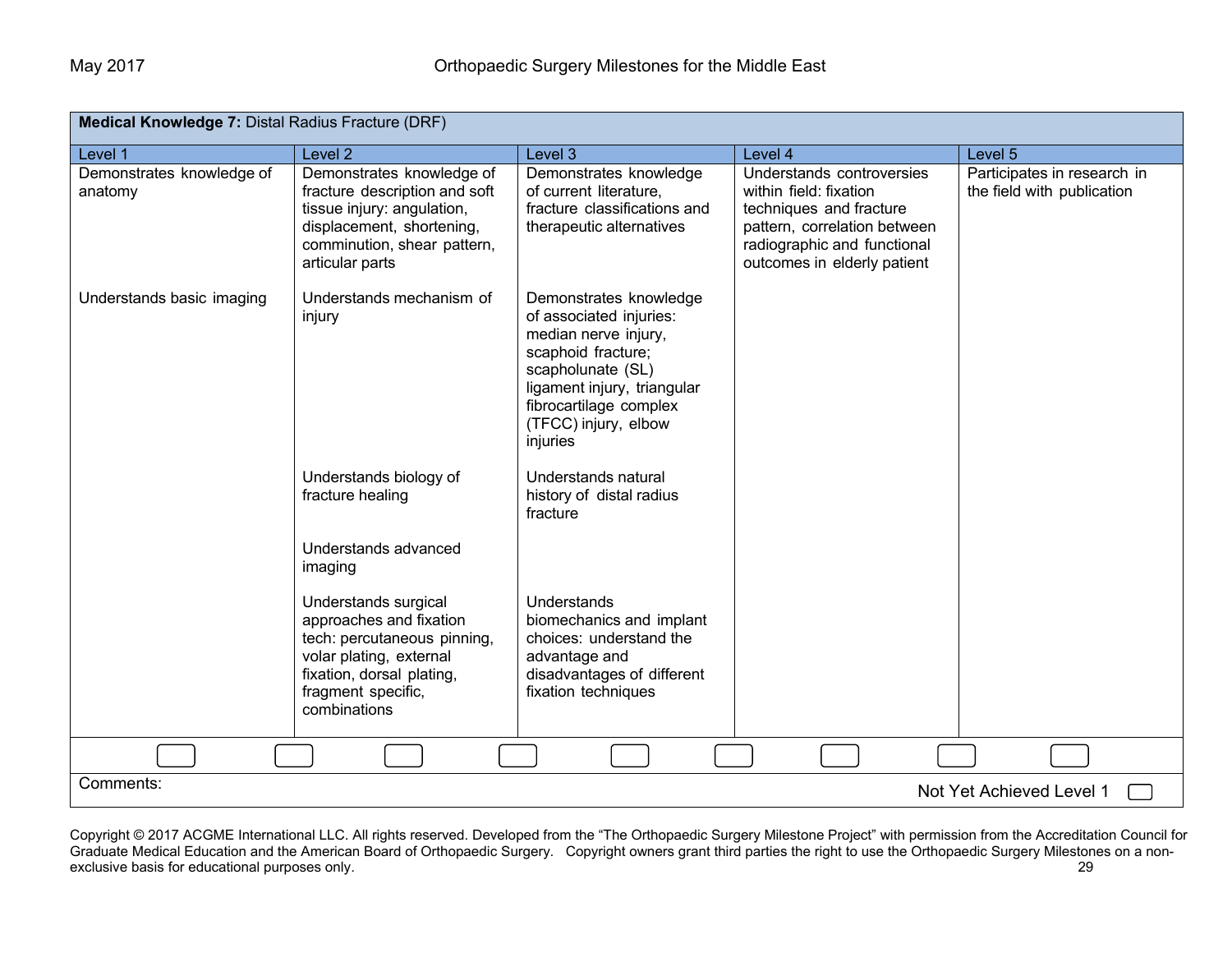| Patient Care 8: Adult Elbow Fracture                                                                                                   |                                                                                                                                                                    |                                                                                                                                                              |                                                                                                                                                         |                                                                                   |  |  |
|----------------------------------------------------------------------------------------------------------------------------------------|--------------------------------------------------------------------------------------------------------------------------------------------------------------------|--------------------------------------------------------------------------------------------------------------------------------------------------------------|---------------------------------------------------------------------------------------------------------------------------------------------------------|-----------------------------------------------------------------------------------|--|--|
| Level 1                                                                                                                                | Level <sub>2</sub>                                                                                                                                                 | Level 3                                                                                                                                                      | Level 4                                                                                                                                                 | Level 5                                                                           |  |  |
| Obtains history and basic<br>physical (e.g., age, gender,<br>mechanism of injury,<br>deformity, skin integrity,<br>open/closed injury) | Obtains focused history and<br>physical, recognizes<br>implications of soft tissue<br>injury (e.g., open fracture,<br>compartment syndrome,<br>ligamentous injury) | Performs pre-operative<br>planning with<br>instrumentation and<br>implants (e.g., patient<br>positioning, plates/screws,<br>fluoroscopy)                     | Performs comprehensive<br>pre-operative<br>planning/alternatives (e.g.,<br>use of external fixation,<br>radial head replacement,<br>elbow arthroplasty) |                                                                                   |  |  |
|                                                                                                                                        | Able to order appropriate<br>imaging studies (e.g.,<br>radiographs, CT scan/3D<br>reconstruction)                                                                  |                                                                                                                                                              |                                                                                                                                                         |                                                                                   |  |  |
| Splints fracture<br>appropriately                                                                                                      | Performs basic surgical<br>approach to elbow fractures                                                                                                             | Capable of surgical<br>reduction and fixation of a<br>simple fracture (e.g.,                                                                                 | Capable of surgical<br>reduction and fixation of<br>moderately complex                                                                                  | Capable of surgical<br>reduction and fixation of a<br>full range of fractures and |  |  |
|                                                                                                                                        | Reduces fracture if<br>necessary (e.g., provisional<br>fixation, fluoroscopic<br>checks)                                                                           | olecranon fracture)                                                                                                                                          | fractures (extraarticular and<br>simple intraarticular distal<br>humerus fracture)                                                                      | dislocations                                                                      |  |  |
|                                                                                                                                        | Recognizes surgical<br>indications (e.g., fracture<br>displacement, elbow<br>instability, transolecranon<br>injury                                                 |                                                                                                                                                              |                                                                                                                                                         |                                                                                   |  |  |
| Provides basic peri-<br>operative management<br>(e.g., post-operative<br>orders, ice, elevation,<br>compression)                       | Provides post-operative<br>management and<br>rehabilitation (e.g., splinting<br>and ROM therapy)                                                                   | Provides post-operative<br>management and<br>rehabilitation (e.g.,<br>increase ROM as healing<br>progresses, adequate/<br>proper post- operative x-<br>rays) | Modifies and adjusts post-<br>operative plan as needed<br>(e.g., dynamic/static stretch<br>splinting, revise therapy)                                   |                                                                                   |  |  |
| Lists potential<br>complications (e.g.,<br>infection, hardware failure,                                                                | Capable of diagnosis and<br>early management of<br>complications (e.g.,                                                                                            |                                                                                                                                                              | Treats simple complications<br>both intra- and post-<br>operatively (e.g., revise                                                                       | Understands how to<br>avoid/prevent potential<br>complications                    |  |  |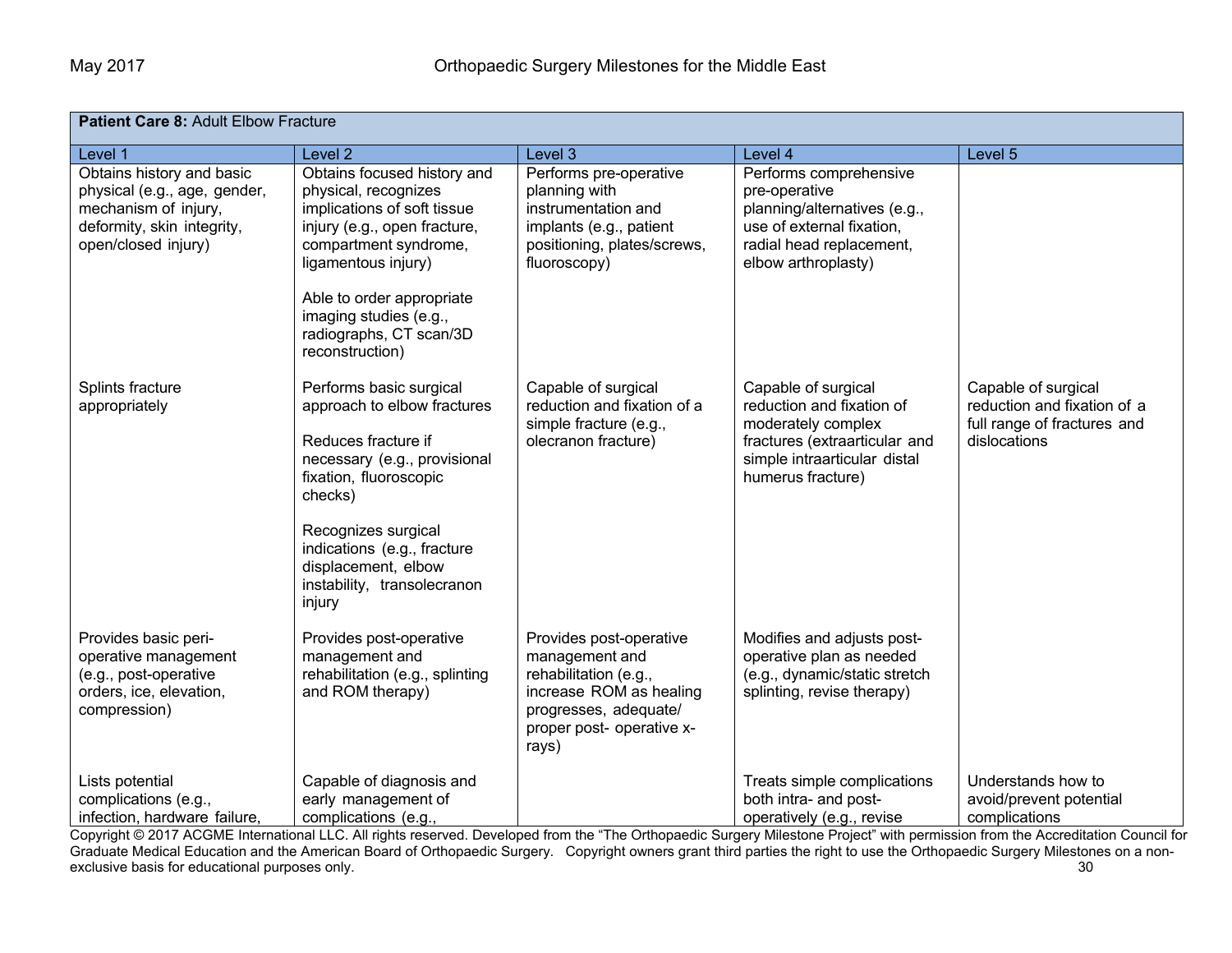| stiffness, reflex<br>sympathetic dystrophy<br>[RSD], neurovascular<br>injury, posttraumatic<br>arthritis) | diagnosis from peri-<br>operative x-rays, recognize<br>infection, recognize fracture<br>displacement/ dislocation) |  | hardware placement,<br>recognize improper<br>hardware position) | Surgically treats complex<br>complications (e.g., elbow<br>release for stiffness, ID<br>infection, revision hardware<br>failure, nonunion treatment) |
|-----------------------------------------------------------------------------------------------------------|--------------------------------------------------------------------------------------------------------------------|--|-----------------------------------------------------------------|------------------------------------------------------------------------------------------------------------------------------------------------------|
|                                                                                                           |                                                                                                                    |  |                                                                 |                                                                                                                                                      |
| Comments:                                                                                                 |                                                                                                                    |  |                                                                 | Not Yet Achieved Level 1                                                                                                                             |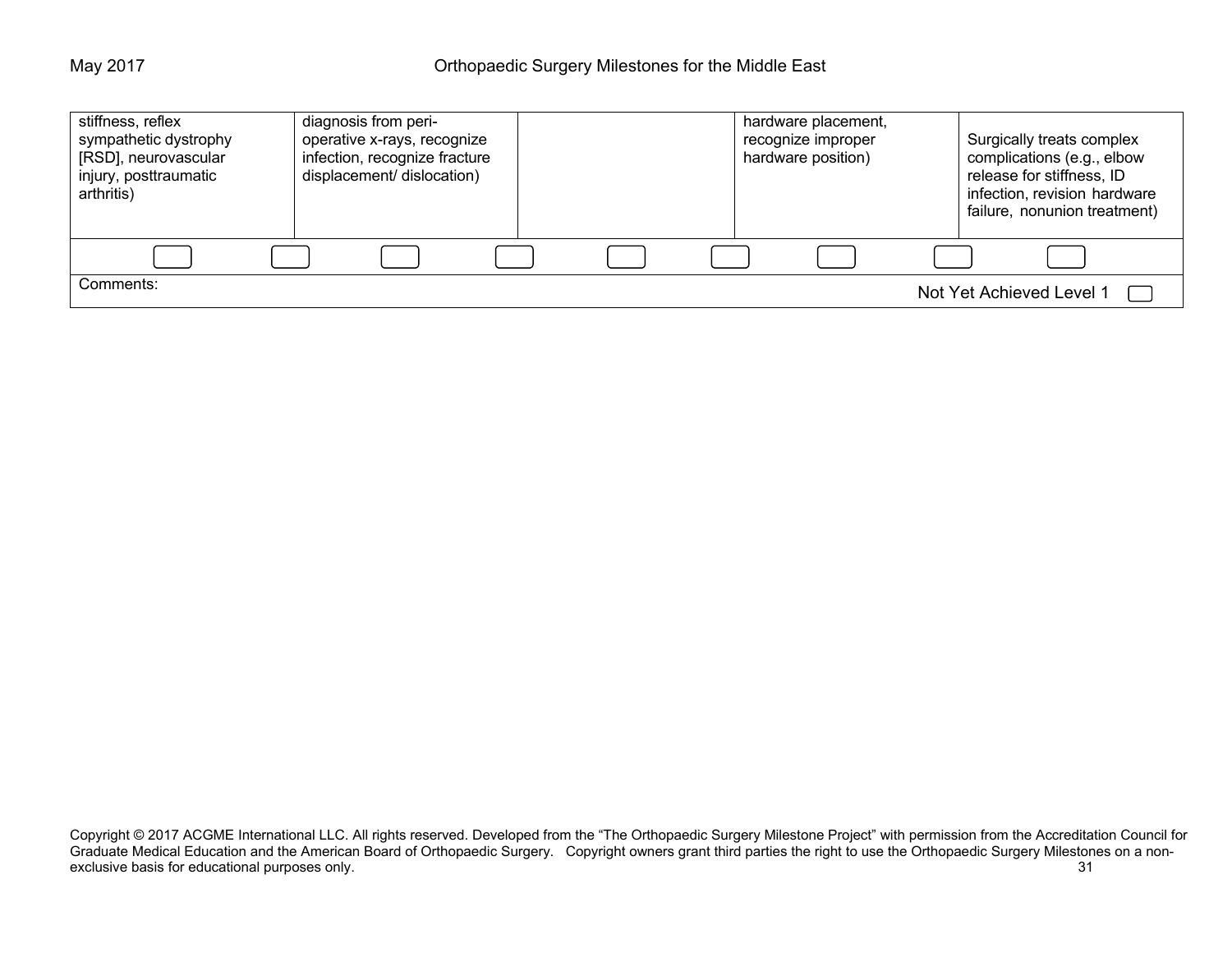| Medical Knowledge 8: Adult Elbow Fracture                                                                                                                                       |                                                                                                                                                                                                                                                   |                                                                                                                                                                |                                                                                                                                                                                                                 |                                                           |  |  |  |
|---------------------------------------------------------------------------------------------------------------------------------------------------------------------------------|---------------------------------------------------------------------------------------------------------------------------------------------------------------------------------------------------------------------------------------------------|----------------------------------------------------------------------------------------------------------------------------------------------------------------|-----------------------------------------------------------------------------------------------------------------------------------------------------------------------------------------------------------------|-----------------------------------------------------------|--|--|--|
| Level 1                                                                                                                                                                         | Level <sub>2</sub>                                                                                                                                                                                                                                | Level 3                                                                                                                                                        | Level 4                                                                                                                                                                                                         | Level 5                                                   |  |  |  |
| Demonstrates knowledge of<br>fractures (e.g., olecranon,<br>radial head, coronoid<br>fracture, terrible triad<br>fracture, distal humerus<br>fracture, fracture<br>dislocation) | Understands mechanism<br>of injury and knowledge<br>of fracture classification<br>and soft tissue injury<br>(e.g., olecranon, radial<br>head, coronoid fracture,<br>terrible triad fracture,<br>distal humerus fracture.<br>fracture dislocation) | Demonstrates<br>knowledge of current<br>literature and<br>alternatives (e.g.,<br>fracture repair vs.<br>replacement, post-<br>operative stiffness<br>concepts) | Understands<br>controversies within field<br>(e.g., tension band vs.<br>plating olecranon<br>fractures, elbow<br>replacement for elderly<br>distal humerus fractures;<br>radial head repair vs.<br>replacement) | Participates in research in<br>the field with publication |  |  |  |
| Demonstrates knowledge<br>of anatomy (e.g., elbow<br>joint, radial head, coronoid,<br>olecranon, distal humerus,<br>elbow ligaments)                                            | Understands biology<br>of fracture healing                                                                                                                                                                                                        | Understands<br>rehabilitation mechanics<br>(e.g., range of motion<br>therapy, dynamic/static<br>stretch splinting)                                             | Understands how to<br>avoid/prevent potential<br>complications                                                                                                                                                  |                                                           |  |  |  |
|                                                                                                                                                                                 |                                                                                                                                                                                                                                                   | Understands biomechanics<br>and implant choices (e.g.,<br>radial head replacement,<br>compression headless<br>screws, elbow replacement<br>types)              | Demonstrates knowledge<br>of pathophysiology of<br>elbow stiffness (e.g.,<br>intrinsic, extrinsic,<br>hardware placement)                                                                                       |                                                           |  |  |  |
| Understands basic imaging<br>studies                                                                                                                                            | Understands advanced<br>imaging studies (e.g., post-<br>operative x-rays, CT scans<br>for fracture healing)                                                                                                                                       |                                                                                                                                                                | Understands post-<br>operative imaging<br>studies/implant positioning                                                                                                                                           |                                                           |  |  |  |
|                                                                                                                                                                                 | Demonstrates<br>knowledge of imaging<br>studies/lab studies (e.g.,<br>radiographs<br>anteroposterior<br>[AP]/lateral/oblique/axial)                                                                                                               |                                                                                                                                                                |                                                                                                                                                                                                                 |                                                           |  |  |  |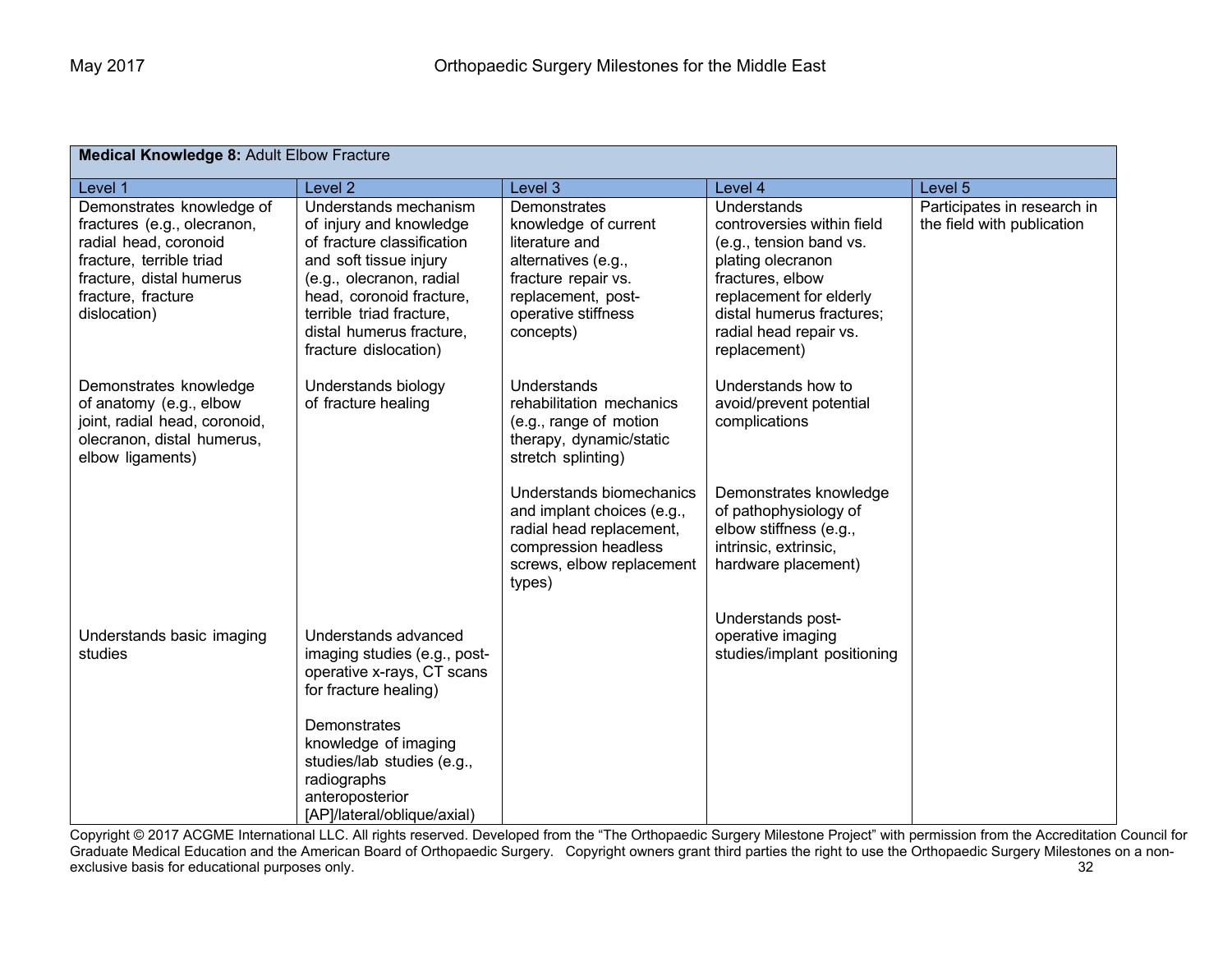|           | Understands surgical<br>approaches (e.g., soft<br>tissue envelope,<br>cutaneous nerves, ulnar<br>nerve treatment) |  |  |                          |  |
|-----------|-------------------------------------------------------------------------------------------------------------------|--|--|--------------------------|--|
|           |                                                                                                                   |  |  |                          |  |
| Comments: |                                                                                                                   |  |  | Not Yet Achieved Level 1 |  |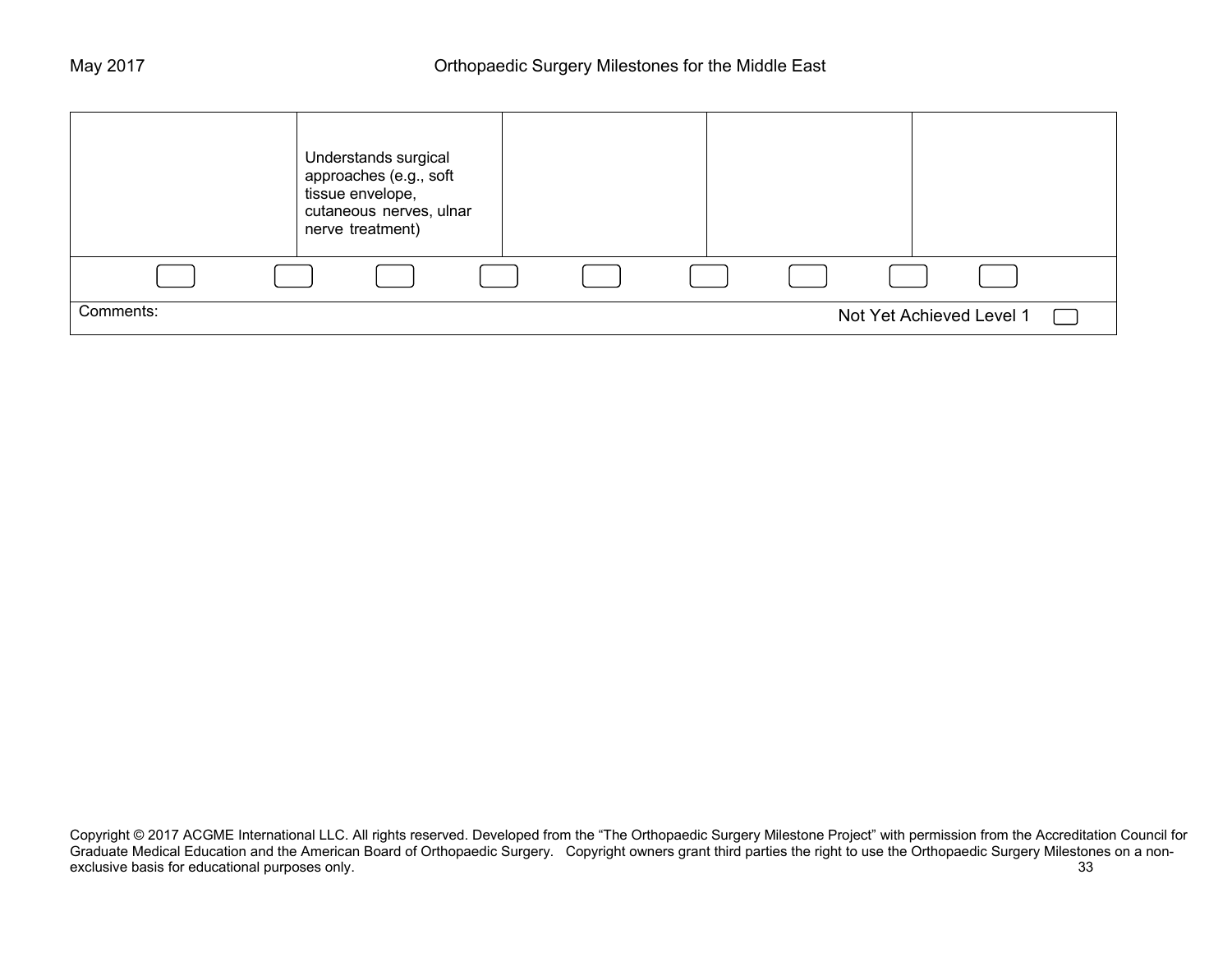| Patient Care 9: Hip and Knee Osteo Arthritis (OA)                                                |                                                                                                                                  |                                                                                                                                                          |                                                                                                                                                                                                        |                                                                                                                                                                                                                                         |  |
|--------------------------------------------------------------------------------------------------|----------------------------------------------------------------------------------------------------------------------------------|----------------------------------------------------------------------------------------------------------------------------------------------------------|--------------------------------------------------------------------------------------------------------------------------------------------------------------------------------------------------------|-----------------------------------------------------------------------------------------------------------------------------------------------------------------------------------------------------------------------------------------|--|
| Level 1                                                                                          | Level <sub>2</sub>                                                                                                               | Level 3                                                                                                                                                  | Level 4                                                                                                                                                                                                | Level 5                                                                                                                                                                                                                                 |  |
| Obtains history and<br>performs basic physical<br>exam                                           | Obtains focused history<br>and performs focused<br>exam                                                                          |                                                                                                                                                          |                                                                                                                                                                                                        |                                                                                                                                                                                                                                         |  |
| Appropriately orders<br>basic imaging studies                                                    | Appropriately interprets<br>basic imaging studies                                                                                | Appropriately orders and<br>interprets advanced<br>imaging studies (e.g.,<br>MRI, CT, nuclear<br>medicine imaging, and<br>advanced radiographs<br>views) |                                                                                                                                                                                                        |                                                                                                                                                                                                                                         |  |
| Prescribes non-operative<br>treatments (e.g., NSAIDs,<br>physical therapy, assistive<br>devices) | Manages non-operative<br>treatment (e.g., NSAIDs,<br>physical therapy,<br>assistive devices,<br>injections)                      | Appropriately<br>recommends surgical<br>intervention                                                                                                     |                                                                                                                                                                                                        |                                                                                                                                                                                                                                         |  |
| Provides basic peri-<br>operative management<br>(e.g., pre- and post-<br>operative assessment)   | Completes pre-operative<br>planning with<br>instrumentation and<br>implants (e.g., implant<br>templating, instruments<br>needed) | Completes<br>comprehensive pre-<br>operative planning with<br>alternatives                                                                               |                                                                                                                                                                                                        |                                                                                                                                                                                                                                         |  |
|                                                                                                  | Capable of performing one<br>basic surgical approach to<br>the hip and knee                                                      | Capable of surgically<br>treating simple<br>complications (e.g.,<br>closed reduction,<br>irrigation, and<br>debridement)                                 | Capable of performing<br>alternative surgical<br>approaches to the hip<br>and knee arthritis<br>Capable of<br>performing primary<br>total hip replacement<br>(THR) and total knee<br>replacement (TKR) | Competently performs<br>two or more<br>approaches to the hip<br>and knee<br>Capable of performing<br>complex primary and<br>simple revision THR and<br>TKR (e.g., hip dysplasia,<br>hip protrusio, valgus<br>knee, loose<br>components, |  |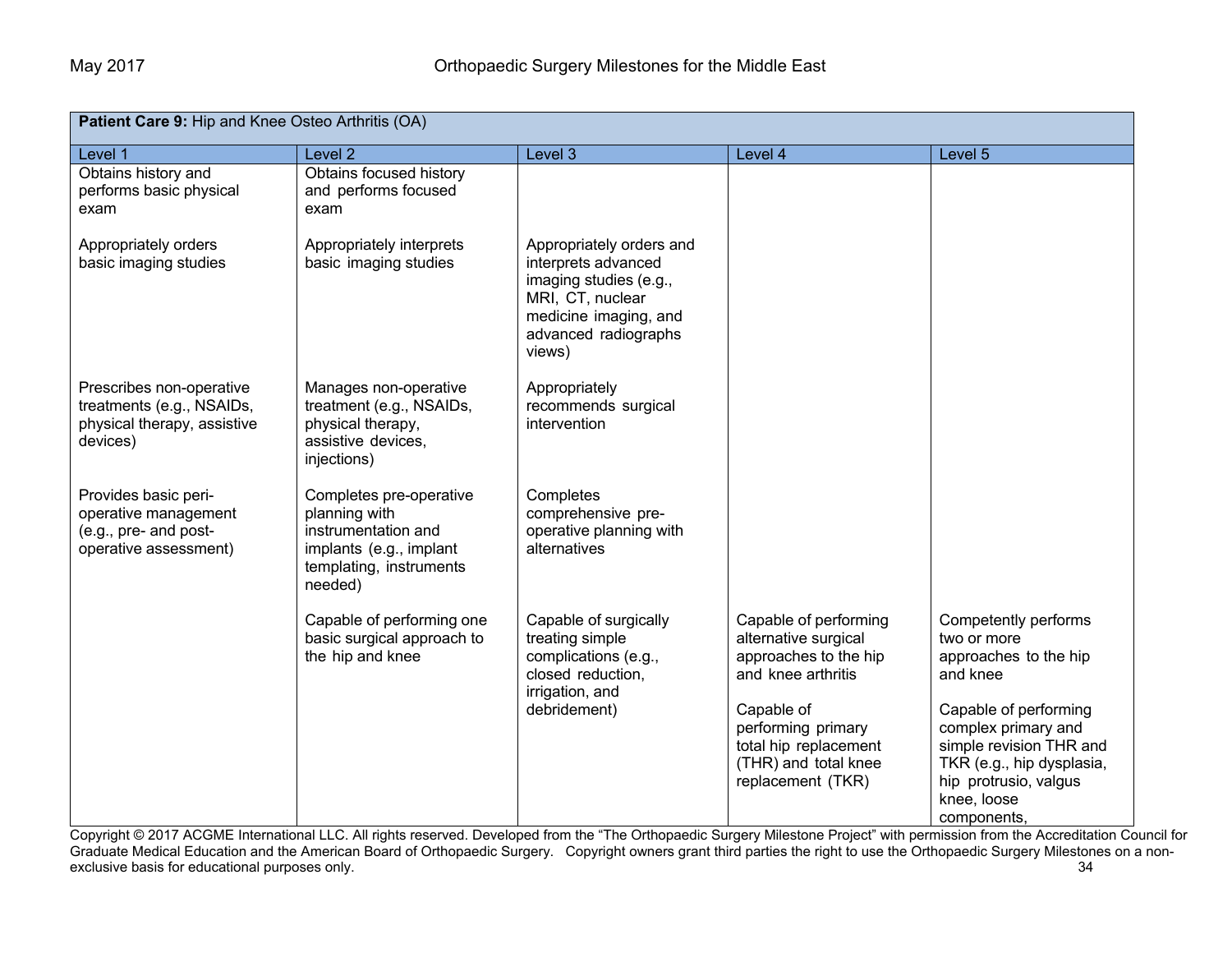|                                                                                                                                                         |                                                                                                                                              |                                                                     |                                                                                                                                           | uniarthroplasty)                                                                                                                   |
|---------------------------------------------------------------------------------------------------------------------------------------------------------|----------------------------------------------------------------------------------------------------------------------------------------------|---------------------------------------------------------------------|-------------------------------------------------------------------------------------------------------------------------------------------|------------------------------------------------------------------------------------------------------------------------------------|
|                                                                                                                                                         | Provides post-operative<br>management and<br>rehabilitation (e.g., orders<br>appropriate peri-<br>operative medications<br>and mobilization) | Modifies and adjusts post-<br>operative treatment plan<br>as needed |                                                                                                                                           | Develops unique,<br>complex post-operative<br>management plans (e.g.,<br>infections, dislocations,<br>neurovascular<br>compromise) |
| Lists potential complications<br>(e.g., infections, dislocations,<br>thromboembolic disease, peri-<br>prosthetic fracture,<br>neurovascular compromise) | Capable of diagnosis<br>and early management<br>of complications (e.g.,<br>infections, dislocations)                                         |                                                                     | Capable of treating<br>complications both intra-<br>and post-operatively (e.g.,<br>peri-prosthetic fractures,<br>infections, instability) | Surgically treats complex<br>complications (e.g., peri-<br>prosthetic fractures, knee<br>instability)                              |
|                                                                                                                                                         | Assesses for risk of<br>thromboembolic disease                                                                                               | Provides prophylaxis and<br>manages thromboembolic<br>disease       |                                                                                                                                           |                                                                                                                                    |
|                                                                                                                                                         |                                                                                                                                              |                                                                     |                                                                                                                                           |                                                                                                                                    |
| Comments:<br>Not Yet Achieved Level 1                                                                                                                   |                                                                                                                                              |                                                                     |                                                                                                                                           |                                                                                                                                    |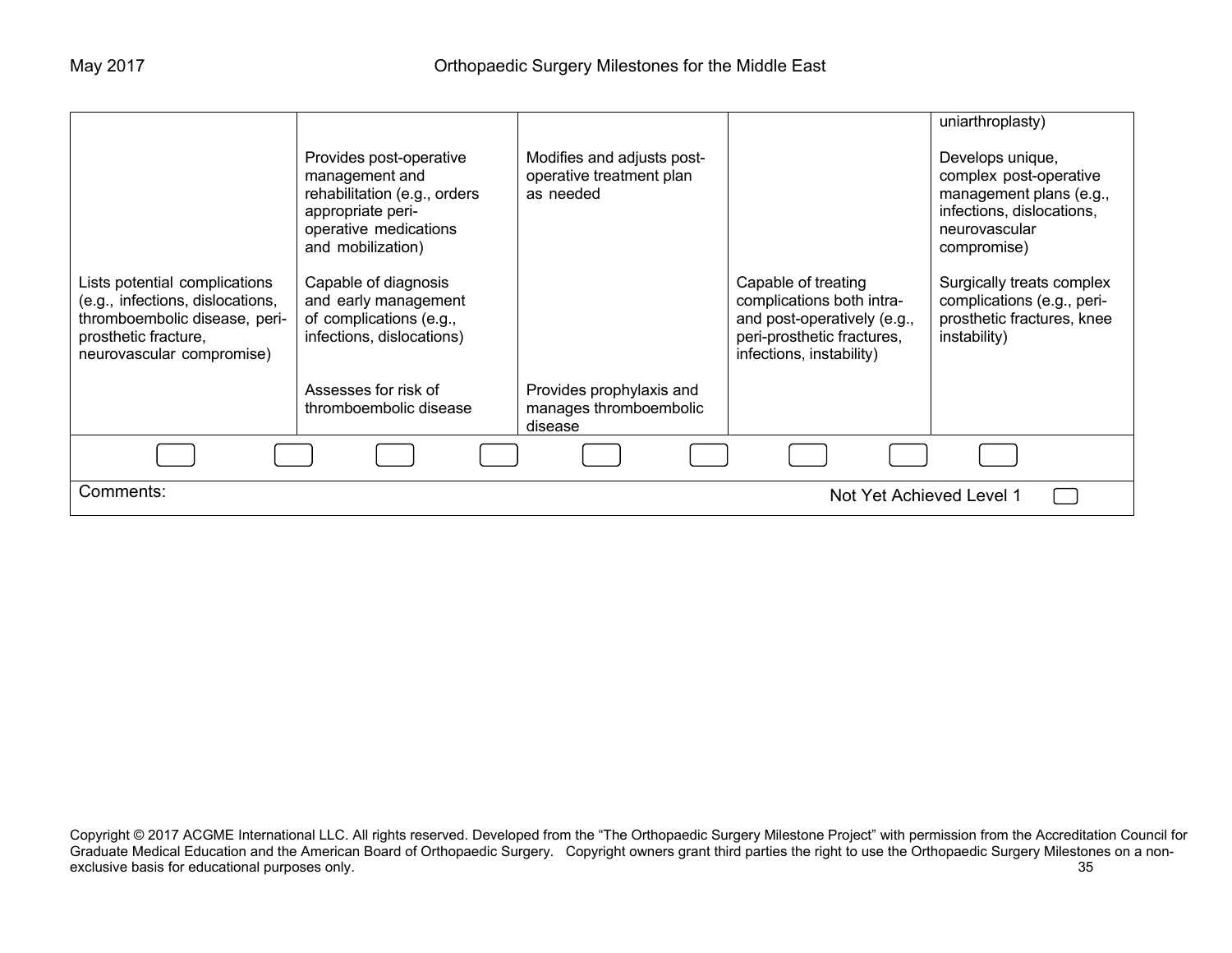| Medical Knowledge 9: Hip and Knee Osteo Arthritis (OA)                                          |                                                                                                                                                                                               |                                                                                                       |                                                                                                 |                                                                     |  |
|-------------------------------------------------------------------------------------------------|-----------------------------------------------------------------------------------------------------------------------------------------------------------------------------------------------|-------------------------------------------------------------------------------------------------------|-------------------------------------------------------------------------------------------------|---------------------------------------------------------------------|--|
| Level 1                                                                                         | Level <sub>2</sub>                                                                                                                                                                            | Level 3                                                                                               | Level 4                                                                                         | Level 5                                                             |  |
| Demonstrates knowledge of<br>pathophysiology related to<br>hip and knee arthritis               | Able to classify disease<br>stage/severity and<br>recognizes implications<br>of disease processes<br>(OA, Femoroacetabular<br>impingement [FAI],<br>inflammatory arthritis,<br>osteonecrosis) | Demonstrates knowledge<br>of current literature and<br>alternative treatments                         | Understands<br>controversies within the<br>field                                                | Primary<br>author/presenter of<br>original work within the<br>field |  |
|                                                                                                 | Understands the<br>importance of<br>comorbidities,<br>thromboembolic<br>prophylaxis, infection<br>prevention and<br>diagnosis                                                                 | Understands<br>biomechanics                                                                           |                                                                                                 |                                                                     |  |
| Correlates anatomic<br>knowledge to imaging<br>findings on basic imaging<br>studies             | Correlates anatomic<br>knowledge to<br>imaging findings on<br>advanced imaging<br>studies                                                                                                     |                                                                                                       |                                                                                                 |                                                                     |  |
| Demonstrates some<br>knowledge of natural<br>history of hip and knee<br>arthritis               | Understands the effects<br>of intervention on natural<br>history of hip and knee<br>arthritis                                                                                                 |                                                                                                       |                                                                                                 |                                                                     |  |
| Demonstrates knowledge<br>of hip and knee arthritis<br>anatomy and basic<br>surgical approaches | Understands basic<br>pre-surgical planning<br>and templating                                                                                                                                  | Understands alternative<br>surgical approaches (e.g.,<br>non-arthroplasty:<br>arthroscopy, osteotomy) | Applies understanding of<br>natural history to clinical<br>decision-making                      |                                                                     |  |
| Demonstrates knowledge of<br>non-operative treatment                                            | Understands basic implant<br>choices (e.g., cement and                                                                                                                                        | Understands alternative<br>implant choices/ biomaterials<br>(e.g., alternative bearings,              | Understands principles of<br>failure mechanism of<br>THR and TKR (e.g.,<br>loosening, fracture, |                                                                     |  |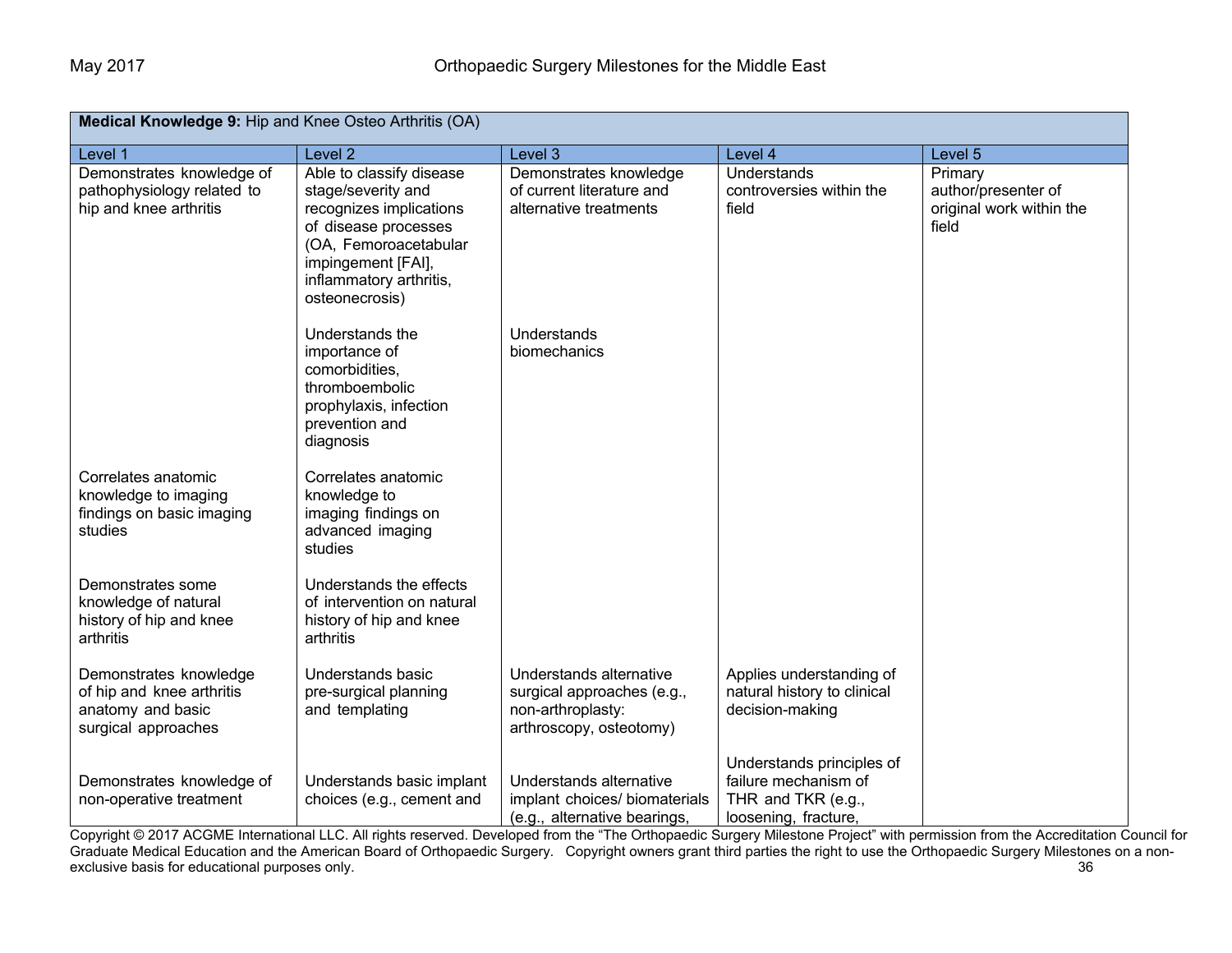| options and surgical<br>indications | uncemented fixation,<br>levels of constraint) | unicompartmental<br>approaches) | infection, osteolysis,<br>instability)                     |                                                                                                                                         |
|-------------------------------------|-----------------------------------------------|---------------------------------|------------------------------------------------------------|-----------------------------------------------------------------------------------------------------------------------------------------|
|                                     |                                               |                                 | Understands basic<br>principles of revision THR<br>and TKR | Understands revision THR<br>and TKR implants (e.g.,<br>metaphyseal vs.<br>diaphyseal fixation,<br>tapered vs. fully-porous<br>implants) |
|                                     |                                               |                                 |                                                            |                                                                                                                                         |
| Comments:                           |                                               |                                 |                                                            | Not Yet Achieved Level 1                                                                                                                |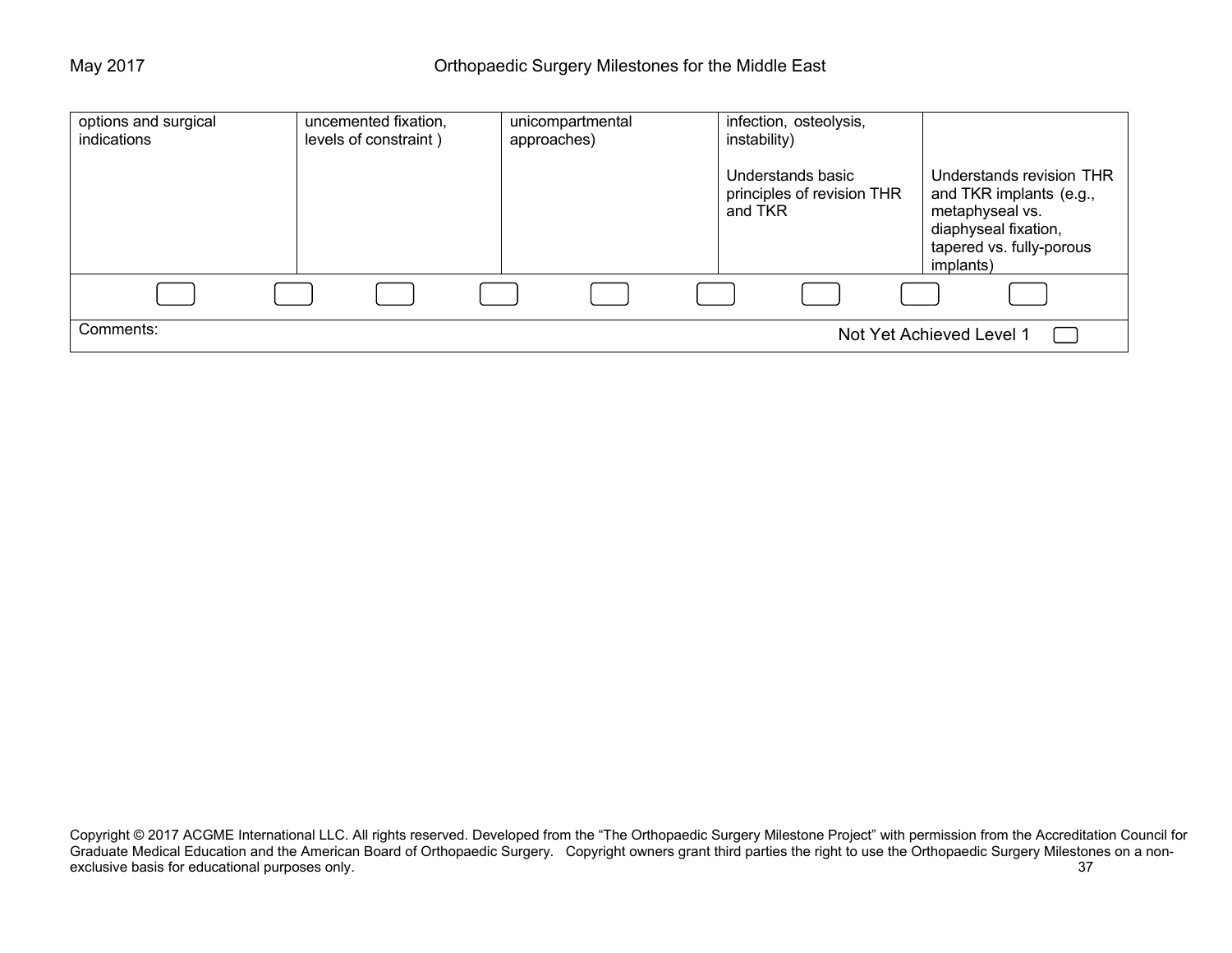| Patient Care 10: Hip Fracture                       |                                                                                                                           |                                                                                                                                                   |                                                     |                                                           |  |
|-----------------------------------------------------|---------------------------------------------------------------------------------------------------------------------------|---------------------------------------------------------------------------------------------------------------------------------------------------|-----------------------------------------------------|-----------------------------------------------------------|--|
| Level 1                                             | Level <sub>2</sub>                                                                                                        | Level 3                                                                                                                                           | Level 4                                             | Level 5                                                   |  |
| Obtains history and performs<br>basic physical exam | Obtains focused history<br>and performs focused<br>exam                                                                   | Completes<br>comprehensive<br>assessment of fracture<br>patterns on imaging<br>studies-recognizes<br>reverse obliquity fractures                  |                                                     |                                                           |  |
| Appropriately orders basic<br>imaging studies       | Appropriately interprets<br>basic imaging studies                                                                         | Interprets diagnostic<br>studies for fragility<br>fractures with appropriate<br>management and/or<br>referral                                     |                                                     |                                                           |  |
| Prescribes non-operative<br>treatments              | Prescribes and manages<br>non-operative treatment                                                                         |                                                                                                                                                   |                                                     |                                                           |  |
| Provides basic peri-<br>operative management        | Recognizes and<br>evaluates fragility<br>fractures (e.g., orders<br>appropriate workup<br>and/or consult)                 |                                                                                                                                                   |                                                     |                                                           |  |
|                                                     | Interacts with consultants<br>regarding optimal patient<br>management (e.g., timing<br>of surgery, medical<br>management) | Arranges for long-term<br>management of geriatric<br>patients (e.g.,<br>management of bone<br>health, discharge<br>planning to long-term<br>care) |                                                     |                                                           |  |
|                                                     | Completes pre-operative<br>planning with<br>instrumentation and<br>implants                                               | Completes<br>comprehensive pre-<br>operative planning with<br>alternatives                                                                        |                                                     |                                                           |  |
|                                                     | Capable of performing a<br>basic surgical approach to                                                                     | Capable of surgical<br>repairs to a simple                                                                                                        | Capable of surgical repair<br>to moderately complex | Capable of surgical repair<br>of complex fractures (e.g., |  |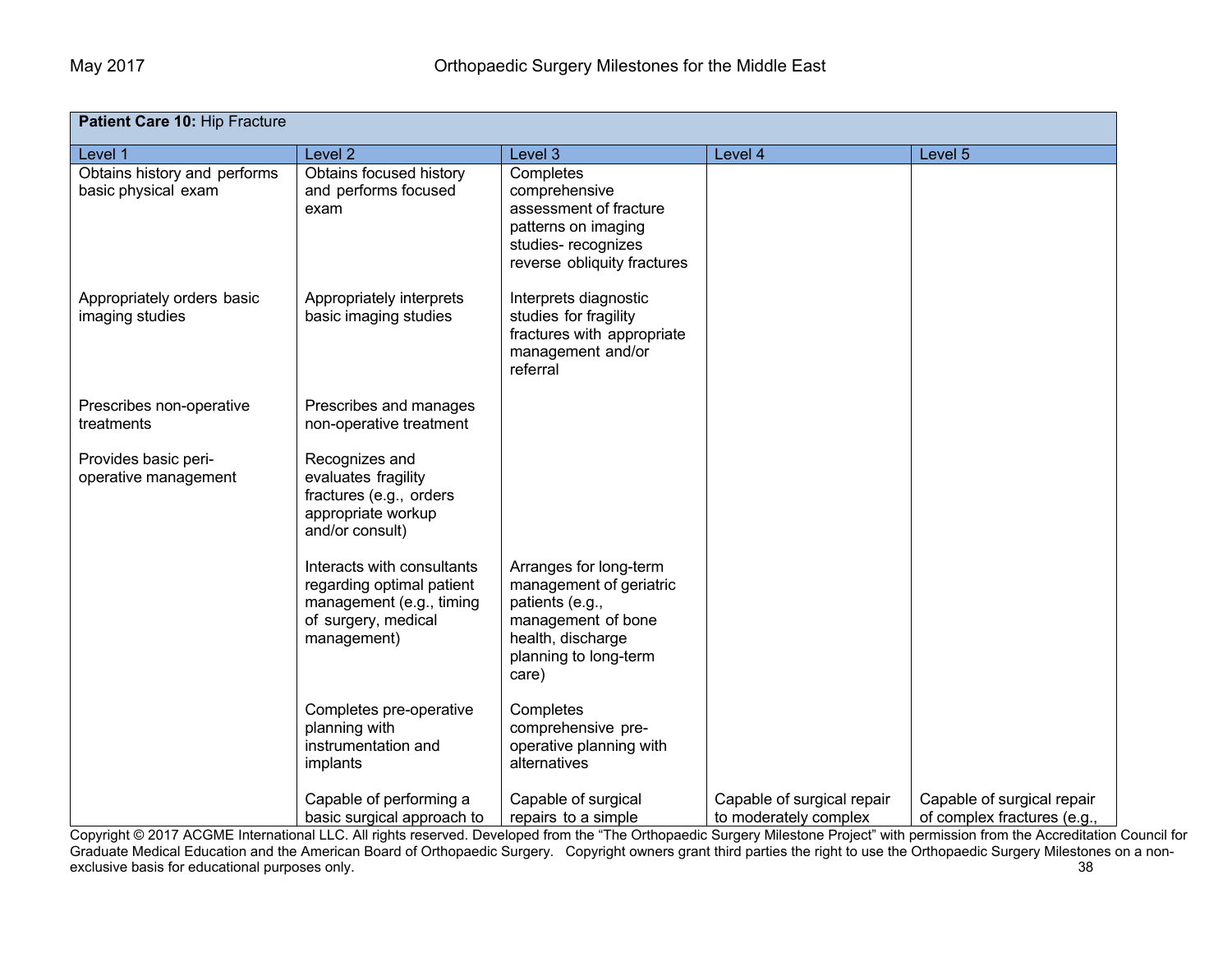|                                       | the hip fracture                                                 | fracture (e.g., stable<br>intertrochanteric femur<br>fracture, minimally<br>displaced femoral neck<br>fracture) | fractures (e.g., unstable<br>intertrochanteric femur<br>fracture)                                                         | open reduction internal<br>fixation of femoral neck<br>fracture)                                                                    |  |
|---------------------------------------|------------------------------------------------------------------|-----------------------------------------------------------------------------------------------------------------|---------------------------------------------------------------------------------------------------------------------------|-------------------------------------------------------------------------------------------------------------------------------------|--|
|                                       | Provides post-operative<br>management and<br>rehabilitation      | Modifies and adjusts post-<br>operative treatment plan<br>as needed                                             |                                                                                                                           |                                                                                                                                     |  |
| Lists potential complications         | Capable of diagnosis and<br>early management of<br>complications |                                                                                                                 | Capable of treating<br>complications both intra-<br>and post-operatively (e.g.,<br>manages a post-operative<br>infection) | Capable of surgical<br>treatment of complex<br>complications (e.g.,<br>revision fixation after<br>failed ORIF,<br>intertrochanteric |  |
|                                       | Assesses risk for<br>thromboembolic disease                      | Provides prophylaxis and<br>manages thromboembolic<br>disease                                                   |                                                                                                                           | osteotomy)                                                                                                                          |  |
|                                       |                                                                  |                                                                                                                 |                                                                                                                           |                                                                                                                                     |  |
| Comments:<br>Not Yet Achieved Level 1 |                                                                  |                                                                                                                 |                                                                                                                           |                                                                                                                                     |  |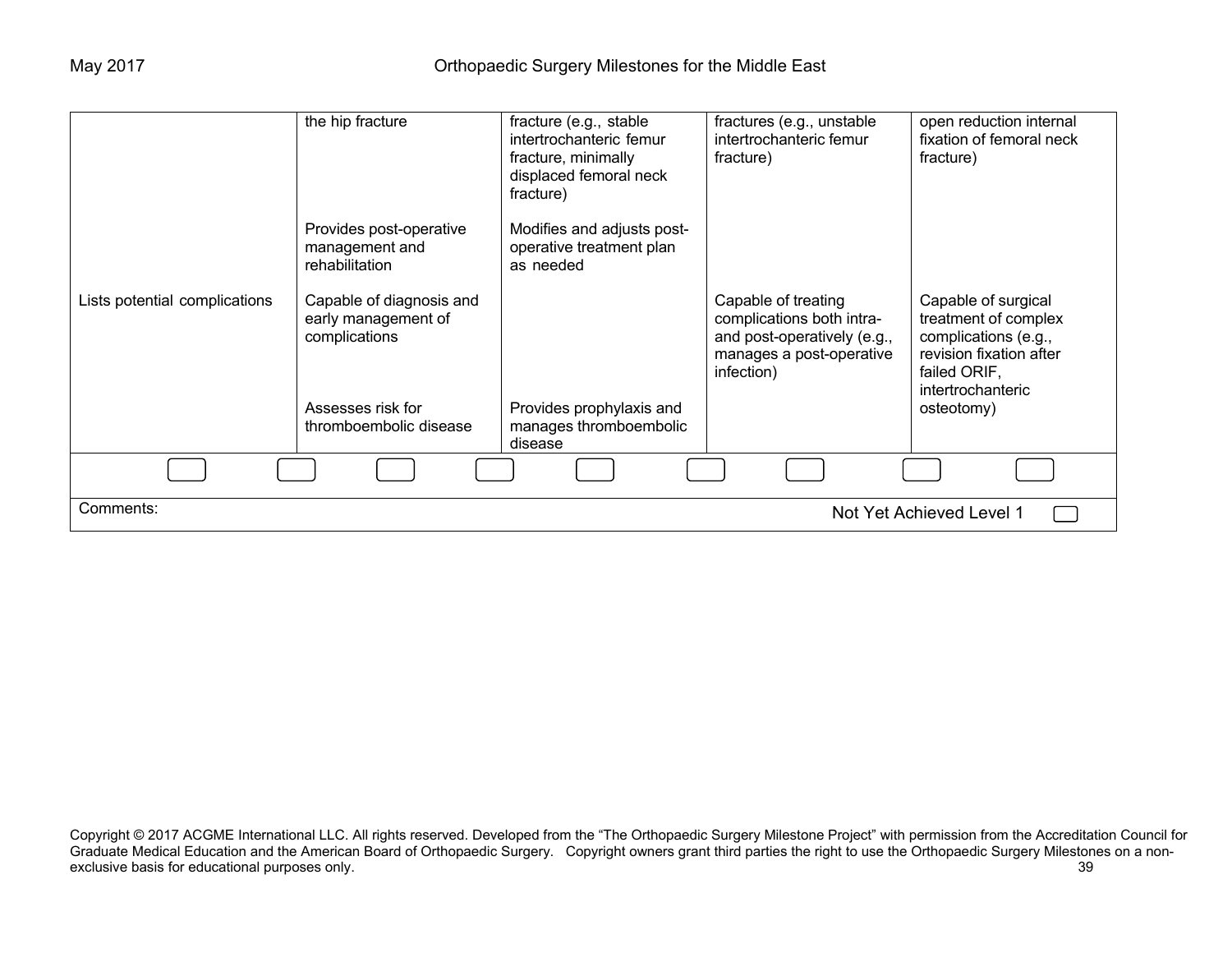| <b>Medical Knowledge 10: Hip Fracture</b>                                                   |                                                                                          |                                                                                  |                                                                                                                                   |                                                                  |  |
|---------------------------------------------------------------------------------------------|------------------------------------------------------------------------------------------|----------------------------------------------------------------------------------|-----------------------------------------------------------------------------------------------------------------------------------|------------------------------------------------------------------|--|
| Level 1                                                                                     | Level 2                                                                                  | Level 3                                                                          | Level 4                                                                                                                           | Level 5                                                          |  |
| Demonstrates knowledge of<br>pathophysiology related to hip<br>fracture                     | Able to describe and<br>classify fractures                                               | Demonstrates knowledge<br>of current literature and<br>alternative treatments    | Understands controversies<br>within the field (e.g.,<br>hemiarthroplasty vs. total<br>hip for displaced femoral<br>neck fracture) | Primary author/presenter<br>of original work within the<br>field |  |
| Correlates anatomic<br>knowledge to imaging<br>findings on basic imaging<br>studies         | Correlates anatomic<br>knowledge to imaging<br>findings on advanced<br>imaging studies   |                                                                                  |                                                                                                                                   |                                                                  |  |
| Demonstrates knowledge of<br>non-operative treatment<br>options and surgical<br>indications | Demonstrates knowledge<br>of bone biology,<br>osteoporosis and bone<br>health management |                                                                                  |                                                                                                                                   |                                                                  |  |
|                                                                                             | Demonstrates knowledge<br>of natural history of hip<br>fracture                          | Understands the effects of<br>intervention on natural<br>history of hip fracture | Applies understanding of<br>natural history to clinical<br>decision making                                                        |                                                                  |  |
|                                                                                             | Demonstrates knowledge<br>of hip fracture anatomy<br>and basic surgical<br>approaches    | Understands alternative<br>surgical approaches                                   | Understands<br>biomechanics and implant<br>choices                                                                                |                                                                  |  |
|                                                                                             | Understands basic pre-<br>surgical planning and<br>templating                            |                                                                                  |                                                                                                                                   |                                                                  |  |
|                                                                                             | Understands comorbidities<br>and impact on fracture<br>treatment                         |                                                                                  |                                                                                                                                   |                                                                  |  |
|                                                                                             |                                                                                          |                                                                                  |                                                                                                                                   |                                                                  |  |
| Comments:<br>Not Yet Achieved Level 1                                                       |                                                                                          |                                                                                  |                                                                                                                                   |                                                                  |  |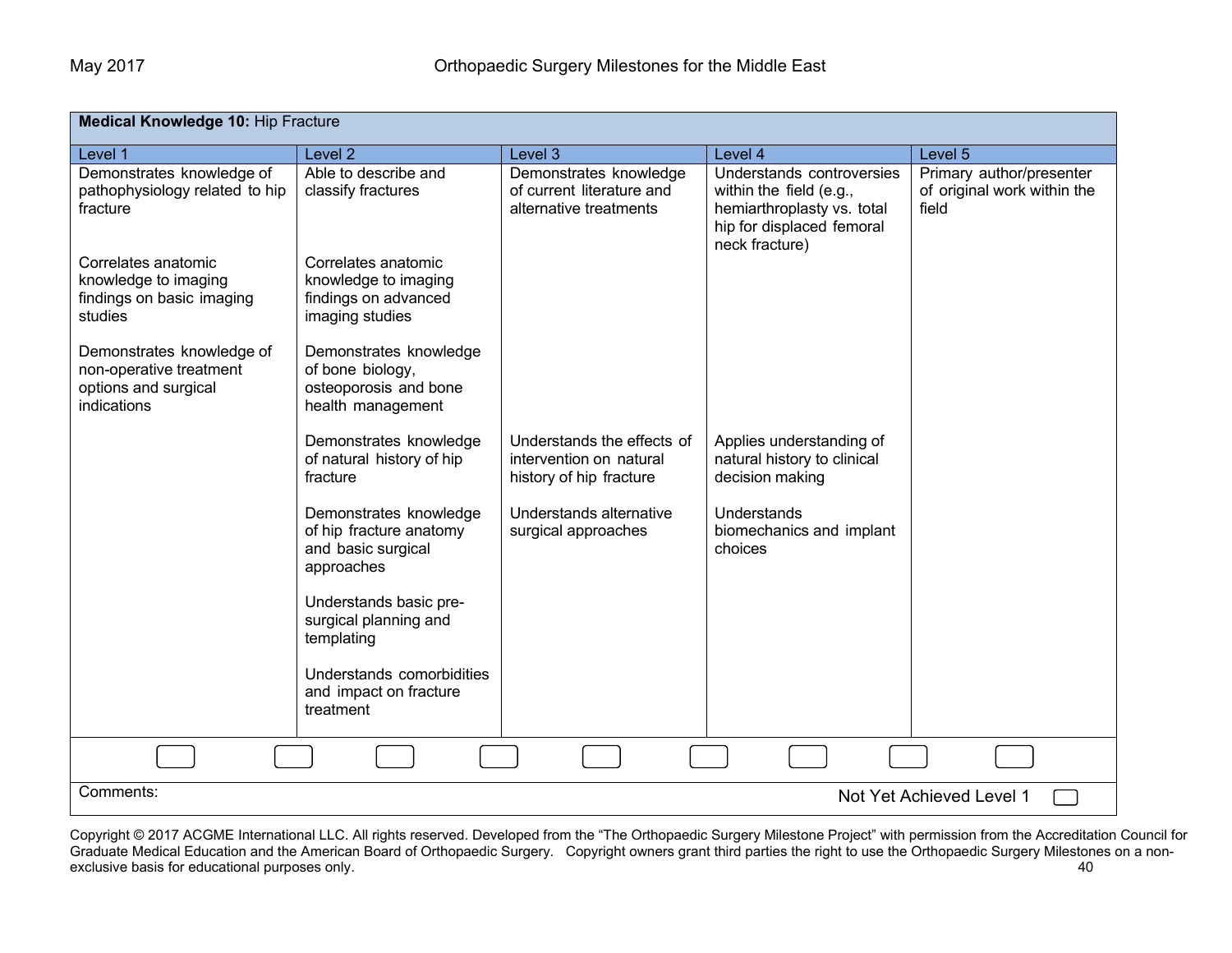| <b>Patient Care 11: Metastatic Bone Lesion</b>                                                                                                                                                                                                                              |                                                                                                                                                                                                                                                                                                                                         |                                                                                                                                                                                                                                                                                                                                      |                                                                                                     |                                                                            |  |
|-----------------------------------------------------------------------------------------------------------------------------------------------------------------------------------------------------------------------------------------------------------------------------|-----------------------------------------------------------------------------------------------------------------------------------------------------------------------------------------------------------------------------------------------------------------------------------------------------------------------------------------|--------------------------------------------------------------------------------------------------------------------------------------------------------------------------------------------------------------------------------------------------------------------------------------------------------------------------------------|-----------------------------------------------------------------------------------------------------|----------------------------------------------------------------------------|--|
| Level 1                                                                                                                                                                                                                                                                     | Level 2                                                                                                                                                                                                                                                                                                                                 | Level 3                                                                                                                                                                                                                                                                                                                              | Level 4                                                                                             | Level 5                                                                    |  |
| Obtains history and performs<br>basic physical exam (e.g.,<br>pain, function, past<br>medical/surgical/social/<br>family history, review of<br>systems, heart, lungs,<br>extremity exam, including<br>range of motion, strength,<br>sensation, skin changes,<br>tenderness) | Obtains focused history<br>and performs focused<br>exam (e.g., history:<br>specific questions re:<br>past history of cancer or<br>radiation, prior<br>treatments, pre-existing<br>pain, smoking or chemical<br>exposure, constitutional<br>symptoms such as fever;<br>physical exam: notes<br>lymph node involvement,<br>lumps/nodules) |                                                                                                                                                                                                                                                                                                                                      |                                                                                                     | Discusses prognosis<br>and end-of-life care<br>with patients and<br>family |  |
| Appropriately orders basic<br>imaging studies (e.g., plain<br>radiographs, including<br>AP/lateral of the lesion joint<br>above and below the lesion)                                                                                                                       | Appropriately interprets<br>basic imaging studies<br>(e.g., able to describe<br>the radiographic<br>appearance [osteolytic,<br>osteoblastic, etc.])                                                                                                                                                                                     | Appropriately orders and<br>interprets advanced<br>imaging studies/lab<br>studies (e.g., 3D<br>radiographic studies to<br>include CT and MRI, lab<br>studies including role of<br>serum protein<br>electrophoresis<br>[SPEP]/urine protein<br>electrophoresis [UPEP],<br>prostate specific antigen<br>[PSA], other tumor<br>markers) |                                                                                                     |                                                                            |  |
| Prescribes non-operative<br>treatments (e.g., including<br>protected weight-bearing<br>bracing, no intervention)                                                                                                                                                            | Prescribes and manages<br>non-operative treatment<br>(e.g., understands when<br>to have the patient back<br>to clinic for follow-up;                                                                                                                                                                                                    | Recommends complex<br>non-operative treatment<br>(radiofrequency ablation<br>[RFA] or cryoablation,<br>bisphosphonates                                                                                                                                                                                                               | Recommends<br>appropriate biopsy,<br>including biopsy<br>alternatives and<br>appropriate techniques | Independently<br>performs open biopsy                                      |  |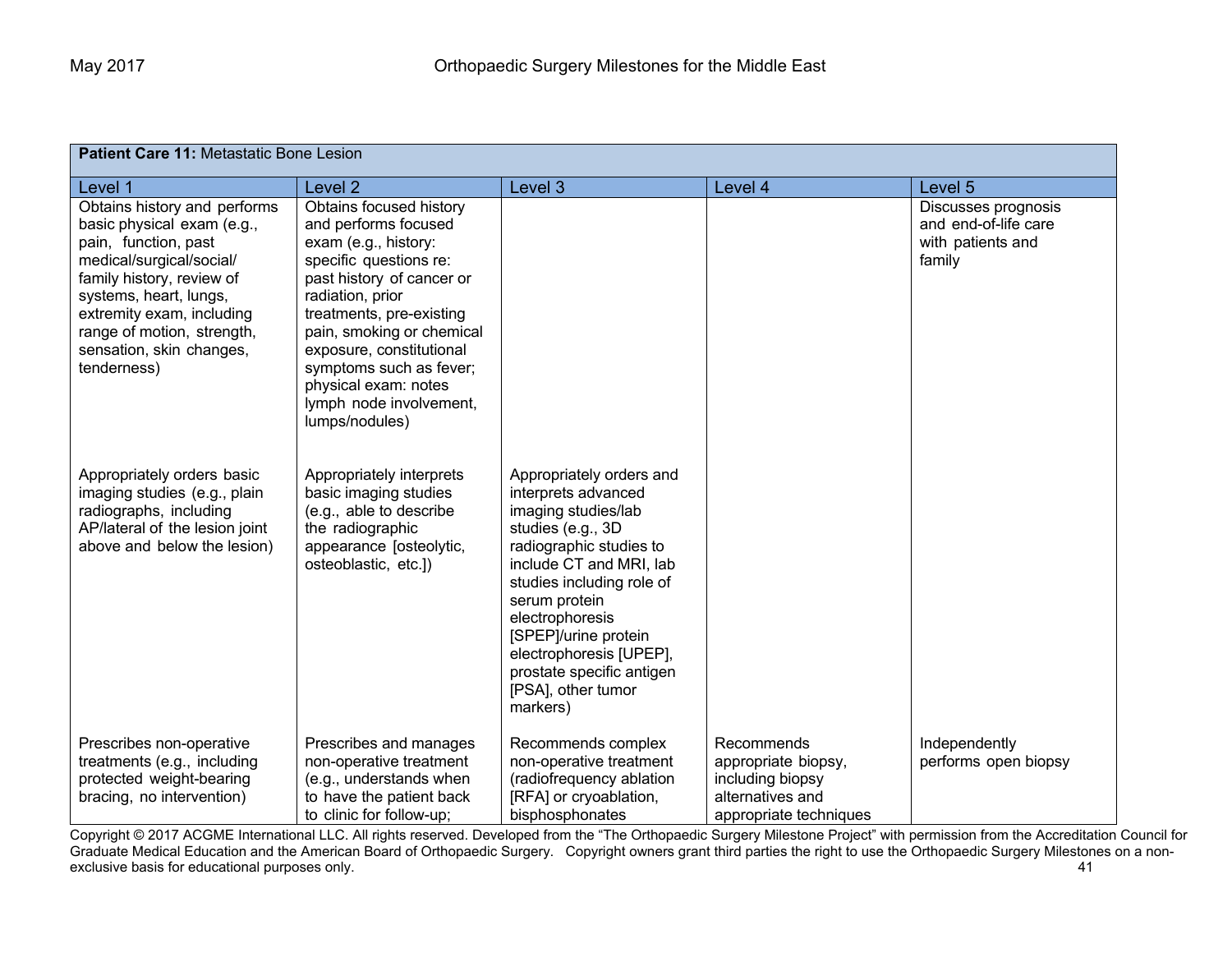|                                                                                                                                                    | understands when to<br>order new radiographic                                                    | kyphoplasty or<br>vertebroplasty)                                                                                                                                                              | (e.g., understands role of<br>open biopsy vs. needle                                                                                                                                                                                                                                                                                                                                                                                                                                                                                              |                                                                                                                                                                                              |
|----------------------------------------------------------------------------------------------------------------------------------------------------|--------------------------------------------------------------------------------------------------|------------------------------------------------------------------------------------------------------------------------------------------------------------------------------------------------|---------------------------------------------------------------------------------------------------------------------------------------------------------------------------------------------------------------------------------------------------------------------------------------------------------------------------------------------------------------------------------------------------------------------------------------------------------------------------------------------------------------------------------------------------|----------------------------------------------------------------------------------------------------------------------------------------------------------------------------------------------|
| Provides basic peri-<br>operative management<br>(e.g., intravenous [IV]<br>antibiotics, IV fluids, DVT<br>prophylaxis, pain control,<br>nutrition) | imaging studies)<br>Completes pre-<br>operative planning with<br>instrumentation and<br>implants | Completes<br>comprehensive pre-<br>operative planning with<br>alternatives<br>Completes pre-operative<br>preparation and<br>consultation (e.g.,<br>oncology, radiation<br>oncology, counseling | biopsy)                                                                                                                                                                                                                                                                                                                                                                                                                                                                                                                                           |                                                                                                                                                                                              |
|                                                                                                                                                    | Performs one basic<br>surgical approach to the<br>destructive bone lesion                        |                                                                                                                                                                                                | Capable of performing<br>alternative surgical<br>approaches to the<br>destructive bone lesion<br>(e.g., understands<br>approaches to the hip for<br>prosthetic reconstruction;<br>understands approaches<br>for resection of proximal<br>humerus, distal femur<br>and proximal tibia)<br>Capable of performing<br>prophylactic fixation<br>based on diagnosis and<br>risk (e.g., able to<br>perform prophylactic<br>intramedullary<br>stabilization of femur,<br>prophylactic bipolar<br>hemiarthroplasty of the<br>hip)<br>Capable of performing | Performs<br>endoprosthetic<br>reconstruction for<br>periarticular lesions<br>(options include:<br>megaprosthesis of<br>proximal humerus,<br>proximal femur, distal<br>femur, proximal tibia) |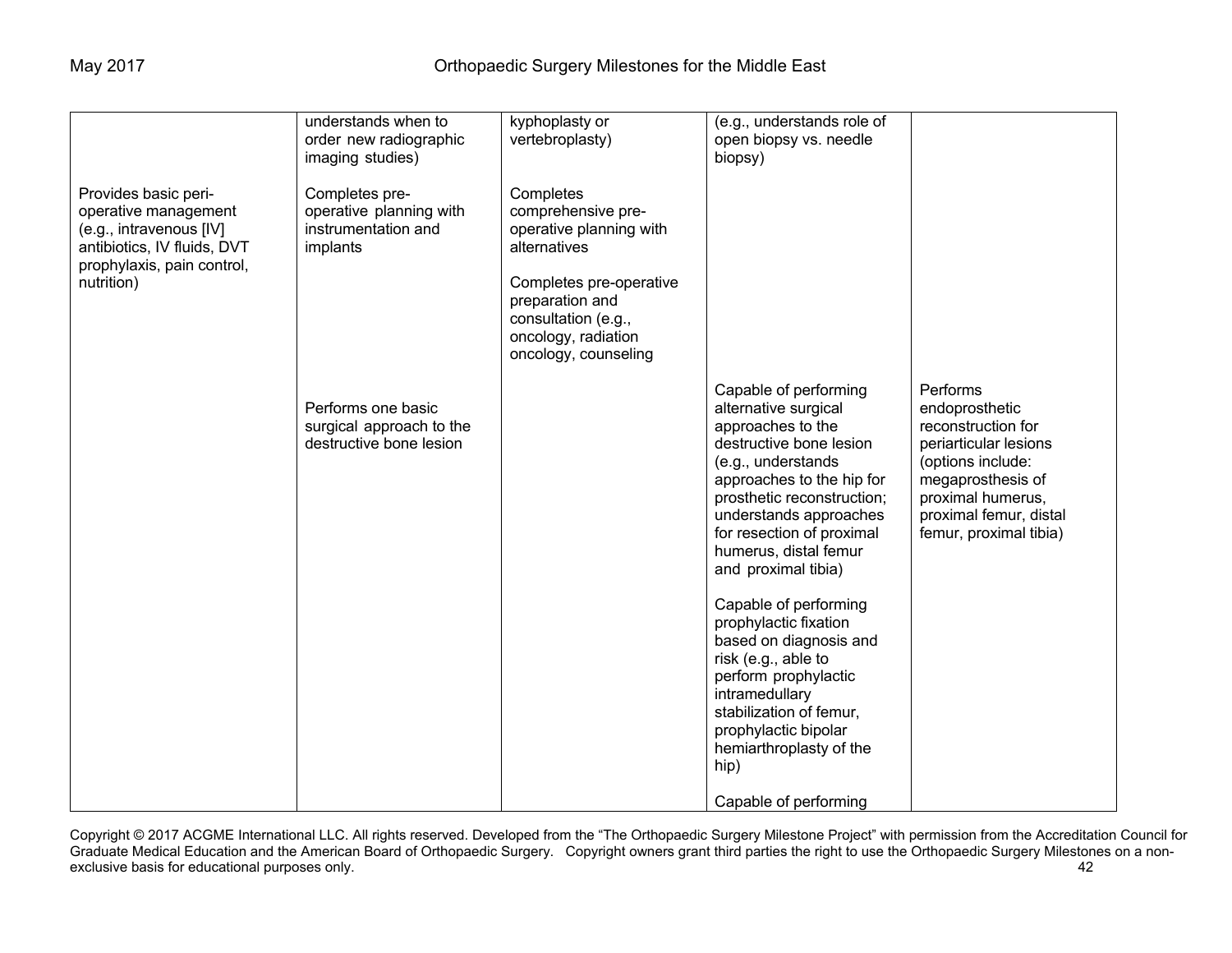|                                                                                                                                                                                                                       |                                                                                                                                                                                          |                                                                                                                                         | internal fixation on<br>impending or actual<br>pathologic fractures (e.g.,<br>able to perform<br>intramedullary<br>stabilization of pathologic<br>femoral or humeral<br>fracture, bipolar hip<br>hemiarthroplasty for<br>pathologic femoral neck<br>fracture) |                                                                                                                                                        |
|-----------------------------------------------------------------------------------------------------------------------------------------------------------------------------------------------------------------------|------------------------------------------------------------------------------------------------------------------------------------------------------------------------------------------|-----------------------------------------------------------------------------------------------------------------------------------------|---------------------------------------------------------------------------------------------------------------------------------------------------------------------------------------------------------------------------------------------------------------|--------------------------------------------------------------------------------------------------------------------------------------------------------|
|                                                                                                                                                                                                                       | Provides post-operative<br>management and<br>rehabilitation (e.g.,<br>understands weight-<br>bearing issues and role<br>of physical/<br>occupational therapy<br>[PT/OT]                  | Modifies and adjusts<br>post-operative treatment<br>plan as needed                                                                      |                                                                                                                                                                                                                                                               | Develops unique,<br>complex post-operative<br>management plans                                                                                         |
| Lists potential complications<br>(e.g., including Infection,<br>wound complications,<br>neurovascular compromise,<br>tumor progression, prosthetic<br>hip dislocation, DVT/<br>pulmonary embolism [PE],<br>pneumonia) | Capable of diagnosis and<br>early management of<br>complications (e.g., able to<br>diagnose: infection,<br>DVT/PE, wound<br>breakdown, neurovascular<br>compromise, hardware<br>failure) | Capable of treating post-<br>operative complications<br>(e.g., non-operative<br>treatment of: infection,<br>wound breakdown,<br>DVT/PE) | Capable of surgical<br>treatment of infection or<br>wound breakdown                                                                                                                                                                                           | Surgically treats complex<br>complications (e.g.,<br>surgical treatment of<br>hardware failure,<br>periprosthetic fracture,<br>progression of disease) |
|                                                                                                                                                                                                                       |                                                                                                                                                                                          |                                                                                                                                         |                                                                                                                                                                                                                                                               |                                                                                                                                                        |
| Comments:<br>Not Yet Achieved Level 1                                                                                                                                                                                 |                                                                                                                                                                                          |                                                                                                                                         |                                                                                                                                                                                                                                                               |                                                                                                                                                        |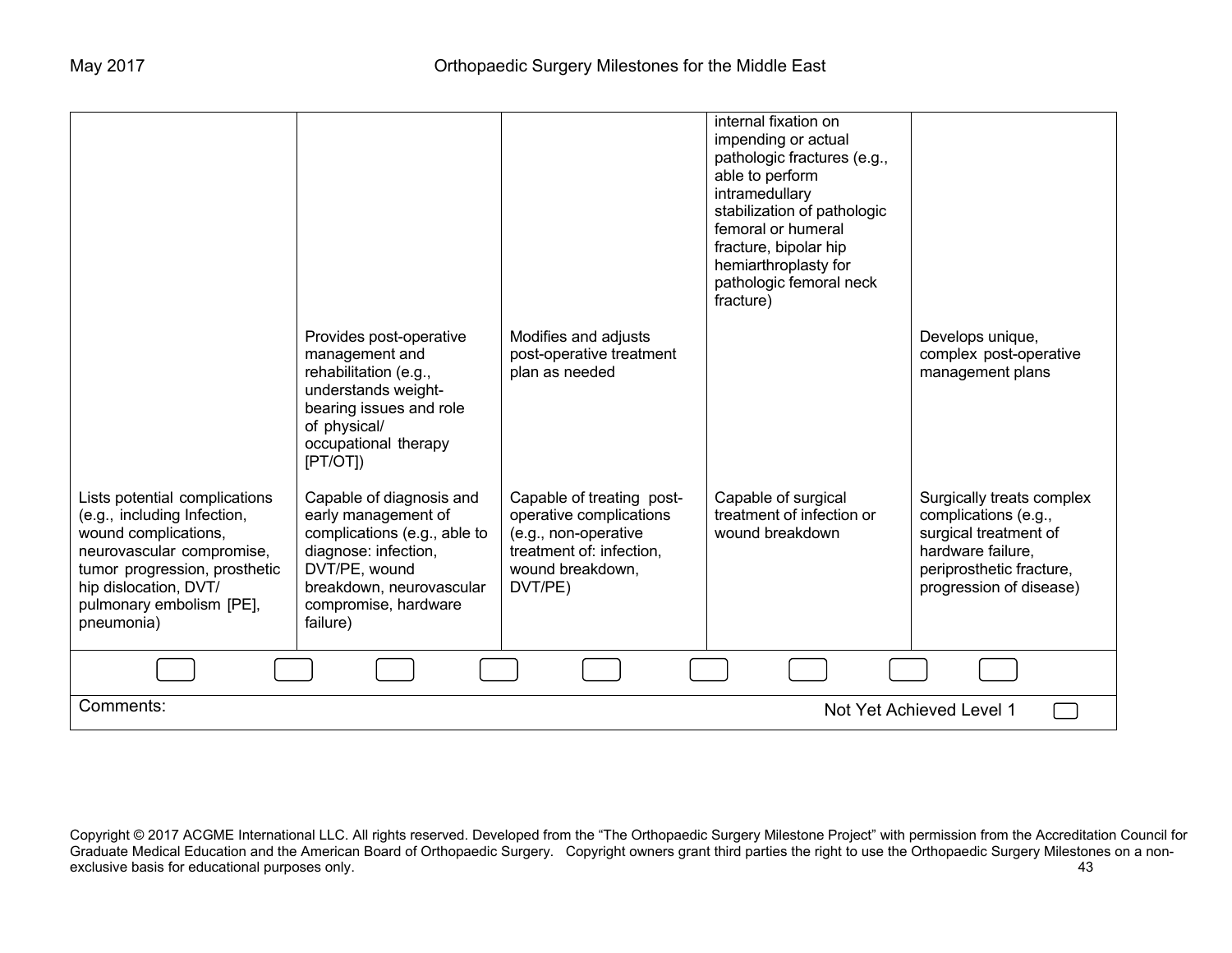| Medical Knowledge 11: Metastatic Bone Lesion                                                                                                                                |                                                                                                                                                                                                                                                                                                                                                                  |                                                                                                                                                                                                                              |                                                                                                                                                                                                                                                                                                                                                                             |                                                               |  |
|-----------------------------------------------------------------------------------------------------------------------------------------------------------------------------|------------------------------------------------------------------------------------------------------------------------------------------------------------------------------------------------------------------------------------------------------------------------------------------------------------------------------------------------------------------|------------------------------------------------------------------------------------------------------------------------------------------------------------------------------------------------------------------------------|-----------------------------------------------------------------------------------------------------------------------------------------------------------------------------------------------------------------------------------------------------------------------------------------------------------------------------------------------------------------------------|---------------------------------------------------------------|--|
| Level 1                                                                                                                                                                     | Level <sub>2</sub>                                                                                                                                                                                                                                                                                                                                               | Level 3                                                                                                                                                                                                                      | Level 4                                                                                                                                                                                                                                                                                                                                                                     | Level 5                                                       |  |
| Demonstrates knowledge of<br>normal bone development                                                                                                                        | Demonstrates knowledge<br>of pathophysiology related<br>to destructive bone lesion<br>(e.g., understands the<br>function of receptor<br>activator of nuclear factor<br>kappa-B ligand [RANKL],<br>osteoprotegerin [OPG] and<br>osteoclasts in the bone<br>turnover in skeletal<br>metastasis)                                                                    | Demonstrates knowledge<br>of current literature and<br>alternative treatments<br>(e.g., alternative<br>treatments, including<br>external beam radiation,<br>radiofrequency ablation,<br>cryoablation,<br>bisphosphonate use) | Understands<br>controversies within the<br>field (e.g.,<br>resection/prosthetic<br>reconstruction vs.<br>intramedullary fixation;<br>short vs. long stem hip<br>reconstruction; bipolar vs.<br>total hip arthroplasty<br>(THA) for hip lesions;<br>resection of solitary bone<br>metastasis)                                                                                | Primary author/presenter of<br>original work within the field |  |
| Correlates anatomic<br>knowledge to imaging<br>findings on basic imaging<br>studies (e.g., plain<br>radiographs)                                                            | Correlates anatomic<br>knowledge to imaging<br>findings on advanced<br>imaging studies (e.g.,<br>CT scan of<br>chest/abdomen/ pelvis,<br>MRI of spine)                                                                                                                                                                                                           | Understands indications<br>for prophylactic fixation<br>(e.g., be aware of at least<br>one scoring system<br>[Mirels, Beals] as well as<br>more nuanced factors<br>[histology, response to<br>treatment, etc.])              | Formulates differential<br>diagnosis based on<br>imaging studies                                                                                                                                                                                                                                                                                                            |                                                               |  |
| Demonstrates knowledge of<br>most common sites of<br>metastatic disease and primary<br>sites of disease (e.g., primary<br>sites breast, prostate, lung,<br>kidney, thyroid) | Demonstrates some<br>knowledge of natural<br>history of destructive bone<br>lesion (e.g., understands<br>behavior of various<br>histologies [i.e., lung vs.<br>breast cancer];<br>understands the different<br>behavior of primary bone<br>sarcoma vs. bone<br>metastasis)<br>Demonstrates knowledge of<br>destructive bone lesion<br>anatomy and basic surgical | Understands the effects of<br>intervention on natural<br>history of destructive bone<br>lesion<br>Understands alternative<br>surgical approaches (e.g.,<br>understands the role of                                           | Applies understanding of<br>natural history to clinical<br>decision making (e.g.,<br>understands balance of<br>expected lifespan to planned<br>intervention [i.e., complex<br>acetabular reconstruction for<br>patient with widespread lung<br>metastasis and six weeks to<br>live]; develop shared-<br>decision making skills for<br>patient discussions/<br>interactions) |                                                               |  |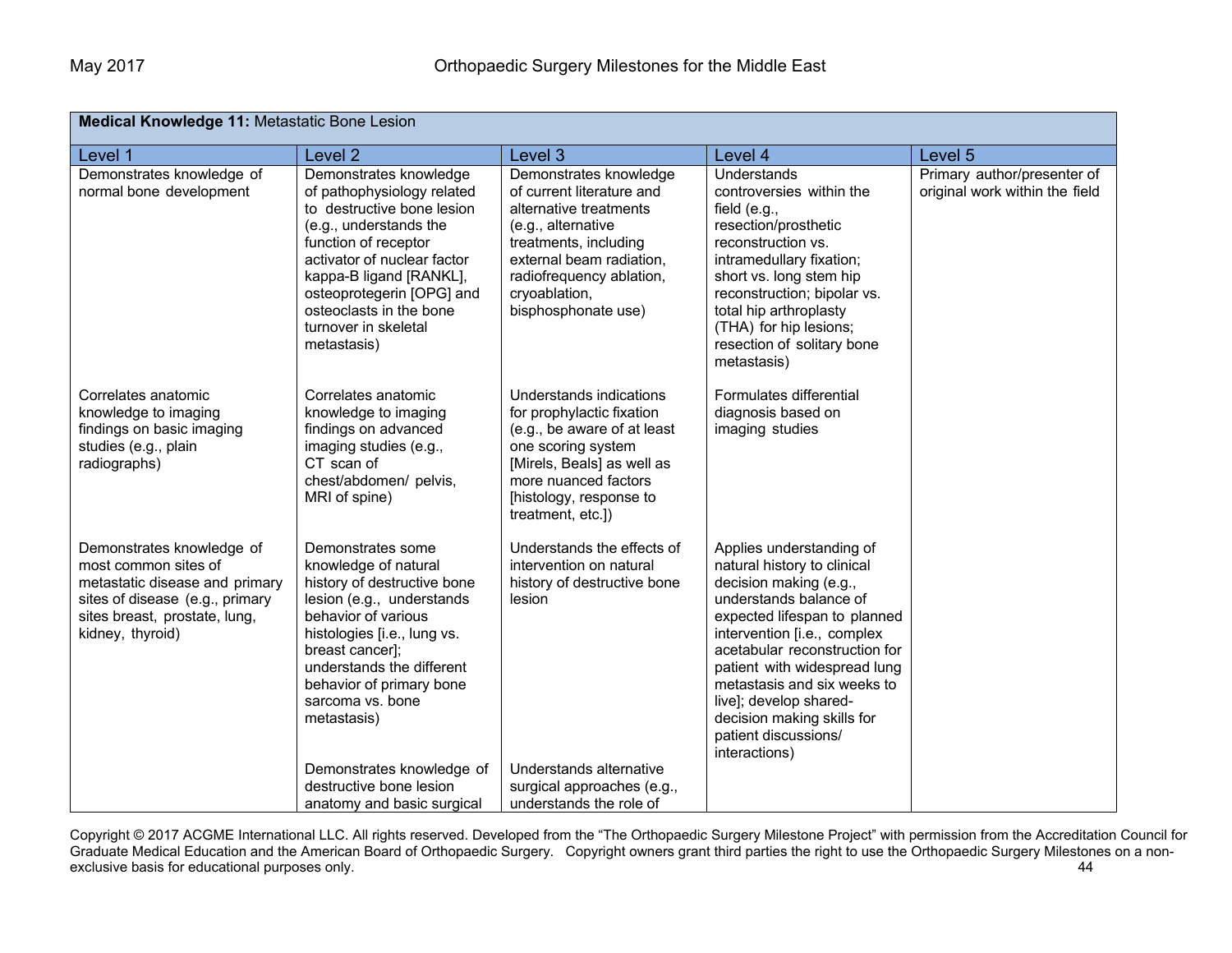|           | approaches (e.g.,<br>understands the location of<br>neurovascular structures in<br>upper/lower extremities and<br>pelvis; understand basic<br>surgical approach to<br>humeral and femoral nails)                                                                                | resection/prosthetic<br>replacement vs.<br>intramedullary stabilization<br>depending on location of<br>lesion)                                                                                                                                   |                                                                                                                                                                                                                                                            |                          |  |
|-----------|---------------------------------------------------------------------------------------------------------------------------------------------------------------------------------------------------------------------------------------------------------------------------------|--------------------------------------------------------------------------------------------------------------------------------------------------------------------------------------------------------------------------------------------------|------------------------------------------------------------------------------------------------------------------------------------------------------------------------------------------------------------------------------------------------------------|--------------------------|--|
|           | Demonstrates knowledge of<br>non-operative treatment<br>options and surgical<br>indications (e.g.,<br>understands non-operative<br>options, including protected<br>weight- bearing/radiation of<br>lower extremity lesions, as<br>well as bracing of upper<br>extremity lesion) | Understands role of<br>radiation or medical<br>therapy (vs. surgical<br>options; their use post-<br>operatively; specific role of<br>chemotherapy, hormonal<br>therapy, bisphosphonates<br>for common primary<br>cancers that spread to<br>bone) | Able to perform risk<br>assessment of operative<br>vs. non-operative care<br>(e.g., understands<br>concepts of nutritional<br>status, current function/<br>activity, medical<br>comorbidities/<br>American Society of<br>Anesthesiologists [ASA]<br>level) |                          |  |
|           | Understands basic<br>pre-surgical planning<br>and templating                                                                                                                                                                                                                    | Demonstrates knowledge of<br>alternatives for primary<br>sarcoma of bone (e.g.,<br>understand role of resection<br>vs. palliative care;<br>understands role of limb<br>salvage vs. amputation)                                                   | Understands biomechanics<br>and implant choices (e.g.,<br>understands concepts of<br>failure in compression vs.<br>tension: understands the<br>benefit of supplemental<br>methylmethacrylate;<br>understands the pros/cons<br>of plate vs. rod fixation)   |                          |  |
|           |                                                                                                                                                                                                                                                                                 |                                                                                                                                                                                                                                                  |                                                                                                                                                                                                                                                            |                          |  |
| Comments: |                                                                                                                                                                                                                                                                                 |                                                                                                                                                                                                                                                  |                                                                                                                                                                                                                                                            | Not Yet Achieved Level 1 |  |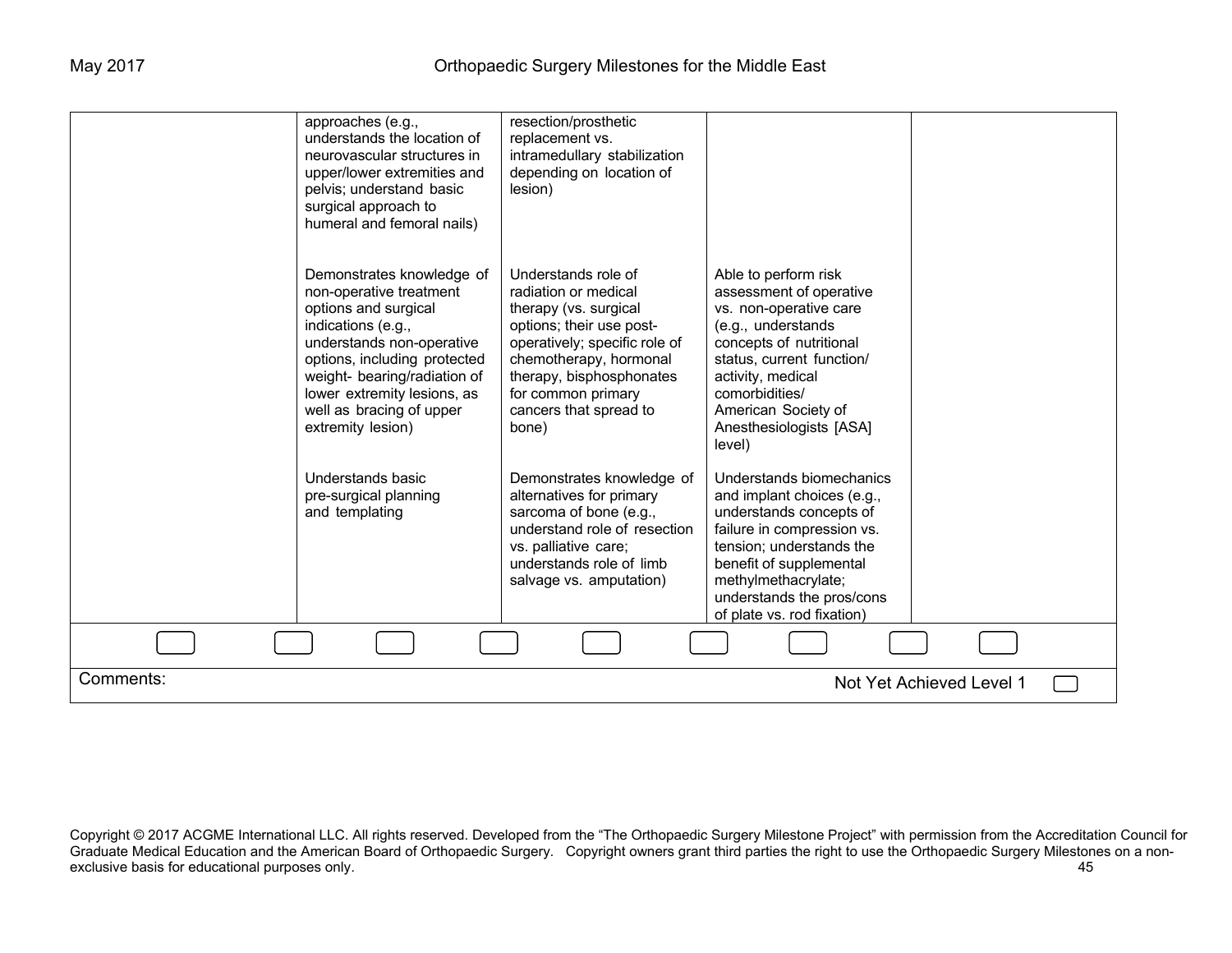| Patient Care 12: Meniscal Tear                                                                                                                                          |                                                                                                                      |                                                                                                                       |                                                                                                                                                                          |                                                                                   |
|-------------------------------------------------------------------------------------------------------------------------------------------------------------------------|----------------------------------------------------------------------------------------------------------------------|-----------------------------------------------------------------------------------------------------------------------|--------------------------------------------------------------------------------------------------------------------------------------------------------------------------|-----------------------------------------------------------------------------------|
| Level 1                                                                                                                                                                 | Level <sub>2</sub>                                                                                                   | Level 3                                                                                                               | Level 4                                                                                                                                                                  | Level 5                                                                           |
| Obtains history and<br>performs basic physical<br>exam (e.g., age, gender,<br>HPI, PMHx, social history,<br>ROM, joint tenderness,<br>effusion, neurovascular<br>status | Obtains focused history<br>and performs focused<br>exam (e.g., McMurray,<br>Steinmann, applies<br>compression)       |                                                                                                                       |                                                                                                                                                                          |                                                                                   |
| Appropriately orders<br>basic imaging studies<br>(e.g., plain film<br>radiographs)                                                                                      | Appropriately interprets<br>basic imaging studies<br>(e.g., standing<br>radiographs as needed,<br>Fairbank changes)  | Appropriately orders and<br>interprets advanced<br>imaging studies (e.g.,<br>MRI findings)                            |                                                                                                                                                                          |                                                                                   |
| Prescribes non-operative<br>treatments                                                                                                                                  | Prescribes and manages<br>non-operative treatment<br>(e.g., quad strength<br>closed chain)                           | Provides complex non-<br>operative treatment<br>(e.g., concomitant<br>injuries-ligament,<br>fractures)                |                                                                                                                                                                          |                                                                                   |
|                                                                                                                                                                         | Injects/aspirates knee<br>Examines knee under<br>anesthesia                                                          | Capable of performing<br>diagnostic arthroscopy<br>and meniscal<br>debridement                                        | Capable of performing<br>meniscal repair-all<br>techniques open and<br>arthroscopic<br>Capable of performing<br>alternative surgical<br>approaches to a<br>meniscal tear | Capable of performing<br>revision of meniscal<br>repair or meniscal<br>transplant |
| Provides basic peri-<br>operative management<br>(e.g., neurovascular status,<br>ROM, brace)                                                                             | Provides post-operative<br>management and<br>rehabilitation (e.g., ROM,<br>quad strength closed<br>chain, WB status) | Modifies and adjusts post-<br>operative treatment plan<br>as needed (e.g., knee<br>arthrofibrosis, continued<br>pain) |                                                                                                                                                                          |                                                                                   |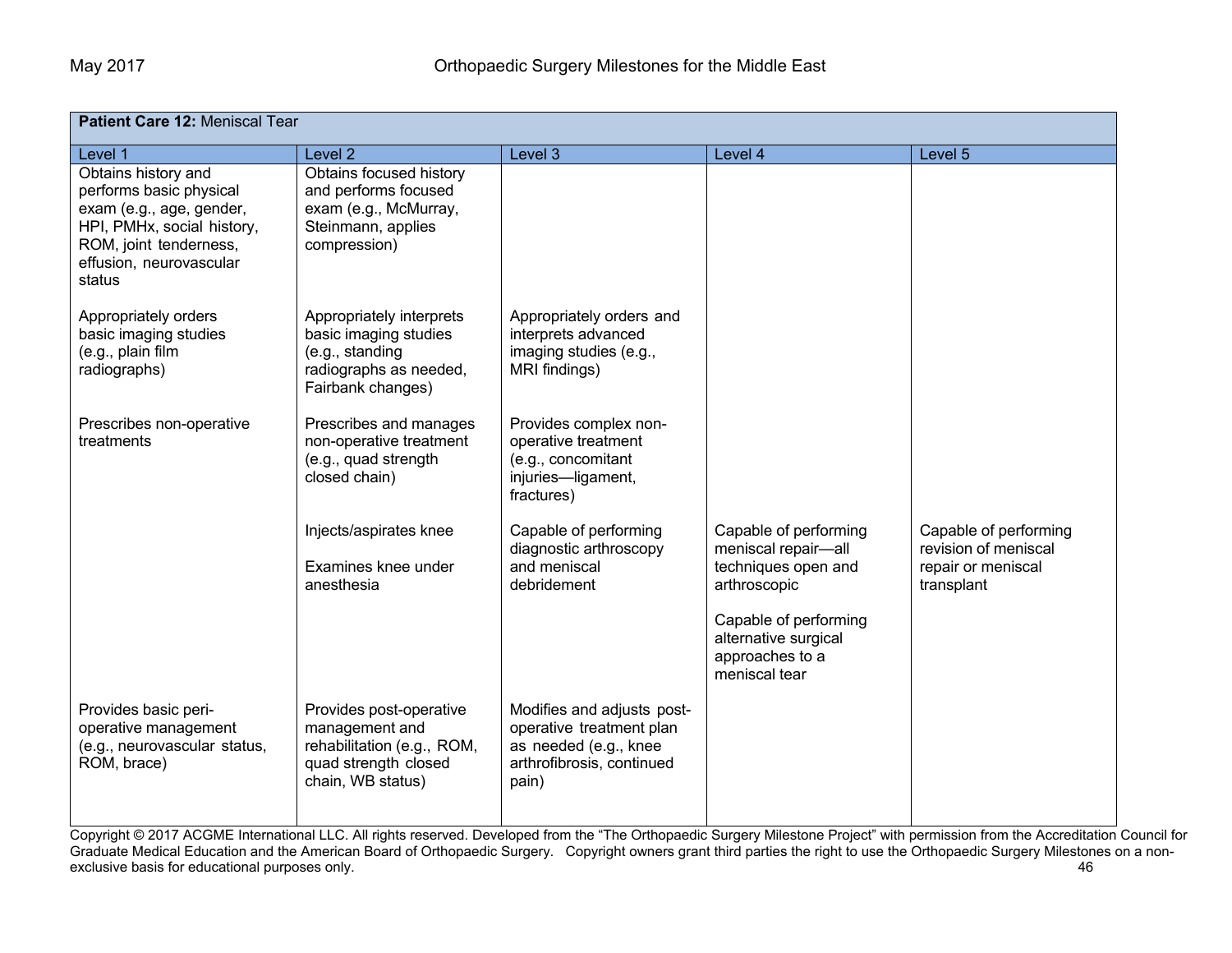| Lists potential complications<br>(e.g., pain, infection,<br>neurovascular injury, loss of<br>motion, degenerative joint<br>disease [DJD]) | Capable of diagnosis and<br>early management of<br>complications | Capable of treating<br>complications both intra-<br>and post- operatively | Capable of treating<br>complex complications |
|-------------------------------------------------------------------------------------------------------------------------------------------|------------------------------------------------------------------|---------------------------------------------------------------------------|----------------------------------------------|
|                                                                                                                                           |                                                                  |                                                                           |                                              |
| Comments:                                                                                                                                 |                                                                  |                                                                           | Not Yet Achieved Level 1                     |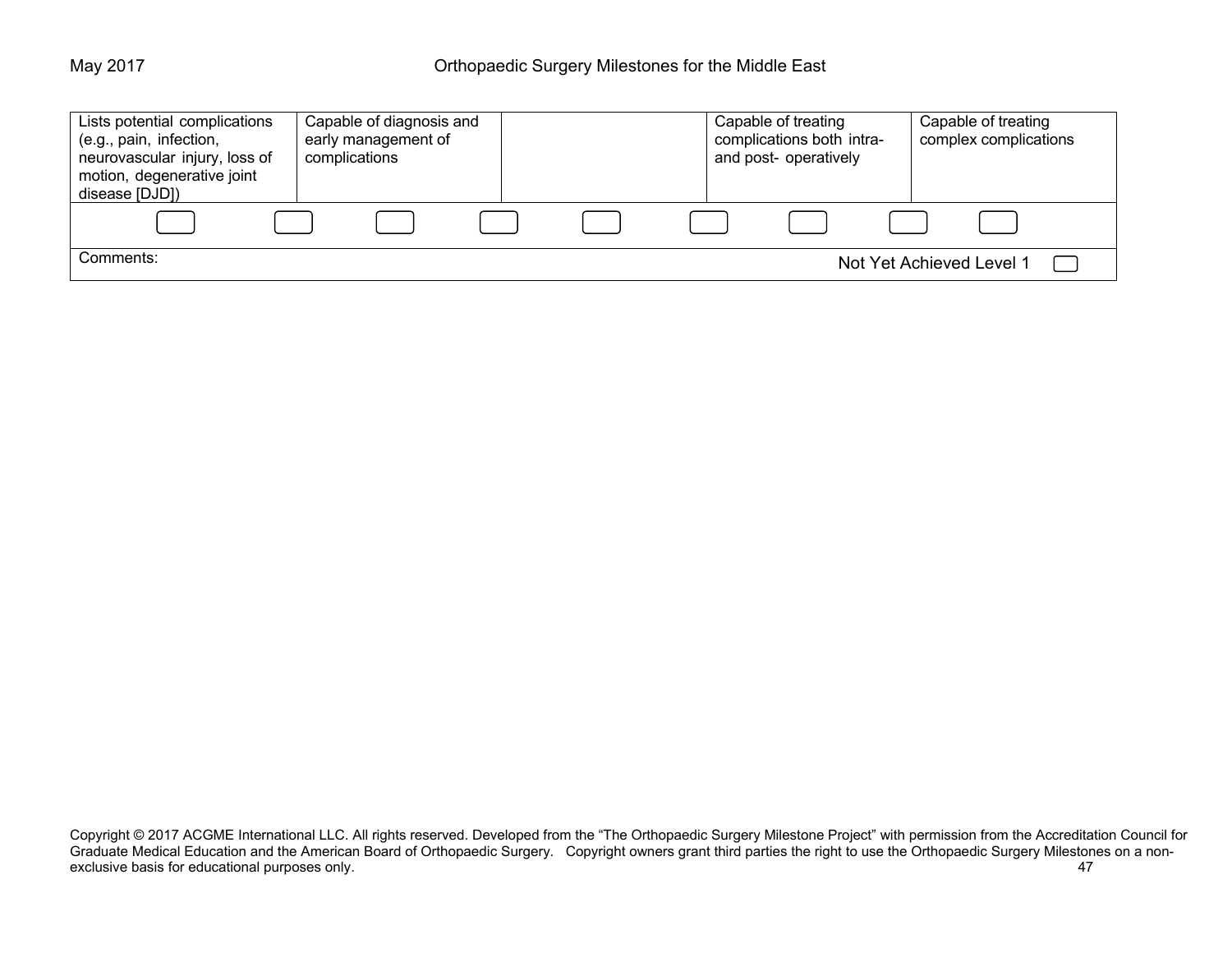| <b>Medical Knowledge 12: Meniscal Tear</b>                                                                                          |                                                                                                                                                |                                                                                           |                                                                                      |                                                                  |
|-------------------------------------------------------------------------------------------------------------------------------------|------------------------------------------------------------------------------------------------------------------------------------------------|-------------------------------------------------------------------------------------------|--------------------------------------------------------------------------------------|------------------------------------------------------------------|
| Level 1                                                                                                                             | Level <sub>2</sub>                                                                                                                             | Level 3                                                                                   | Level 4                                                                              | Level 5                                                          |
| Demonstrates knowledge of<br>pathophysiology related to<br>meniscal tear                                                            |                                                                                                                                                | Demonstrates<br>knowledge of current<br>literature and<br>alternative treatments          | <b>Understands</b><br>controversies within the<br>field (e.g., repair<br>techniques) | Primary author/presenter<br>of original work within the<br>field |
| Correlates anatomic<br>knowledge to imaging<br>findings on basic imaging<br>studies (e.g., joint space<br>height, Fairbank changes) | Correlates anatomic<br>knowledge to imaging<br>findings on advanced<br>imaging studies (e.g., tear<br>personality, chondral<br>injury/changes) |                                                                                           |                                                                                      |                                                                  |
| Understands mechanism of<br>injury                                                                                                  | Understands biology of<br>meniscal healing                                                                                                     | Understands<br>rehabilitation mechanics<br>(e.g., quad strength<br>closed vs. open chain) | Understands how to<br>prevent/avoid potential<br>complications                       |                                                                  |
| Demonstrates some<br>knowledge of natural history<br>of meniscal tear                                                               | Understands the effects<br>of intervention on natural<br>history of meniscal tear                                                              | Understands<br>biomechanics and<br>implant choices                                        | Applies understanding of<br>natural history to clinical<br>decision-making           |                                                                  |
|                                                                                                                                     | Demonstrates<br>knowledge of meniscal<br>anatomy and basic<br>surgical approaches                                                              | Understands alternative<br>surgical approaches (e.g.,<br>repair vs. debridement)          |                                                                                      |                                                                  |
|                                                                                                                                     | Demonstrates knowledge<br>of non- operative treatment<br>options and surgical<br>indications                                                   |                                                                                           |                                                                                      |                                                                  |
|                                                                                                                                     |                                                                                                                                                |                                                                                           |                                                                                      |                                                                  |
| Comments:                                                                                                                           |                                                                                                                                                |                                                                                           |                                                                                      | Not Yet Achieved Level 1                                         |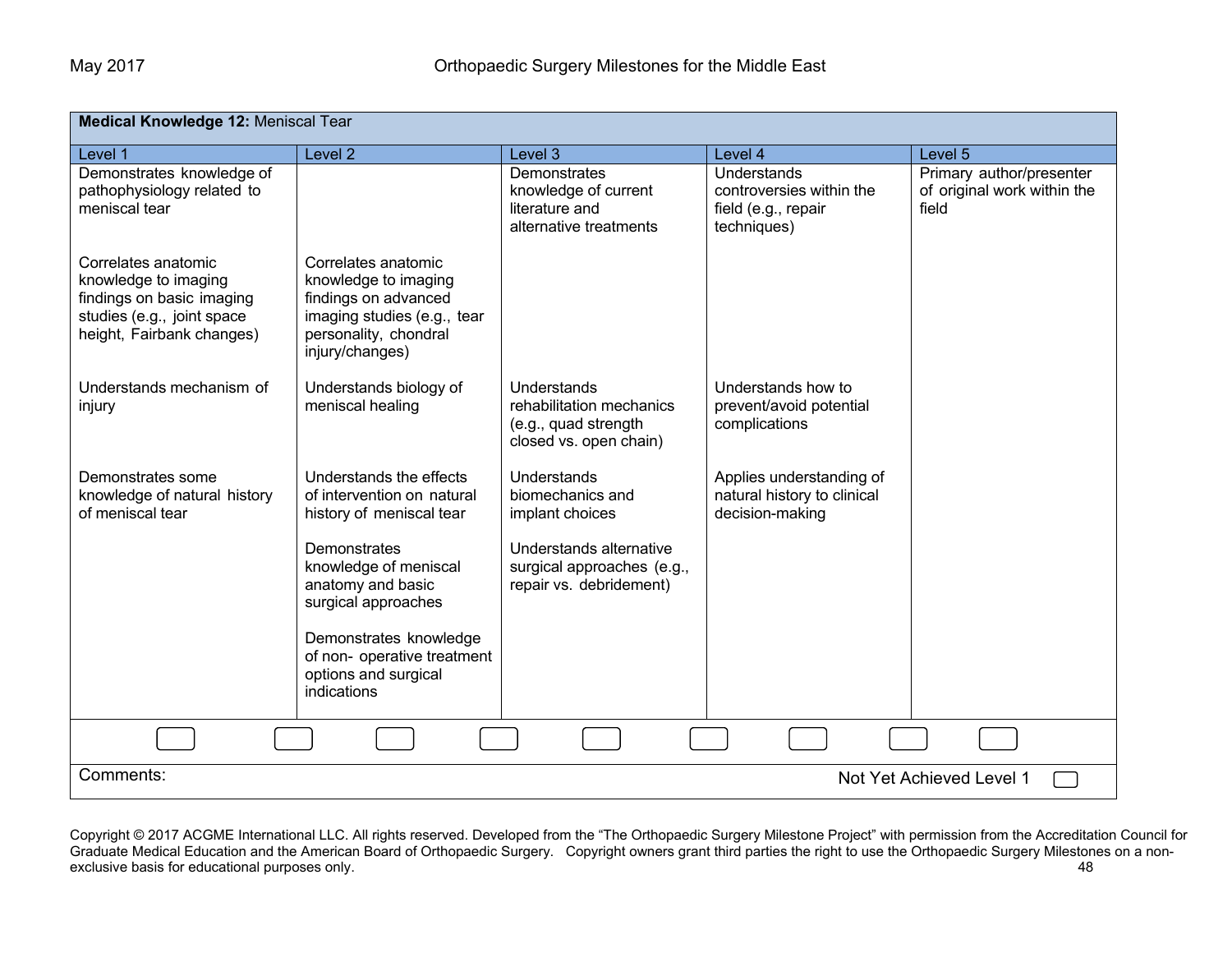| Patient Care 13: Pediatric Septic Hip                           |                                                                                                                                    |                                                                              |                                                                                                                            |                                                                                                                                                               |
|-----------------------------------------------------------------|------------------------------------------------------------------------------------------------------------------------------------|------------------------------------------------------------------------------|----------------------------------------------------------------------------------------------------------------------------|---------------------------------------------------------------------------------------------------------------------------------------------------------------|
| Level 1                                                         | Level <sub>2</sub>                                                                                                                 | Level 3                                                                      | Level 4                                                                                                                    | Level 5                                                                                                                                                       |
| Obtains history and performs<br>basic physical exam             | Obtains focused history<br>and physical, recognizes<br>findings commonly<br>associated with hip septic<br>arthritis                |                                                                              |                                                                                                                            |                                                                                                                                                               |
| Orders appropriate initial<br>imaging and laboratory<br>studies | Orders appropriate<br>advanced imaging<br>studies (e.g., MRI,<br>ultrasound)<br>Interprets basic imaging<br>and laboratory studies | Interprets advanced<br>imaging studies and<br>results of hip aspiration      | Assimilates all diagnostic<br>testing and make a<br>decision about the need<br>for surgical drainage                       |                                                                                                                                                               |
| Provides initial management                                     | Selects appropriate<br>antibiotics                                                                                                 | Appropriately orders and<br>capable of performing hip<br>aspiration          | Capable of performing hip<br>arthrotomy and drainage                                                                       |                                                                                                                                                               |
| Lists potential complications                                   | Diagnoses complications<br>(e.g., drug reactions)                                                                                  | Recognizes factors that<br>could predict<br>complications or poor<br>outcome | Capable of treating<br>simple complications;<br>repeat incision for<br>persistent wound<br>drainage, drug reaction         | Manages complex<br>complications; late hip<br>dislocation, fracture,<br>osteomyelitis,<br>chondrolysis, avascular<br>necrosis                                 |
|                                                                 |                                                                                                                                    | Able to develop a basic<br>pre-operative plan                                | Modifies post-operative<br>plan based on response<br>to treatment (e.g., patient<br>fails to improve post-<br>operatively) | Able to develop a<br>comprehensive pre-<br>operative plan that<br>includes options based<br>on intra-operative findings<br>(e.g., managing<br>dislocated hip) |
|                                                                 |                                                                                                                                    |                                                                              |                                                                                                                            |                                                                                                                                                               |

Not Yet Achieved Level 1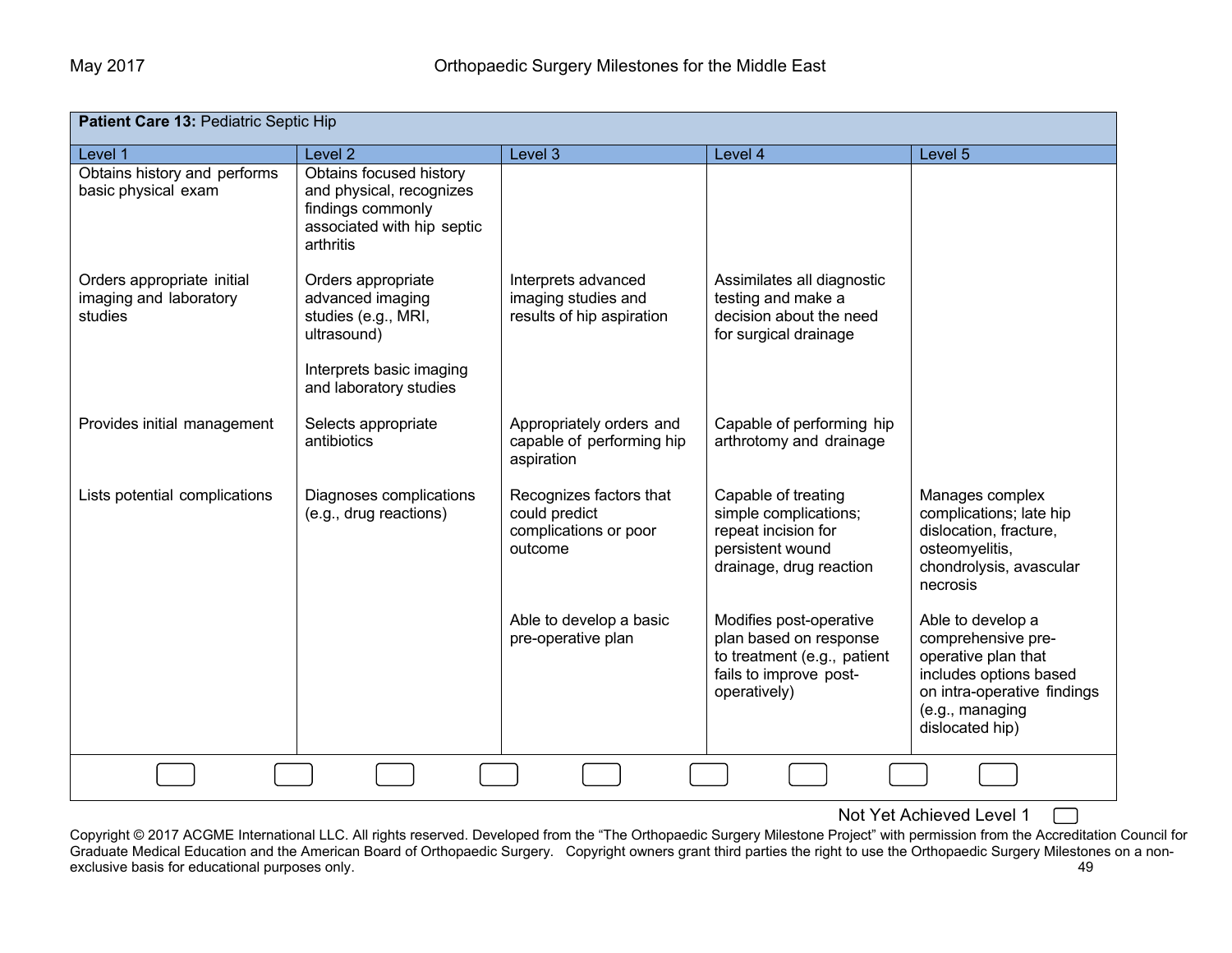| Comments:                                                                   |                                                                                                |                                                                                                    |                                                                                        |                                                           |
|-----------------------------------------------------------------------------|------------------------------------------------------------------------------------------------|----------------------------------------------------------------------------------------------------|----------------------------------------------------------------------------------------|-----------------------------------------------------------|
| Medical Knowledge 13: Pediatric Septic Hip                                  |                                                                                                |                                                                                                    |                                                                                        |                                                           |
| Level 1                                                                     | Level <sub>2</sub>                                                                             | Level 3                                                                                            | Level 4                                                                                | Level 5                                                   |
| Demonstrates knowledge of<br>common presentation of hip<br>septic arthritis | Demonstrates knowledge<br>of pathophysiology of<br>joint damage related to<br>septic arthritis |                                                                                                    |                                                                                        | Participates in research in<br>the field with publication |
| Demonstrates knowledge of<br>basic hip anatomy                              | Demonstrates knowledge<br>of the differential<br>diagnosis of the irritable<br>hip             | Demonstrates knowledge<br>of the vascular supply in<br>the skeletally immature<br>hip              |                                                                                        |                                                           |
|                                                                             | Demonstrates knowledge<br>of basic surgical<br>approach                                        | Demonstrates knowledge<br>of potential complications                                               | Demonstrates knowledge<br>of options and anatomy<br>for surgical approaches            |                                                           |
|                                                                             | Understands natural<br>history and the effects of<br>intervention                              | Demonstrates knowledge<br>of microbiology and<br>antibiotic choices                                | Demonstrates knowledge<br>of atypical infecting<br>organisms and<br>management options |                                                           |
| Demonstrates knowledge of<br>basic imaging studies                          | Demonstrates knowledge<br>of advanced imaging<br>studies                                       |                                                                                                    |                                                                                        |                                                           |
| Demonstrates knowledge of<br>appropriate laboratory<br>studies              |                                                                                                | Demonstrates knowledge<br>of clinical and laboratory<br>data relevant to<br>differential diagnosis |                                                                                        |                                                           |
|                                                                             |                                                                                                |                                                                                                    |                                                                                        |                                                           |
| Comments:<br>Not Yet Achieved Level 1                                       |                                                                                                |                                                                                                    |                                                                                        |                                                           |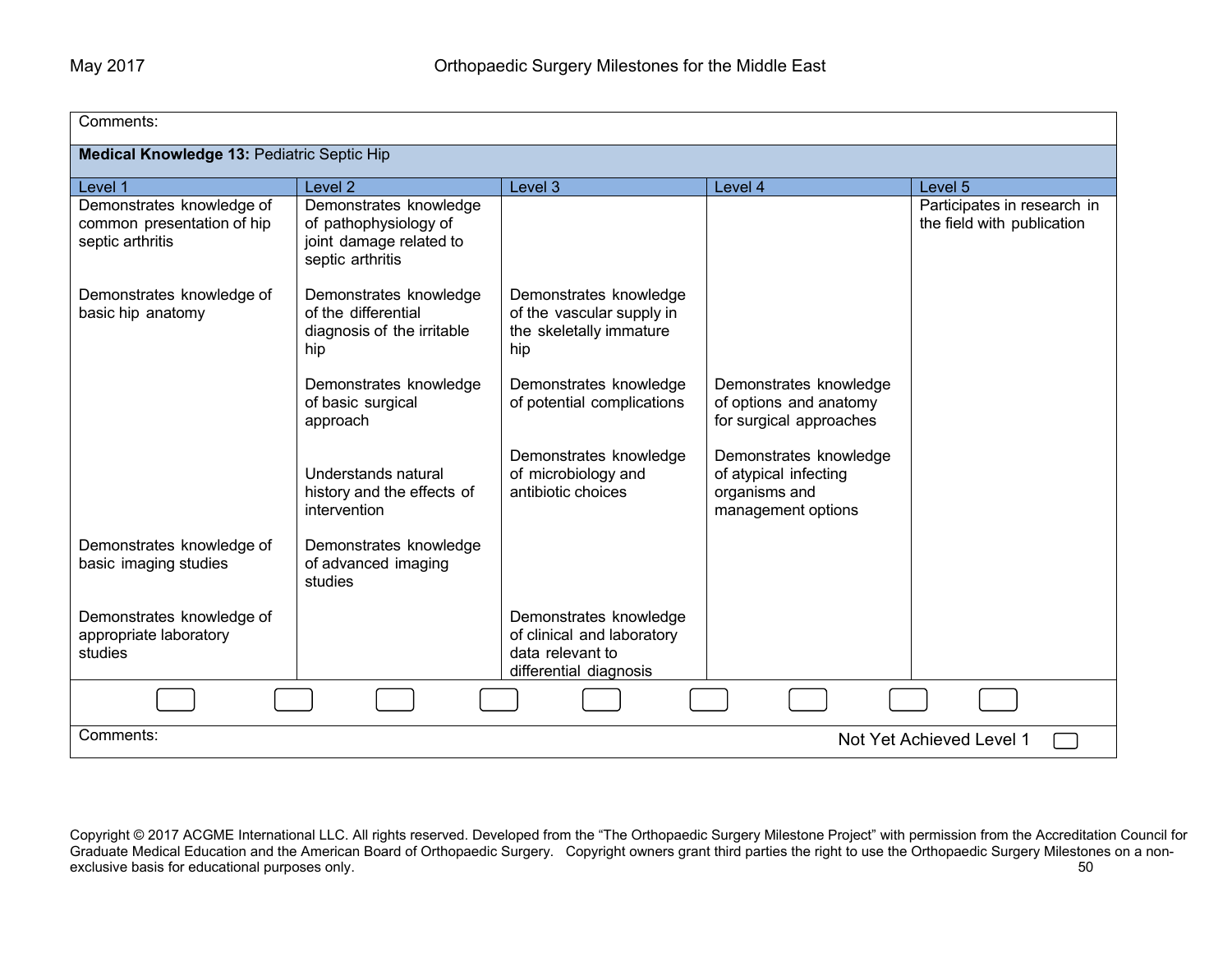| <b>Patient Care 14: Rotator Cuff Injury</b>                                                                                                                   |                                                                                                                                                                                                             |                                                                                                                                                |                                                                                                                                                                                                                                             |                                                                                                                             |  |
|---------------------------------------------------------------------------------------------------------------------------------------------------------------|-------------------------------------------------------------------------------------------------------------------------------------------------------------------------------------------------------------|------------------------------------------------------------------------------------------------------------------------------------------------|---------------------------------------------------------------------------------------------------------------------------------------------------------------------------------------------------------------------------------------------|-----------------------------------------------------------------------------------------------------------------------------|--|
| Level 1                                                                                                                                                       | Level <sub>2</sub>                                                                                                                                                                                          | Level 3                                                                                                                                        | Level 4                                                                                                                                                                                                                                     | Level 5                                                                                                                     |  |
| Obtains history and performs<br>basic physical examination<br>(e.g., age, gender, smoker,<br>trauma, night pain,<br>weakness, inspection for<br>atrophy, ROM) | Obtains focused history<br>and performs physical<br>examination (e.g.,<br>provocative tests,<br>Neer/Hawkins, O'Briens,<br>lag signs,<br>pseudoparalysis, lift-off,<br>belly press, scapular<br>dyskinesia) |                                                                                                                                                |                                                                                                                                                                                                                                             |                                                                                                                             |  |
|                                                                                                                                                               | Orders basic imaging<br>studies                                                                                                                                                                             | Interprets basic imaging<br>studies (e.g., rotator cuff<br>tear on MRI, muscle<br>atrophy on MRI, proximal<br>humeral migration on x-<br>ray)  | Able to order and interpret<br>advanced imaging studies<br>(e.g., tear size, muscle<br>atrophy, labral tears,<br>arthritis, subscapularis<br>tears)<br>Appropriately interprets<br>post-operative imaging<br>studies/implant<br>positioning |                                                                                                                             |  |
|                                                                                                                                                               |                                                                                                                                                                                                             | Completes pre-operative<br>planning with<br>instrumentation and<br>implants (e.g., patient<br>positioning, arthroscopic<br>equipment, anchors) | Completes<br>comprehensive pre-<br>operative planning and<br>alternatives                                                                                                                                                                   |                                                                                                                             |  |
|                                                                                                                                                               | Performs basic surgical<br>approaches and portal<br>placement (e.g., anterior,<br>subacromial, posterior,<br>accessory posterior)                                                                           | Capable of performing<br>diagnostic arthroscopy,<br>subacromial<br>decompression, distal                                                       | Capable of performing<br>rotator cuff repair                                                                                                                                                                                                | Capable of performing<br>complex arthroscopic<br>rotator cuff repairs,<br>revision rotator cuff<br>repair, tendon transfers |  |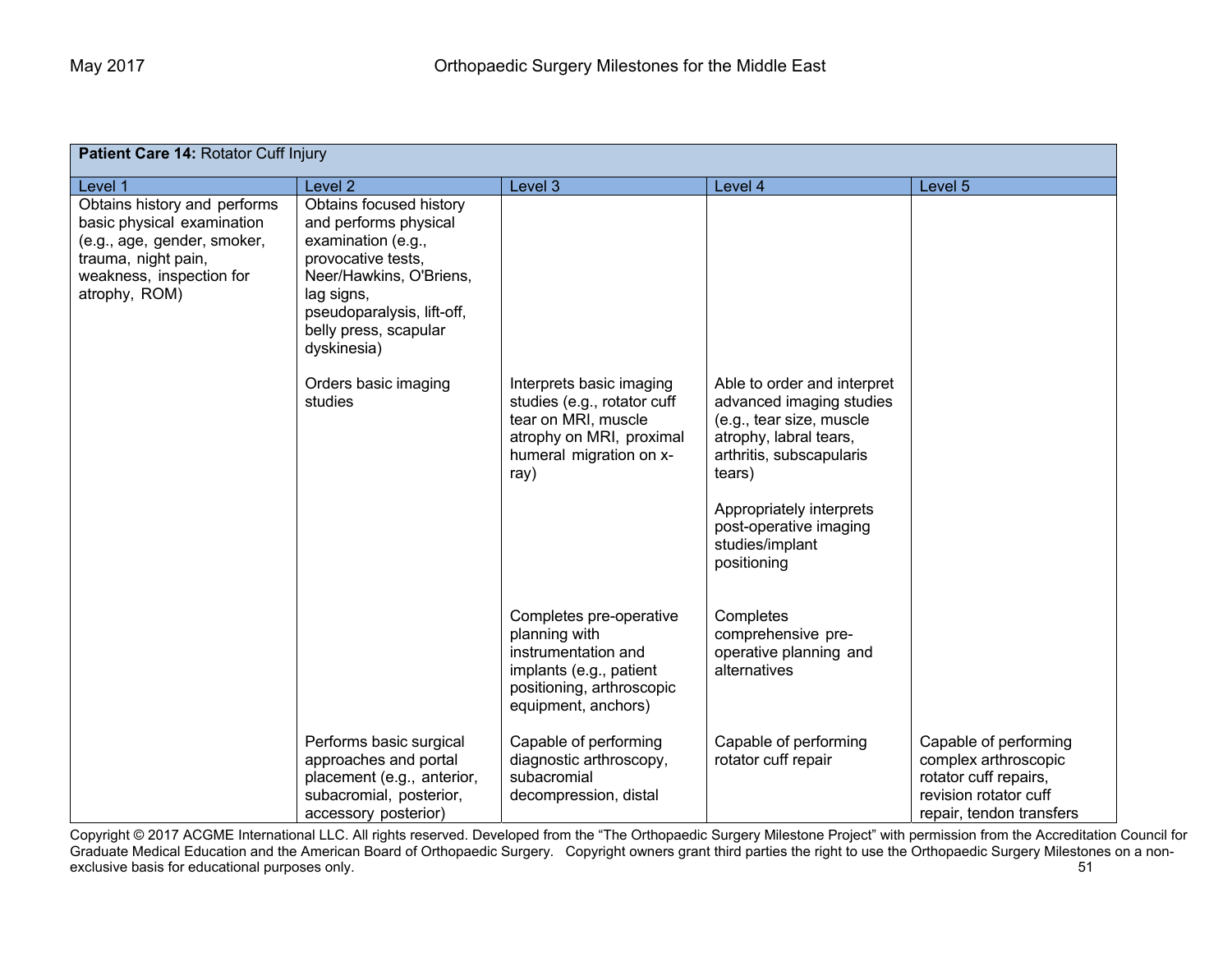|                                                                              | Performs simple shoulder<br>procedures (e.g.,<br>subacromial injection)<br>Prescribes non-operative            | clavicle resection, biceps<br>tenotomy |                                                                                                                                                                                                 |                                                                                                                                                                             |
|------------------------------------------------------------------------------|----------------------------------------------------------------------------------------------------------------|----------------------------------------|-------------------------------------------------------------------------------------------------------------------------------------------------------------------------------------------------|-----------------------------------------------------------------------------------------------------------------------------------------------------------------------------|
|                                                                              | treatment<br>Provides basic post-<br>operative management<br>(e.g., phases of cuff<br>repair rehab, Phase 1-3) |                                        | Modifies and adjusts post-<br>operative rehabilitation<br>plan as needed (e.g.,<br>modify for massive cuff<br>repairs, post-operative<br>stiffness)                                             |                                                                                                                                                                             |
| Lists surgical complications<br>(e.g., infection, stiffness,<br>RSD, retear) | Diagnoses surgical<br>complications                                                                            |                                        | Treats complications both<br>intra- and post-operatively<br>(e.g., irrigation/<br>debridement for<br>infections, proper<br>infection treatment<br>protocol, infectious<br>disease consultation) | Surgically treats complex<br>complications (e.g.,<br>revision rotator cuff repair<br>with tendon transfer,<br>reverse shoulder<br>replacement for<br>anterosuperior escape) |
|                                                                              |                                                                                                                |                                        |                                                                                                                                                                                                 |                                                                                                                                                                             |
| Comments:                                                                    |                                                                                                                |                                        |                                                                                                                                                                                                 | Not Yet Achieved Level 1                                                                                                                                                    |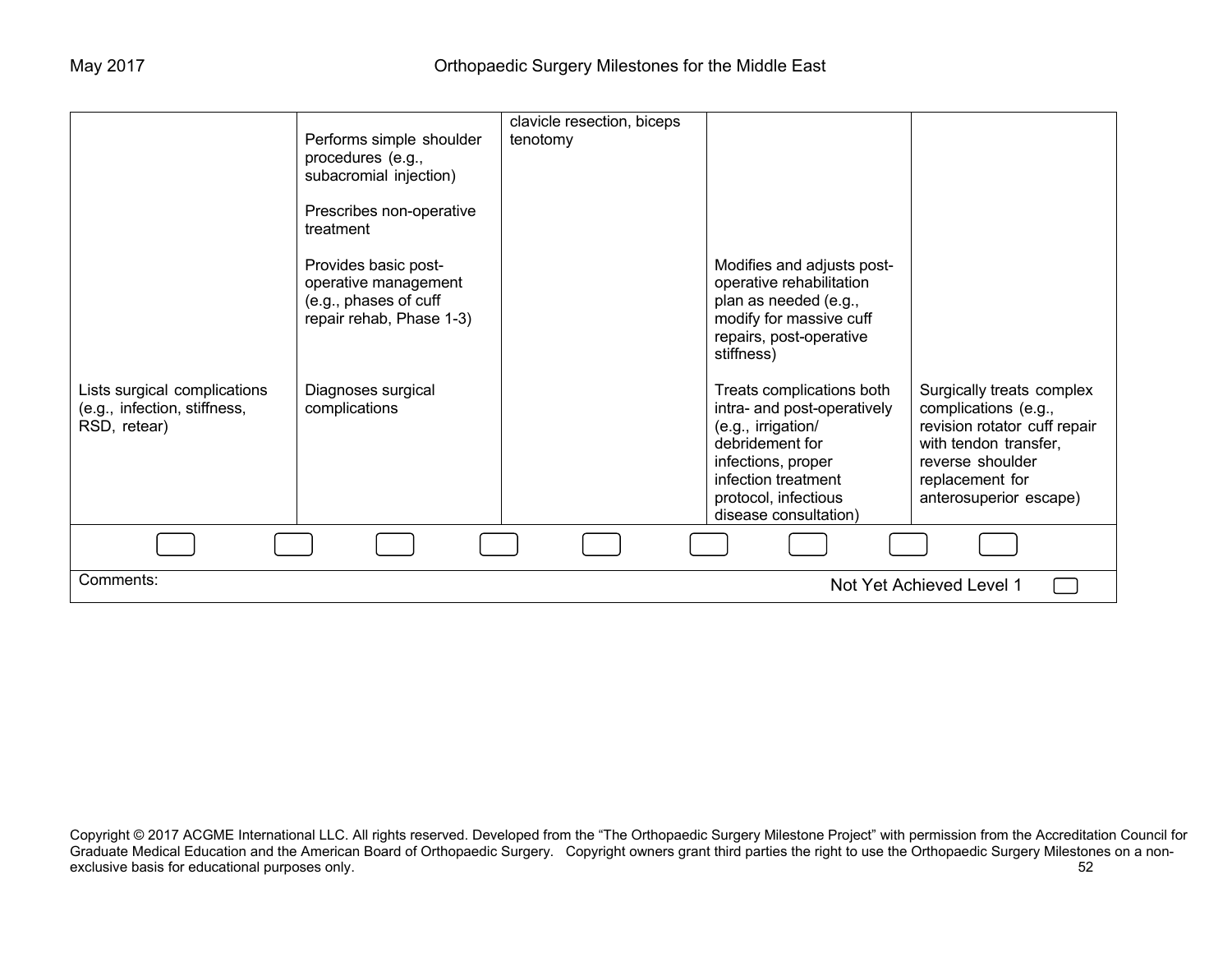| Medical Knowledge 14: Rotator Cuff Injury                                                                                                    |                                                                                                                                                                                                                                              |                                                                                                                                                                                                                                    |                                                                                                                                                                          |                                                                                                                                                                                             |  |
|----------------------------------------------------------------------------------------------------------------------------------------------|----------------------------------------------------------------------------------------------------------------------------------------------------------------------------------------------------------------------------------------------|------------------------------------------------------------------------------------------------------------------------------------------------------------------------------------------------------------------------------------|--------------------------------------------------------------------------------------------------------------------------------------------------------------------------|---------------------------------------------------------------------------------------------------------------------------------------------------------------------------------------------|--|
| Level 1                                                                                                                                      | Level <sub>2</sub>                                                                                                                                                                                                                           | Level 3                                                                                                                                                                                                                            | Level 4                                                                                                                                                                  | Level 5                                                                                                                                                                                     |  |
| Understands surgical<br>anatomy (e.g., rotator<br>cuff muscles/tendons,<br>deltoid, axillary nerve<br>position, acromion,<br>biceps, labrum) | Demonstrates<br>knowledge of surgical<br>indications (e.g., non-<br>operative management,<br>therapy, injections,<br>rotator cuff repair,<br>subacromial<br>decompression)                                                                   | Demonstrates<br>knowledge of current<br>literature and<br>alternatives                                                                                                                                                             | Understands<br>controversies within field.<br>Examples: single vs.<br>double row repairs,<br>partial repair of massive<br>tears, suprascapular<br>nerve dysfunction      | Participates in research in<br>the field with publication<br>cites/teaches junior<br>residents appropriate<br>outcomes studies                                                              |  |
|                                                                                                                                              | Demonstrates<br>knowledge of basic<br>surgical approaches and<br>portal placement (e.g.,<br>anterior, subacromial,<br>posterior, accessory<br>posterior)                                                                                     |                                                                                                                                                                                                                                    | Understands tear<br>pattern, appropriate<br>repair, biceps tenodesis<br>(e.g., L-shaped,<br>concentric, U-shaped,<br>tissue quality, biceps<br>subluxation)              |                                                                                                                                                                                             |  |
|                                                                                                                                              | Understands<br>pathophysiology related<br>to rotator cuff injury (e.g.,<br>impingement, partial<br>thickness cuff tears,<br>extrinsic versus intrinsic<br>theory of cuff tearing)<br>Understands biology of<br>soft tissue tendon<br>healing | Understands<br>pathophysiology of<br>concomitant injuries<br>(e.g., biceps tendinitis,<br>acromioclavicular joint<br>disease, labral<br>pathology, arthritis)<br>Understands<br>rehabilitation mechanics<br>(e.g., Neer Phase 1-3) | Understands<br>pathophysiology of failed<br>rotator cuff repair (e.g.,<br>biology, implant failure,<br>stiffness, infection,<br>smoking, tendon quality,<br>vascularity) | Understands<br>treatments of intra-<br>operative<br>complications (e.g.,<br>misalignment of suture<br>anchor, poor exposure,<br>hemostatis, tuberosity<br>fracture, and anchor<br>breakage) |  |
| Demonstrates knowledge of<br>basic imaging studies:<br>radiographs (e.g., true AP,<br>axillary, supraspinatus outlet)                        | Demonstrates knowledge<br>of advanced imaging<br>studies/lab studies (e.g.,<br>MRI, ultrasound, CT<br>arthrogram)                                                                                                                            |                                                                                                                                                                                                                                    |                                                                                                                                                                          |                                                                                                                                                                                             |  |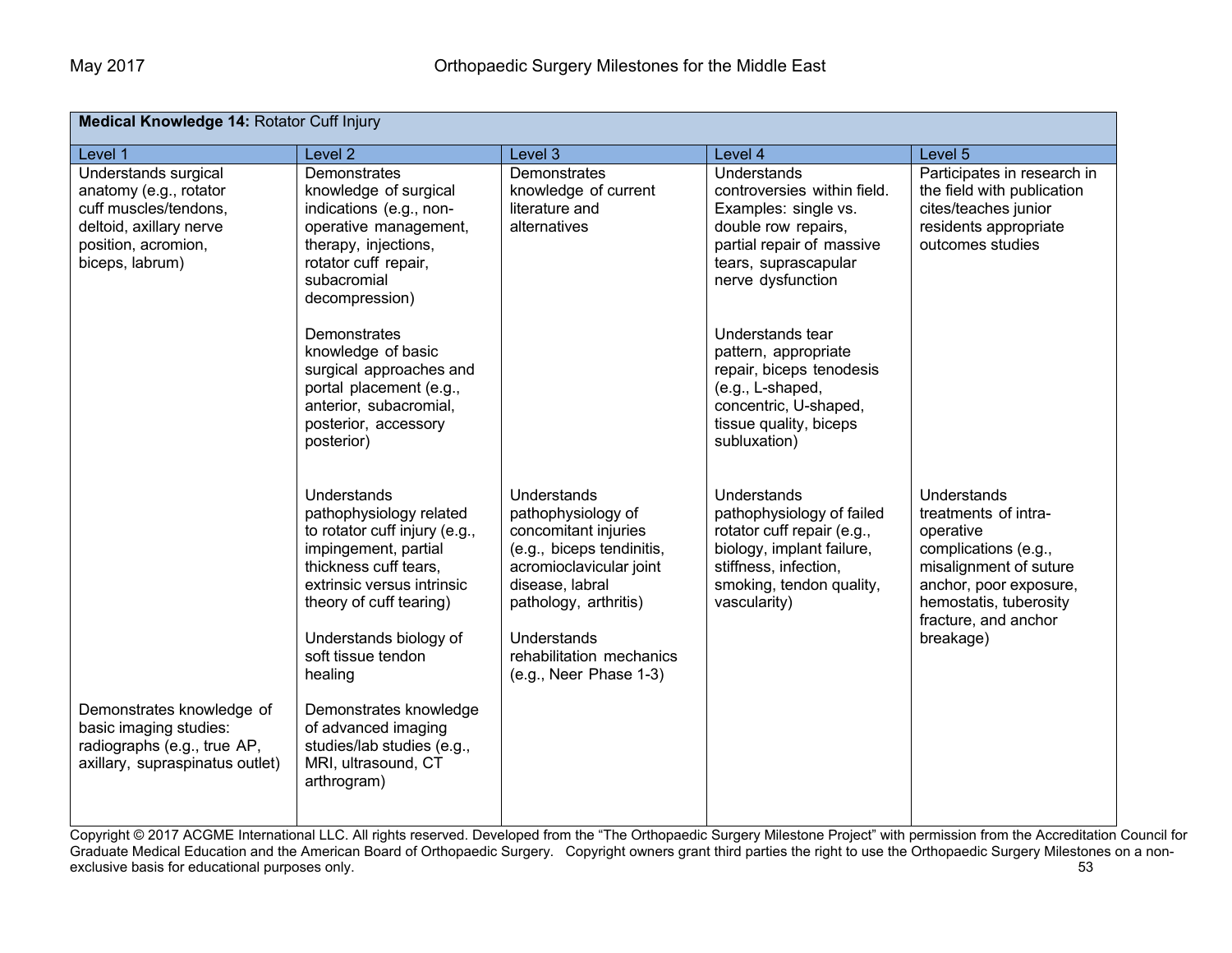|           | Understands natural<br>history of rotator cuff<br>disease (e.g.,<br>symptomatic vs.<br>asymptomatic cuff tears,<br>impingement, intrinsic<br>versus extrinsic<br>mechanisms)<br>Understands<br>biomechanics and implant<br>choices | Understands end stage<br>rotator cuff tear<br>arthropathy and treatment<br>options | Understands treatment<br>for massive/irreparable<br>tears |
|-----------|------------------------------------------------------------------------------------------------------------------------------------------------------------------------------------------------------------------------------------|------------------------------------------------------------------------------------|-----------------------------------------------------------|
|           |                                                                                                                                                                                                                                    |                                                                                    |                                                           |
| Comments: |                                                                                                                                                                                                                                    |                                                                                    | Not Yet Achieved Level 1                                  |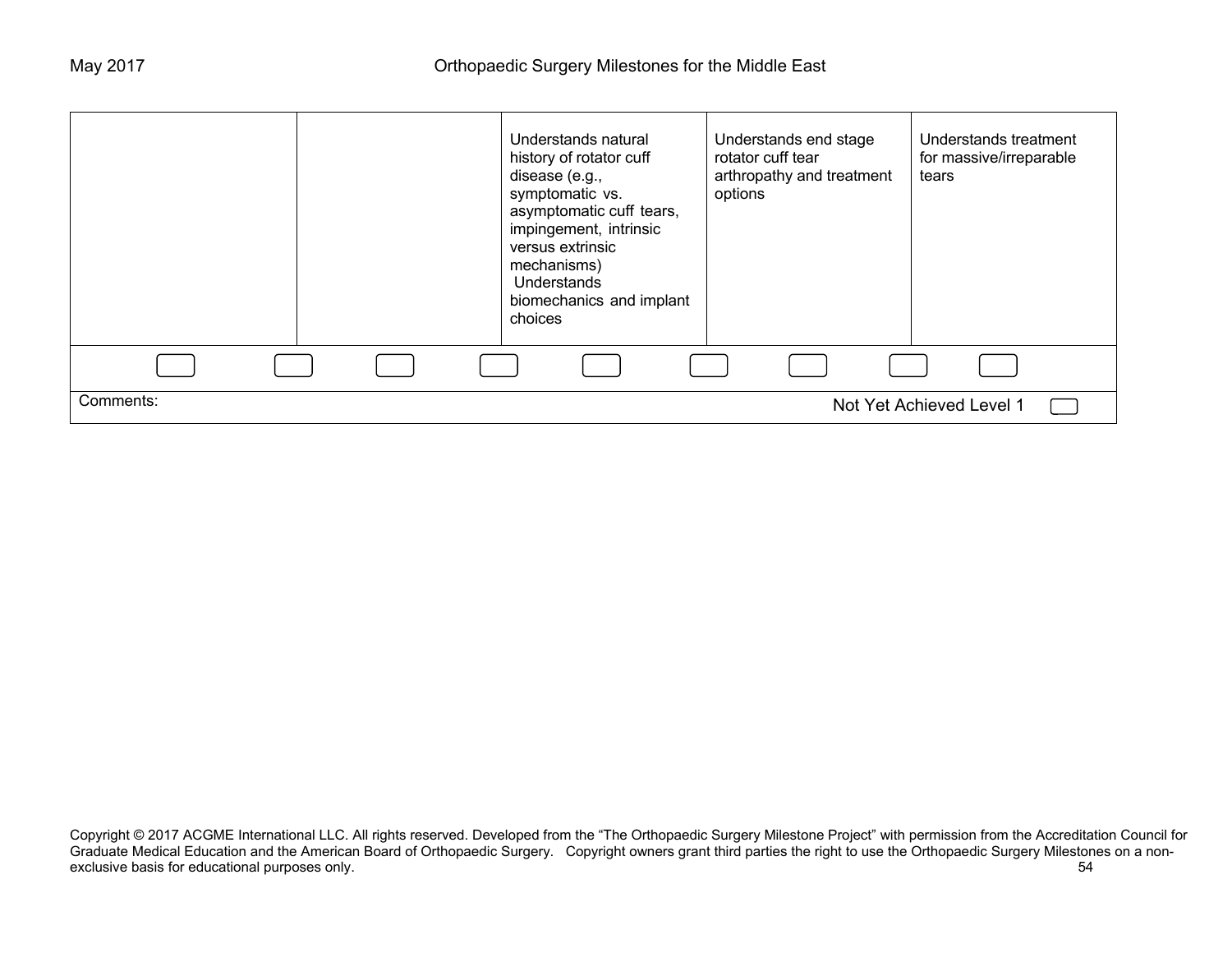| Patient Care 15: Pediatric Supracondylar Humerus Fracture                                                                                           |                                                                                                                                                                                                                                                                         |                                                                                                                                                                                                                                                                         |                                                                                                                                   |                                                                                                                                                                                                                                             |
|-----------------------------------------------------------------------------------------------------------------------------------------------------|-------------------------------------------------------------------------------------------------------------------------------------------------------------------------------------------------------------------------------------------------------------------------|-------------------------------------------------------------------------------------------------------------------------------------------------------------------------------------------------------------------------------------------------------------------------|-----------------------------------------------------------------------------------------------------------------------------------|---------------------------------------------------------------------------------------------------------------------------------------------------------------------------------------------------------------------------------------------|
| Level 1                                                                                                                                             | Level 2                                                                                                                                                                                                                                                                 | Level 3                                                                                                                                                                                                                                                                 | Level 4                                                                                                                           | Level 5                                                                                                                                                                                                                                     |
| Obtains history and<br>performs basic physical<br>exam (e.g., injury<br>mechanism, radial and<br>ulnar pulse assessment)                            | Recognizes vascular,<br>nerve or other associated<br>injuries; assess median,<br>radial and ulnar nerves,<br>role of Doppler arterial<br>assessment and<br>perfusion assessment,<br>differentiates anterior<br>interosseous nerve vs.<br>complete median nerve<br>palsy | Recognizes factors that<br>could predict difficult<br>reduction and post-<br>operative complication<br>risk (e.g., abnormal<br>vascular examination,<br>neurological deficits,<br>brachialis sign or severe<br>soft tissue swelling,<br>associated forearm<br>fracture) | Capable of performing a<br>closed reduction and<br>pinning                                                                        | Manages open fractures<br>and fractures with<br>neurological and<br>vascular complications;<br>open approaches and<br>dissect out vascular and<br>neurological structures,<br>appropriate exposure<br>and debridement for<br>open fractures |
| Appropriately orders basic<br>imaging studies (e.g., AP<br>and lateral elbow<br>radiographs, oblique views if<br>concern for condylar<br>component) | Appropriately interprets<br>basic imaging studies<br>and recognizes fracture<br>patterns                                                                                                                                                                                | Appropriately orders and<br>interprets advanced<br>imaging studies                                                                                                                                                                                                      |                                                                                                                                   |                                                                                                                                                                                                                                             |
| Prescribes non-operative<br>treatments                                                                                                              | Splints or casts fracture<br>appropriately (e.g.,<br>flexion less than 90<br>degrees, accommodates<br>for swelling potential)<br>Completes pre-operative                                                                                                                | Completes                                                                                                                                                                                                                                                               | Capable of removing<br>obstacles to reduction<br>through closed or open<br>methods (e.g., milking<br>maneuver, open<br>reduction) |                                                                                                                                                                                                                                             |
| Provides basic peri-<br>operative management                                                                                                        | planning with<br>instrumentation and<br>implants                                                                                                                                                                                                                        | comprehensive pre-<br>operative planning with<br>alternatives; recognizes<br>fracture patterns that<br>may preclude lateral<br>entry only pinning or<br>necessitate ORIF                                                                                                |                                                                                                                                   |                                                                                                                                                                                                                                             |
|                                                                                                                                                     | Provides post-<br>operative                                                                                                                                                                                                                                             | Modifies and adjusts post-<br>operative treatment plan                                                                                                                                                                                                                  |                                                                                                                                   |                                                                                                                                                                                                                                             |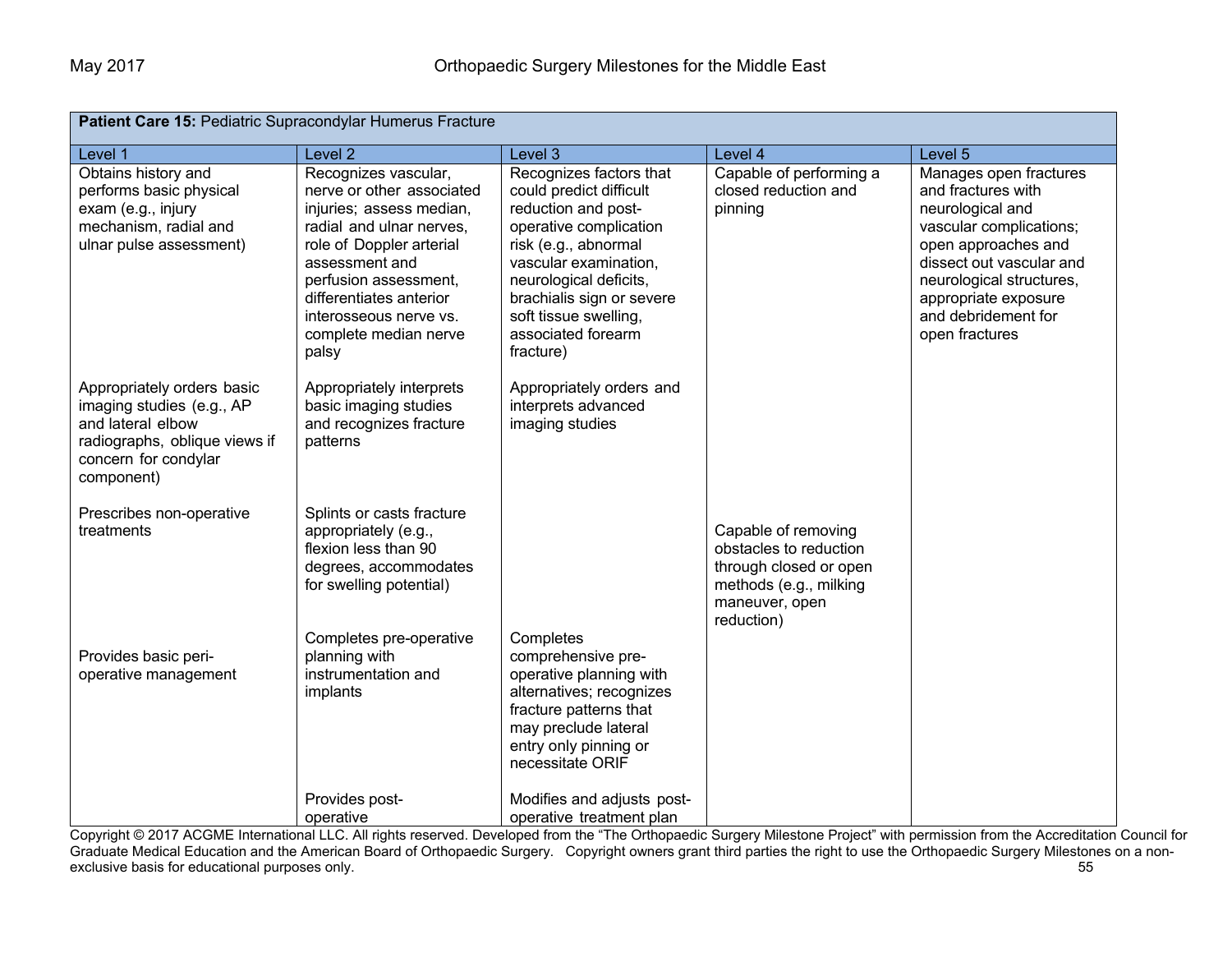|                                       | management and<br>rehabilitation (e.g.,<br>cast or splint care,<br>manage swelling,<br>monitor neurological<br>and vascular status,<br>office pin removal) | as needed (e.g.,<br>recognizes deviations from<br>typical post-operative<br>course) |                                                                                                                                                         | Develops unique,<br>complex post-operative<br>management plans                                                                              |
|---------------------------------------|------------------------------------------------------------------------------------------------------------------------------------------------------------|-------------------------------------------------------------------------------------|---------------------------------------------------------------------------------------------------------------------------------------------------------|---------------------------------------------------------------------------------------------------------------------------------------------|
|                                       | Performs basic<br>management of<br>supracondylar humerus<br>fracture; uncomplicated<br>closed reduction                                                    |                                                                                     | Capable of performing<br>alternative surgical<br>approaches to the<br>supracondylar humerus<br>fracture (e.g., milking<br>maneuver, open<br>approaches) |                                                                                                                                             |
| Lists potential complications         | Capable of diagnosis and<br>early management of<br>complications, including<br>compartment syndrome,<br>pin tract sepsis, cast<br>problems                 |                                                                                     | Capable of surgically<br>treating simple<br>complications (e.g.,<br>compartment release,<br>wound problems)                                             | Capable of surgically<br>treating complex<br>complications; revision<br>fixation, malunion (e.g.,<br>osteotomy for severe<br>cubitus varus) |
|                                       |                                                                                                                                                            |                                                                                     |                                                                                                                                                         |                                                                                                                                             |
| Comments:<br>Not Yet Achieved Level 1 |                                                                                                                                                            |                                                                                     |                                                                                                                                                         |                                                                                                                                             |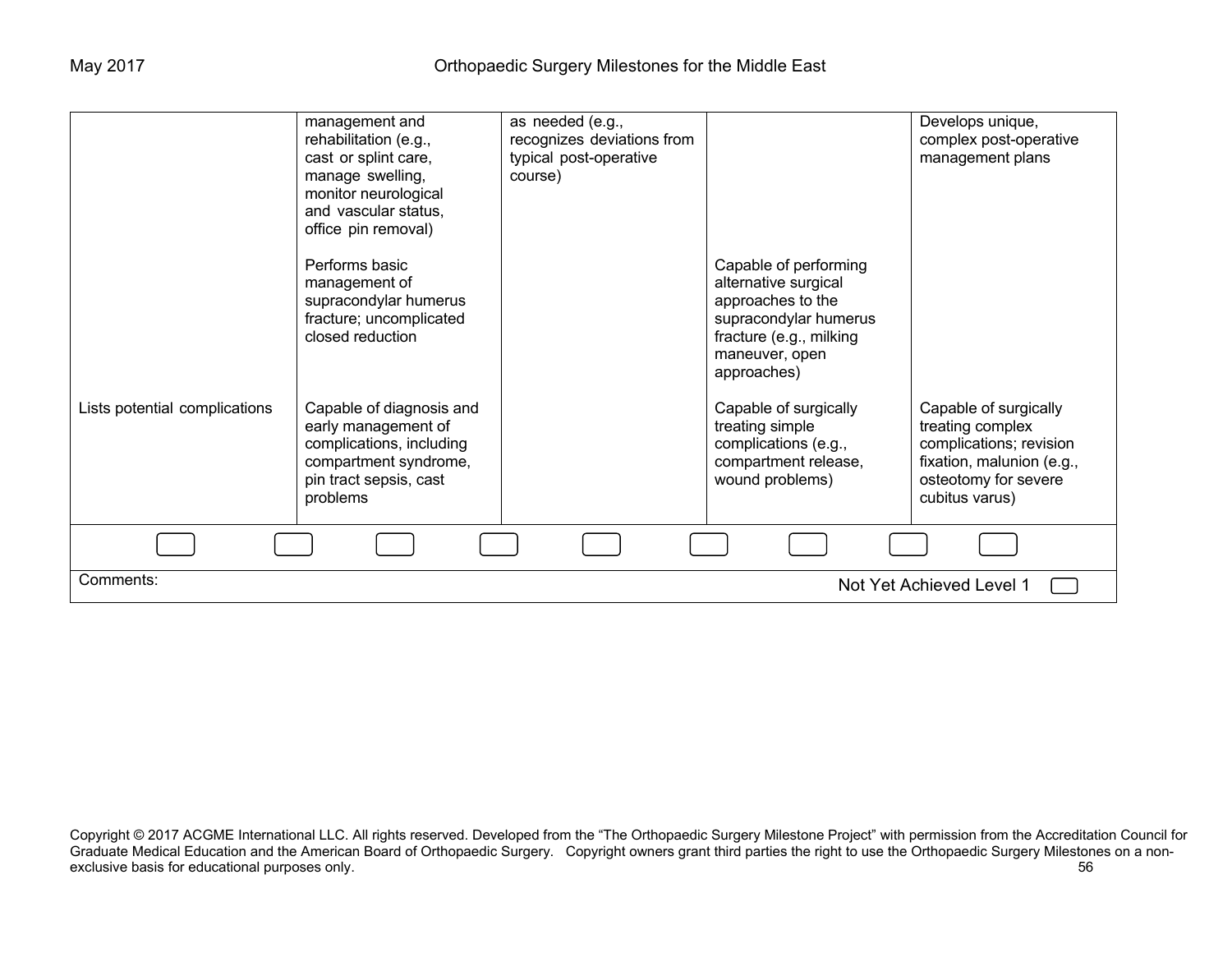| Medical Knowledge 15: Pediatric Supracondylar Humerus Fracture                                                                                                                                                                                                                           |                                                                                                                                                                                                                                                   |                                                                                                                                                                                                                                                                                 |                                                                                                                                                                                                                                                                 |                                                                  |
|------------------------------------------------------------------------------------------------------------------------------------------------------------------------------------------------------------------------------------------------------------------------------------------|---------------------------------------------------------------------------------------------------------------------------------------------------------------------------------------------------------------------------------------------------|---------------------------------------------------------------------------------------------------------------------------------------------------------------------------------------------------------------------------------------------------------------------------------|-----------------------------------------------------------------------------------------------------------------------------------------------------------------------------------------------------------------------------------------------------------------|------------------------------------------------------------------|
| Level 1                                                                                                                                                                                                                                                                                  | Level <sub>2</sub>                                                                                                                                                                                                                                | Level 3                                                                                                                                                                                                                                                                         | Level 4                                                                                                                                                                                                                                                         | Level 5                                                          |
| Demonstrates knowledge of<br>pathophysiology related to<br>supracondylar humerus<br>fracture (e.g., fall on<br>outstretched hand, extension<br>mechanism most common;<br>fracture occurs initially on<br>tension side with disruption<br>of periosteum and soft<br>tissues on convexity) | Understands the biology<br>of fracture healing (e.g.,<br>hematoma formation,<br>inflammation, early soft<br>callus, hard callus,<br>remodeling) and the<br>importance of periosteum<br>and periosteal bone<br>formation in pediatric<br>fractures | Demonstrates knowledge<br>of current literature and<br>alternative treatments<br>(e.g., immobilization for<br>non-displaced fractures;<br>closed reduction and<br>pinning for displaced<br>fractures; alternatives<br>rarely used-olecranon<br>traction for severe<br>swelling) | Understands<br>controversies within the<br>field; indications for<br>reduction of mildly<br>angulated type II<br>fractures.<br>indications/criteria for<br>open reduction in closed<br>fractures; management of<br>perfused pulseless<br>supracondylar fracture | Primary author/presenter<br>of original work within the<br>field |
| Demonstrates knowledge of<br>elbow anatomy (e.g.,<br>ossification centers in<br>growing elbow, bone<br>anatomy, soft tissue<br>anatomy)                                                                                                                                                  | Correlates anatomic<br>knowledge to imaging<br>findings on advanced<br>imaging studies (e.g.,<br>rare need for<br>arthrogram/MRI to<br>assess articular surface)                                                                                  | Demonstrates knowledge<br>of nerve anatomy relative<br>to pin fixation (e.g.,<br>location of ulnar nerve<br>and changes with elbow<br>position; locations of<br>median and radial<br>nerves)                                                                                    | Understands how to<br>avoid/prevent potential<br>complications (e.g.,<br>malunion, nerve injury,<br>vascular complications,<br>ischemic contracture,<br>compartment syndrome,<br>pin tract infections)                                                          |                                                                  |
| Correlates anatomic<br>knowledge to imaging<br>findings on basic imaging<br>studies (e.g., location of<br>fracture, involvement of<br>articular surface or not)                                                                                                                          | Understands mechanism<br>of injury and fracture<br>classification (e.g.,<br>extension vs. flexion<br>types, Gartland<br>classification, elbow<br>hyperextension common<br>in 4-7-year old children)                                               | <b>Understands</b><br>rehabilitation protocol<br>(e.g., regaining motion<br>over six weeks-to-six<br>months)                                                                                                                                                                    | Applies understanding of<br>natural history to clinical<br>decision making (e.g.,<br>intervention to improve<br>outcome, prevent<br>complications)                                                                                                              |                                                                  |
| Demonstrates knowledge of<br>non- operative treatment<br>options and surgical<br>indications (e.g., safe<br>casting/splinting principles to<br>minimize risk of compartment                                                                                                              | Demonstrates knowledge<br>of natural history of<br>supracondylar humerus<br>fracture (e.g., high<br>incidence malunion in<br>displaced fractures                                                                                                  | Understands the effects<br>of intervention on natural<br>history of supracondylar<br>humerus fracture; avoid<br>malunion, Volkmann's<br>ischemic contracture                                                                                                                    | Understands alternative<br>surgical approaches (e.g.,<br>anterior, anteromedial,<br>anterolateral, medial,<br>posterior approaches)                                                                                                                             |                                                                  |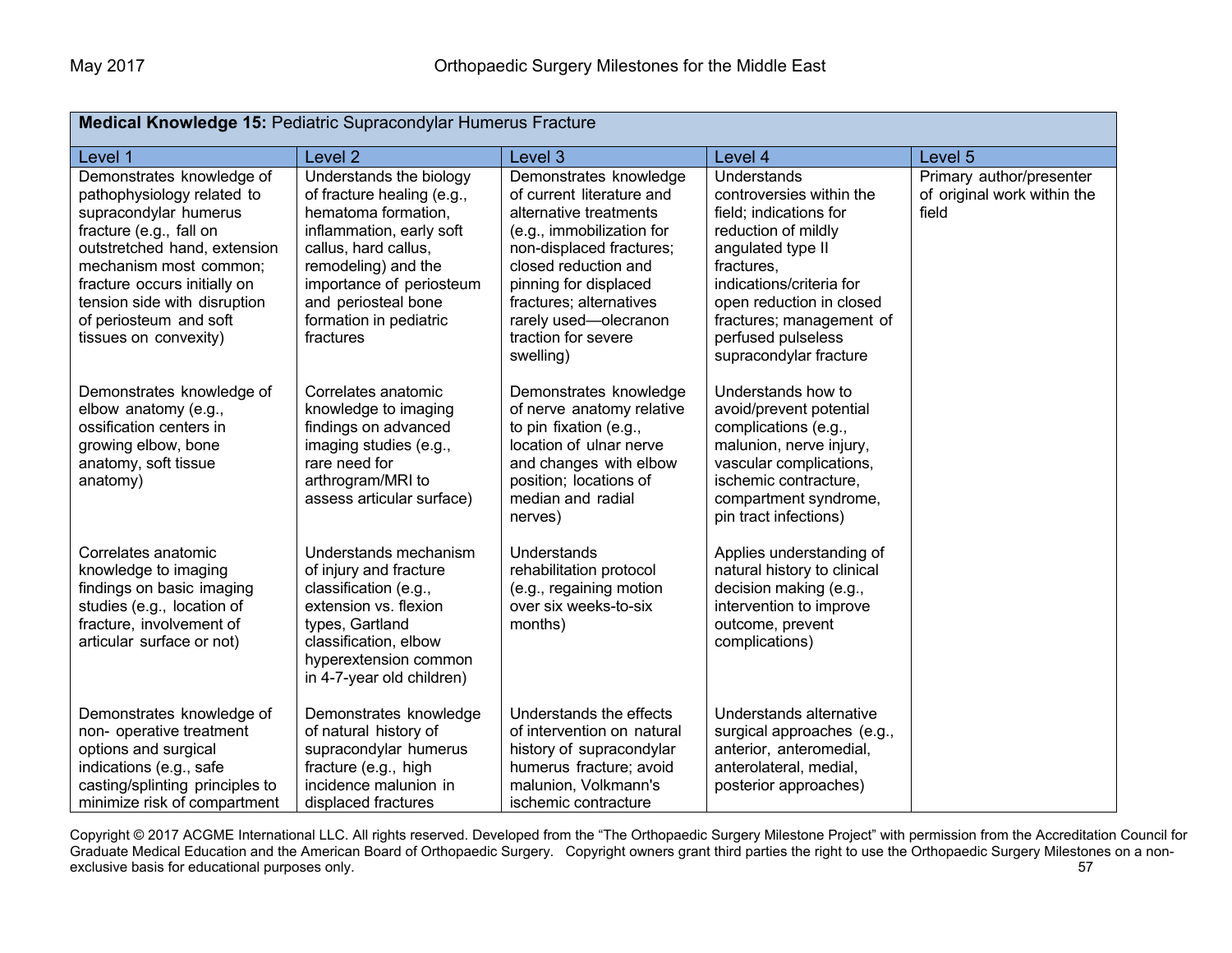| syndrome/vascular<br>insufficiency) | treated closed, vast<br>majority of nondisplaced<br>fractures and displaced<br>fractures treated with<br>closed reduction and<br>percutaneous pinning<br>[CRPP] function well, and<br>possible vascular injury<br>Demonstrates knowledge<br>of supracondylar<br>humerus fracture<br>anatomy and basic<br>surgical approaches (e.g.,<br>direction of displacement<br>and neurological/vascular<br>structures at risk affects<br>choice of approach)<br>Understands basic pre-<br>surgical planning;<br>anticipates obstacles to<br>reduction, understands<br>reduction maneuvers | Understands<br>biomechanics and<br>implant choices (e.g.,<br>impact of pin size, pin<br>placement [spread at<br>fracture], fracture<br>pattern/comminution) |  |                          |  |
|-------------------------------------|---------------------------------------------------------------------------------------------------------------------------------------------------------------------------------------------------------------------------------------------------------------------------------------------------------------------------------------------------------------------------------------------------------------------------------------------------------------------------------------------------------------------------------------------------------------------------------|-------------------------------------------------------------------------------------------------------------------------------------------------------------|--|--------------------------|--|
|                                     |                                                                                                                                                                                                                                                                                                                                                                                                                                                                                                                                                                                 |                                                                                                                                                             |  |                          |  |
| Comments:                           |                                                                                                                                                                                                                                                                                                                                                                                                                                                                                                                                                                                 |                                                                                                                                                             |  | Not Yet Achieved Level 1 |  |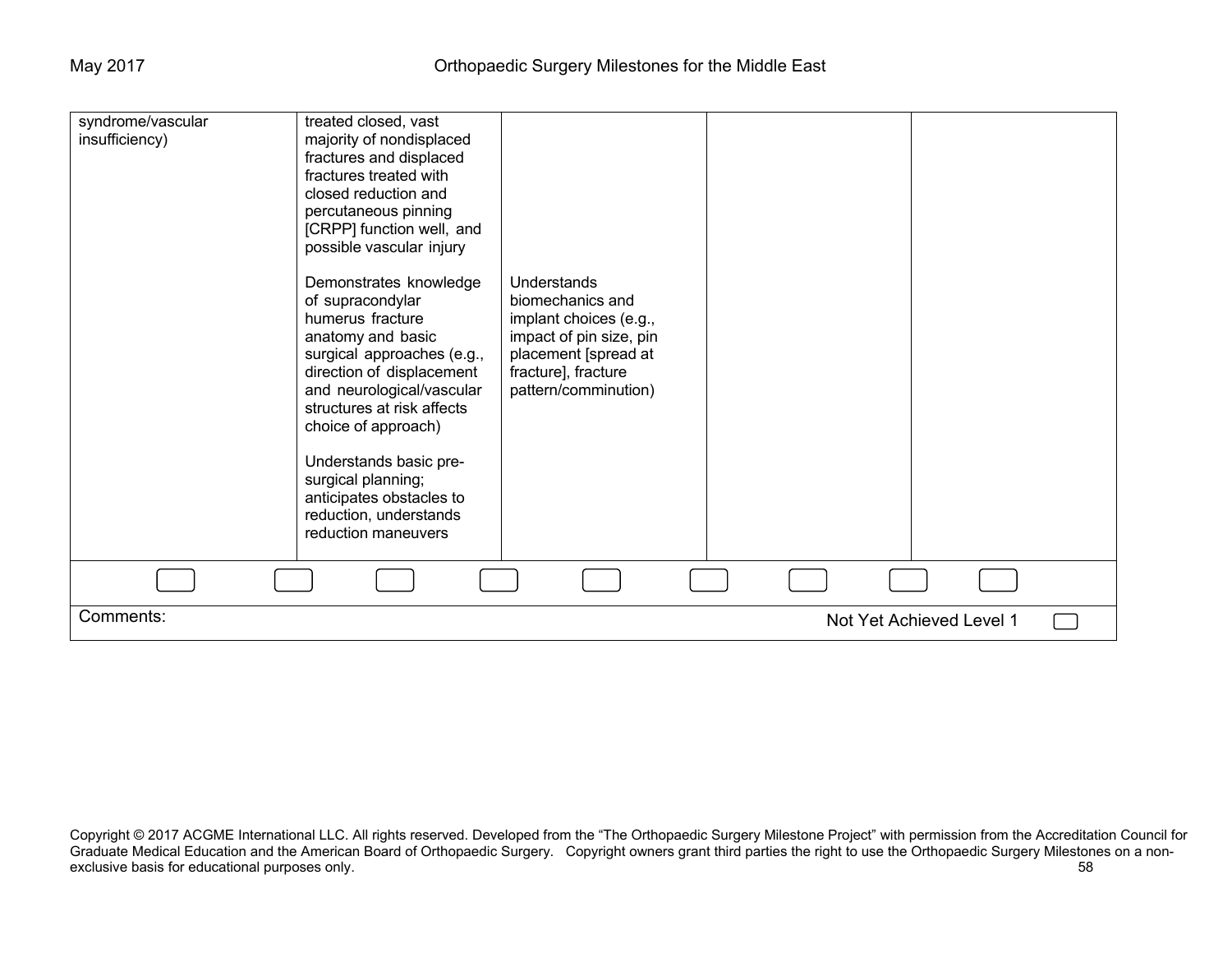| Systems-Based Practice 1: Patient Safety and Quality Improvement                       |                                                                                                                                   |                                                                                                             |                                                                                                                         |                                                                                                                       |  |
|----------------------------------------------------------------------------------------|-----------------------------------------------------------------------------------------------------------------------------------|-------------------------------------------------------------------------------------------------------------|-------------------------------------------------------------------------------------------------------------------------|-----------------------------------------------------------------------------------------------------------------------|--|
| Level 1                                                                                | Level 2                                                                                                                           | Level 3                                                                                                     | Level 4                                                                                                                 | Level 5                                                                                                               |  |
| Demonstrates knowledge<br>of common patient safety<br>events                           | Identifies system factors<br>that lead to patient safety<br>events                                                                | Participates in analysis of<br>patient safety events<br>(simulated or actual)                               | Conducts analysis of<br>patient safety events and<br>offers error prevention<br>strategies (simulated or<br>actual)     | Actively engages teams<br>and processes to modify<br>systems to prevent patient<br>safety events                      |  |
| Demonstrates knowledge<br>of how to report patient<br>safety events                    | Reports patient safety<br>events through institutional<br>reporting systems (actual<br>or simulated)                              | Participates in disclosure<br>of patient safety events to<br>patients and families<br>(simulated or actual) | Discloses patient safety<br>events to patients and<br>families (simulated or<br>actual)                                 | Role models or mentors<br>others in the disclosure of<br>patient safety events                                        |  |
| Demonstrates knowledge<br>of basic quality<br>improvement<br>methodologies and metrics | Describes local quality<br>improvement initiatives<br>(e.g., community<br>vaccination rate, infection<br>rate, smoking cessation) | Participates in local<br>quality improvement<br><i>initiatives</i>                                          | Demonstrates the skills<br>required to identify,<br>develop, implement, and<br>analyze a quality<br>improvement project | Creates, implements, and<br>assesses quality<br>improvement initiatives at<br>the institutional or<br>community level |  |
|                                                                                        |                                                                                                                                   |                                                                                                             |                                                                                                                         |                                                                                                                       |  |
| Comments:                                                                              | Not Yet Achieved Level 1                                                                                                          |                                                                                                             |                                                                                                                         |                                                                                                                       |  |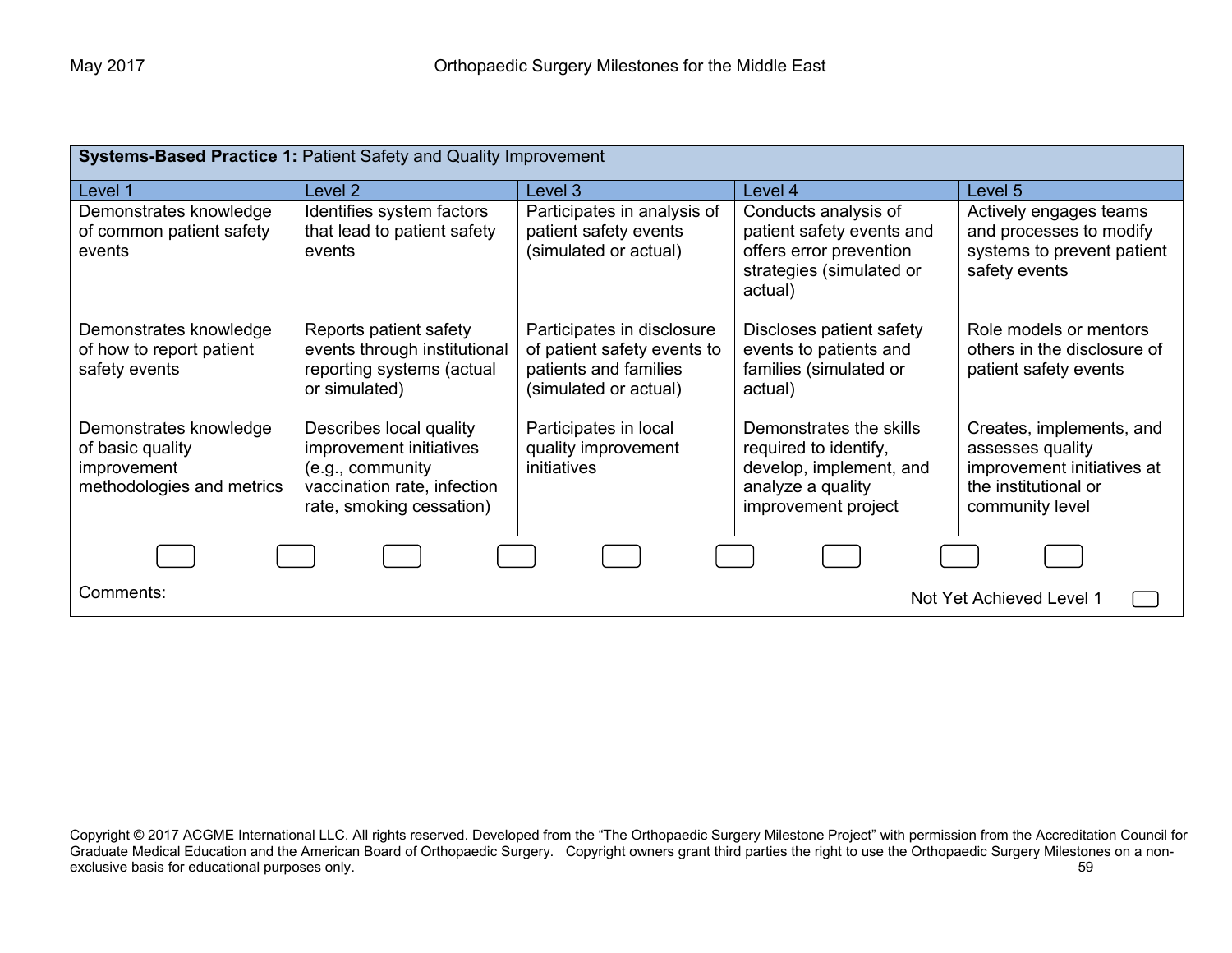| Systems-Based Practice 2: System Navigation for Patient-Centered Care                    |                                                                                                                                        |                                                                                                                                             |                                                                                                                                                                               |                                                                                                                                 |  |
|------------------------------------------------------------------------------------------|----------------------------------------------------------------------------------------------------------------------------------------|---------------------------------------------------------------------------------------------------------------------------------------------|-------------------------------------------------------------------------------------------------------------------------------------------------------------------------------|---------------------------------------------------------------------------------------------------------------------------------|--|
| Level 1                                                                                  | Level <sub>2</sub>                                                                                                                     | Level 3                                                                                                                                     | Level 4                                                                                                                                                                       | Level 5                                                                                                                         |  |
| Demonstrates knowledge<br>of care coordination                                           | Coordinates care of<br>patients in routine clinical<br>situations effectively<br>utilizing the roles of the<br>interprofessional teams | Coordinates care of<br>patients in complex<br>clinical situations<br>effectively utilizing the<br>roles of their<br>interprofessional teams | Role models effective<br>coordination of patient-<br>centered care among<br>different disciplines and<br>specialties                                                          | Analyzes the process of<br>care coordination and<br>leads in the design and<br>implementation of<br>improvements                |  |
| Identifies key elements for<br>safe and effective<br>transitions of care and<br>handoffs | Performs safe and<br>effective transitions of<br>care/handoffs in routine<br>clinical situations                                       | Performs safe and<br>effective transitions of<br>care/handoffs in complex<br>clinical situations                                            | Role models and<br>advocates for safe and<br>effective transitions of<br>care/handoffs within and<br>across health care delivery<br>systems, including<br>outpatient settings | Improves quality of<br>transitions of care within<br>and across health care<br>delivery systems to<br>optimize patient outcomes |  |
| Demonstrates knowledge<br>of population and<br>community health needs<br>and disparities | Identifies specific<br>population and community<br>health needs and<br>inequities for their local<br>population                        | Uses local resources<br>effectively to meet the<br>needs of a patient<br>population and community                                           | Participates in changing<br>and adapting practice to<br>provide for the needs of<br>specific populations                                                                      | Leads innovations and<br>advocates for populations<br>and communities with<br>health care inequities                            |  |
|                                                                                          |                                                                                                                                        |                                                                                                                                             |                                                                                                                                                                               |                                                                                                                                 |  |
| Comments:<br>Not Yet Achieved Level 1                                                    |                                                                                                                                        |                                                                                                                                             |                                                                                                                                                                               |                                                                                                                                 |  |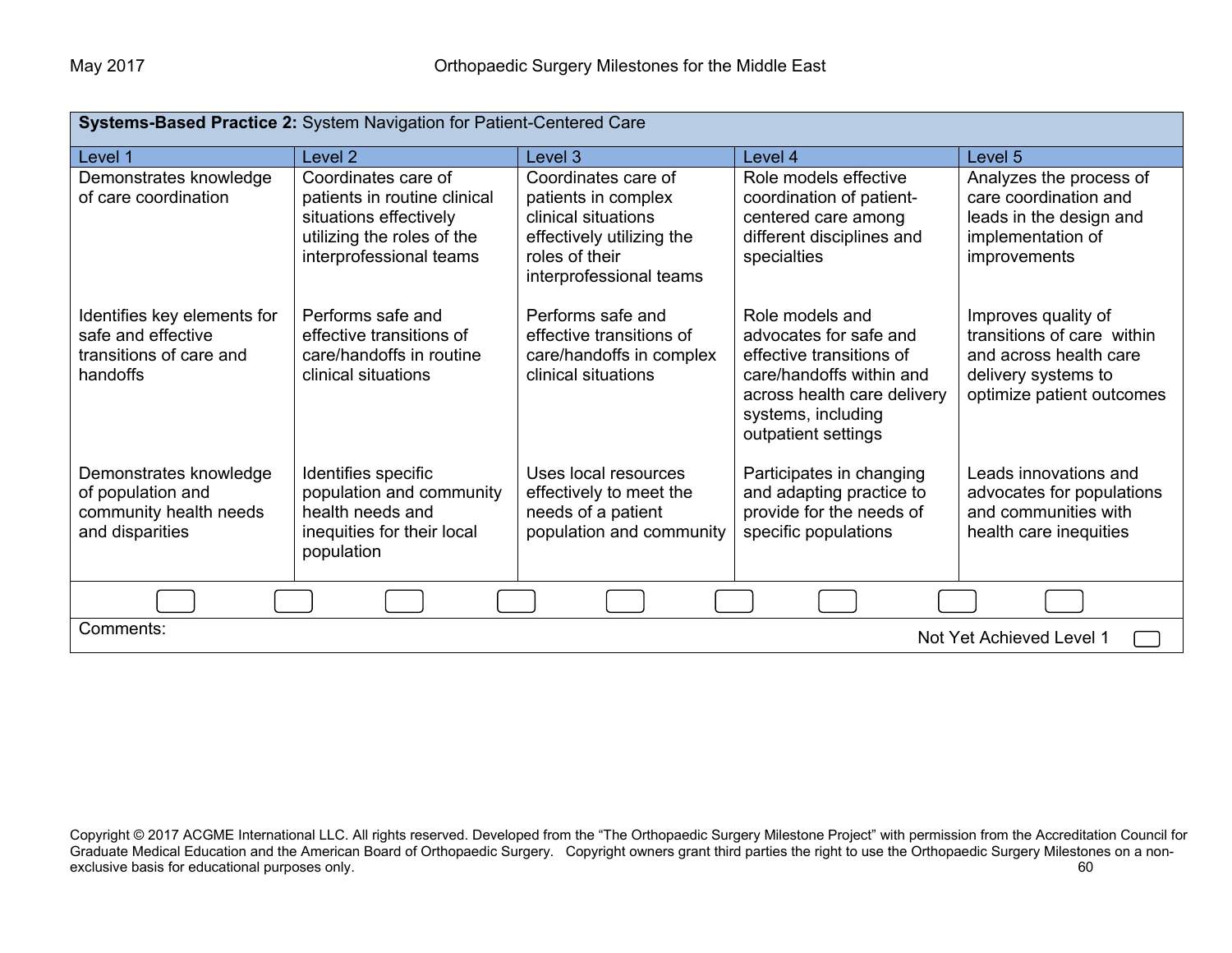| Systems-Based Practice 3: Physician Role in Health Care Systems                                                                                |                                                                                                                                  |                                                                                                                                                                      |                                                                                                                                                                      |                                                                                                                        |
|------------------------------------------------------------------------------------------------------------------------------------------------|----------------------------------------------------------------------------------------------------------------------------------|----------------------------------------------------------------------------------------------------------------------------------------------------------------------|----------------------------------------------------------------------------------------------------------------------------------------------------------------------|------------------------------------------------------------------------------------------------------------------------|
| Level 1                                                                                                                                        | Level <sub>2</sub>                                                                                                               | Level 3                                                                                                                                                              | Level 4                                                                                                                                                              | Level 5                                                                                                                |
| Identifies components of<br>the complex health care<br>system                                                                                  | Describes the physician's<br>role and how the<br>interrelated components of<br>complex health care<br>system impact patient care | Analyzes how personal<br>practice affects the system<br>(e.g., length of stay,<br>readmission rates, clinical<br>efficiency)                                         | Manages the interrelated<br>components of the<br>complex health care<br>systems for efficient and<br>effective patient care                                          | Advocates for or leads<br>change to enhance<br>systems for high value,<br>efficient, and effective<br>patient care     |
| Describes basic health<br>payment systems,<br>including government,<br>private, public, and<br>uninsured care and<br>different practice models | Delivers care informed by<br>patient specific payment<br>model                                                                   | Utilizes shared decision<br>making in patient care,<br>taking into consideration<br>payment models                                                                   | Advocates for patient care<br>understanding the<br>limitations of each<br>patient's payment model<br>(e.g., community<br>resources, patient<br>assistance resources) | Participates in advocacy<br>activities for health policy<br>to better align payment<br>systems with high value<br>care |
|                                                                                                                                                |                                                                                                                                  | Identifies resources and<br>effectively plans for<br>transition to practice (e.g.,<br>information technology,<br>legal, billing and coding,<br>financial, personnel) | Describes basic elements<br>needed to transition to<br>practice (e.g., contract<br>negotiations, malpractice<br>insurance, government<br>regulation, compliance)     |                                                                                                                        |
|                                                                                                                                                |                                                                                                                                  |                                                                                                                                                                      |                                                                                                                                                                      |                                                                                                                        |
| Comments:<br>Not Yet Achieved Level 1                                                                                                          |                                                                                                                                  |                                                                                                                                                                      |                                                                                                                                                                      |                                                                                                                        |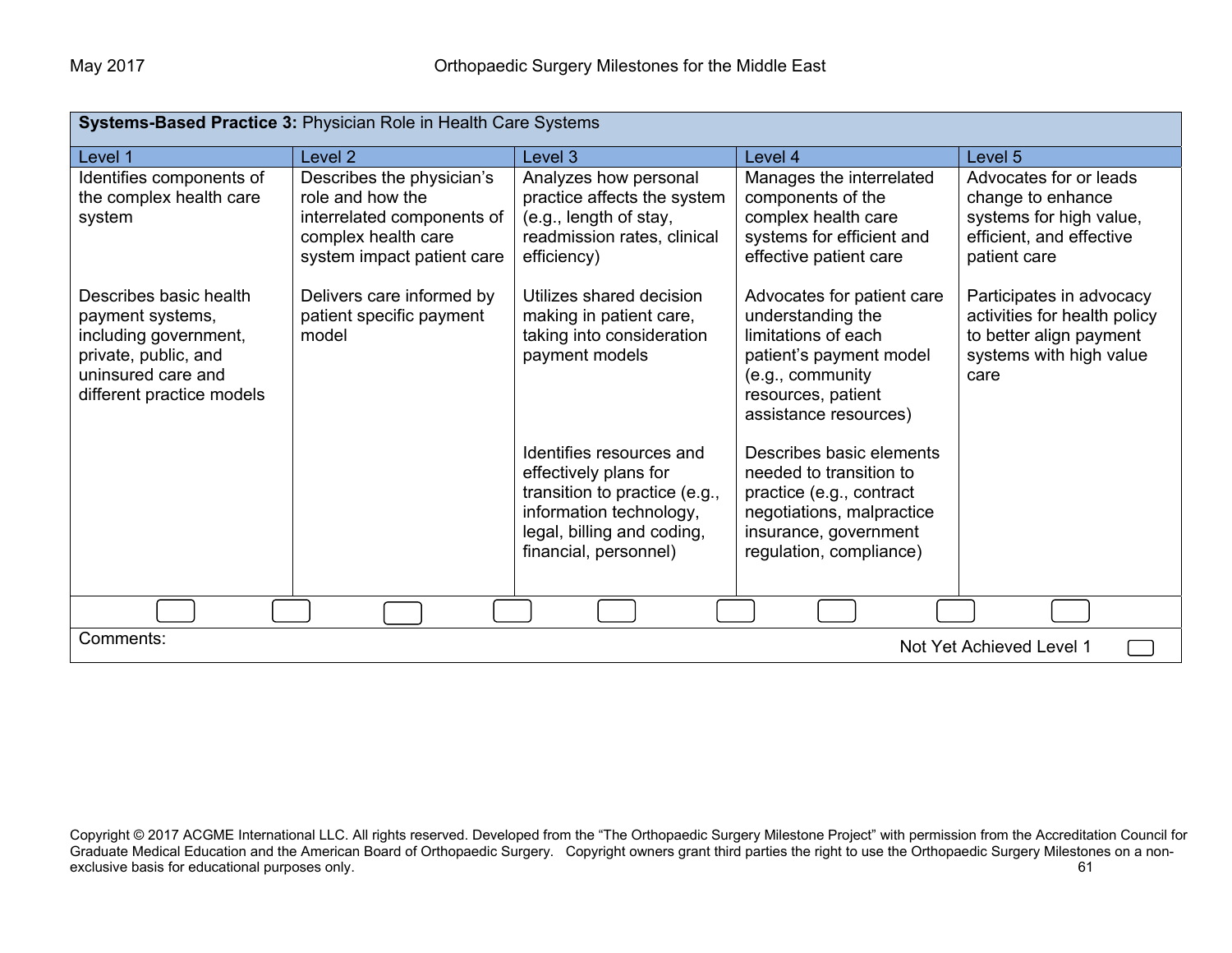| Practice-Based Learning and Improvement 1: Evidence-Based and Informed Practice                                                                             |                                                                                                                             |                                                                                                                                  |                                                                                                                                                                     |                                                                                                                                                    |
|-------------------------------------------------------------------------------------------------------------------------------------------------------------|-----------------------------------------------------------------------------------------------------------------------------|----------------------------------------------------------------------------------------------------------------------------------|---------------------------------------------------------------------------------------------------------------------------------------------------------------------|----------------------------------------------------------------------------------------------------------------------------------------------------|
| Level 1                                                                                                                                                     | Level 2                                                                                                                     | Level 3                                                                                                                          | Level 4                                                                                                                                                             | Level 5                                                                                                                                            |
| Demonstrates how to<br>access and use available<br>evidence, and incorporate<br>patient preferences and<br>values in order to care for a<br>routine patient | Articulates clinical<br>questions and elicits<br>patient preferences and<br>values in order to guide<br>evidence-based care | Locates and applies the<br>best available evidence,<br>integrated with patient<br>preference, to the care<br>of complex patients | Critically appraises and<br>applies evidence even in<br>the face of uncertainty and<br>conflicting evidence to<br>guide care, tailored to the<br>individual patient | Coaches others to critically<br>appraise and apply<br>evidence for complex<br>patients, and/or<br>participates in the<br>development of guidelines |
|                                                                                                                                                             |                                                                                                                             |                                                                                                                                  |                                                                                                                                                                     |                                                                                                                                                    |
| Comments:<br>Not Yet Achieved Level 1                                                                                                                       |                                                                                                                             |                                                                                                                                  |                                                                                                                                                                     |                                                                                                                                                    |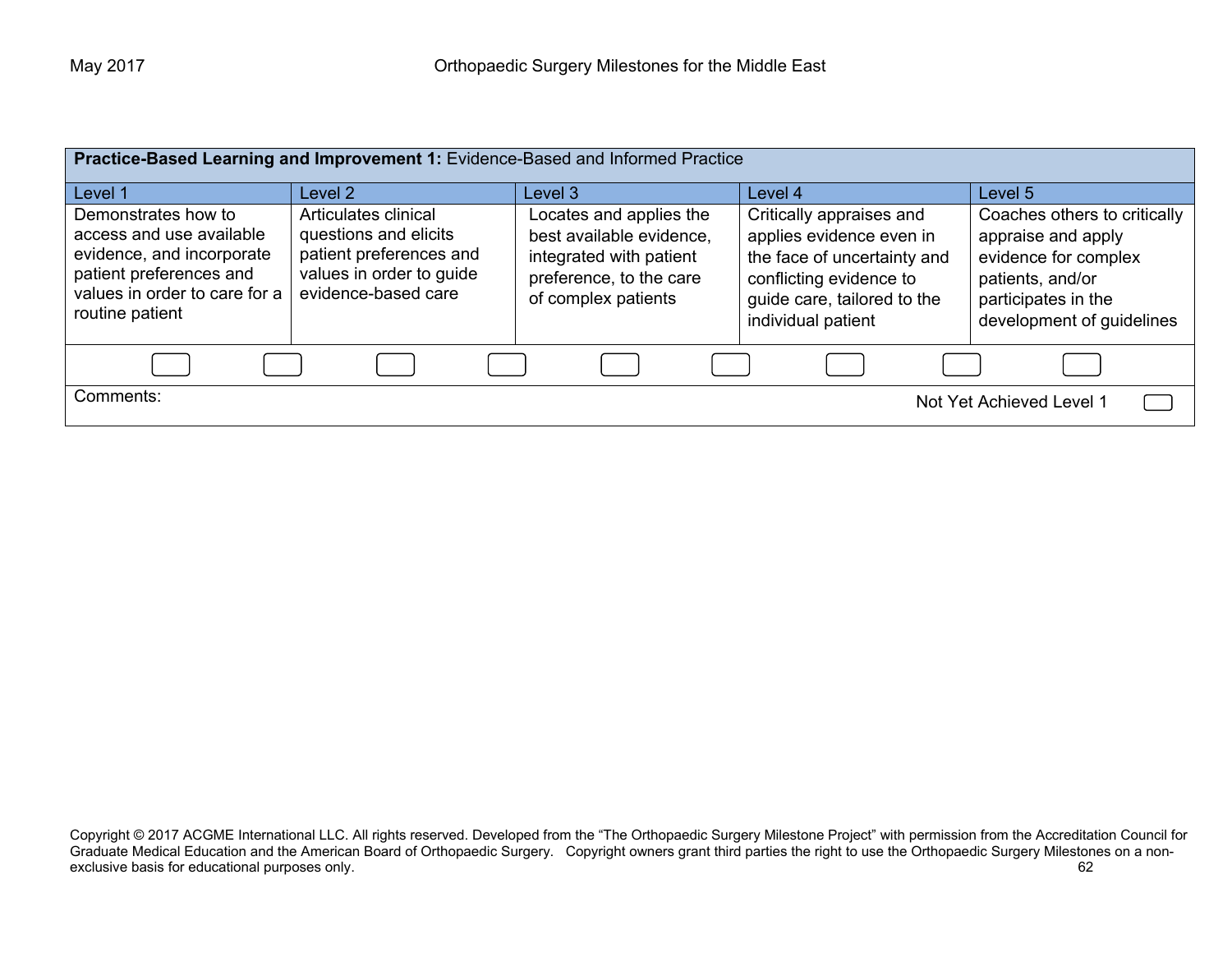| Practice-Based Learning and Improvement 2: Reflective Practice and Commitment to Personal Growth      |                                                                                                                        |                                                                                                                                            |                                                                                                                                      |                                                                                            |
|-------------------------------------------------------------------------------------------------------|------------------------------------------------------------------------------------------------------------------------|--------------------------------------------------------------------------------------------------------------------------------------------|--------------------------------------------------------------------------------------------------------------------------------------|--------------------------------------------------------------------------------------------|
| Level 1                                                                                               | Level <sub>2</sub>                                                                                                     | Level 3                                                                                                                                    | Level 4                                                                                                                              | Level 5                                                                                    |
| Accepts responsibility for<br>personal and professional<br>development by<br>establishing goals       | Demonstrates openness to<br>performance data<br>(feedback and other input)<br>in order to inform goals                 | Seeks performance data<br>episodically, with<br>adaptability and humility                                                                  | Intentionally seeks<br>performance data<br>consistently, with<br>adaptability and humility                                           | Role models consistently<br>seeking performance data,<br>with adaptability and<br>humility |
| Identifies the factors that<br>contribute to gap(s)<br>between expectations and<br>actual performance | Analyzes and reflects on<br>the factors that contribute<br>to gap(s) between<br>expectations and actual<br>performance | Analyzes, reflects on, and<br>institutes behavioral<br>change(s) to narrow the<br>gap(s) between<br>expectations and actual<br>performance | Challenges assumptions<br>and considers alternatives<br>in narrowing the gap $(s)$<br>between expectations and<br>actual performance | Coaches others on<br>reflective practice                                                   |
| <b>Actively seeks</b><br>opportunities to improve                                                     | Designs and implements a<br>learning plan, with<br>prompting                                                           | Independently creates and<br>implements a learning plan                                                                                    | Uses performance data to<br>measure the effectiveness<br>of the learning plan and,<br>when necessary, improves<br>it                 | Facilitates the design and<br>implementation of learning<br>plans for others               |
|                                                                                                       |                                                                                                                        |                                                                                                                                            |                                                                                                                                      |                                                                                            |
| Comments:<br>Not Yet Achieved Level 1                                                                 |                                                                                                                        |                                                                                                                                            |                                                                                                                                      |                                                                                            |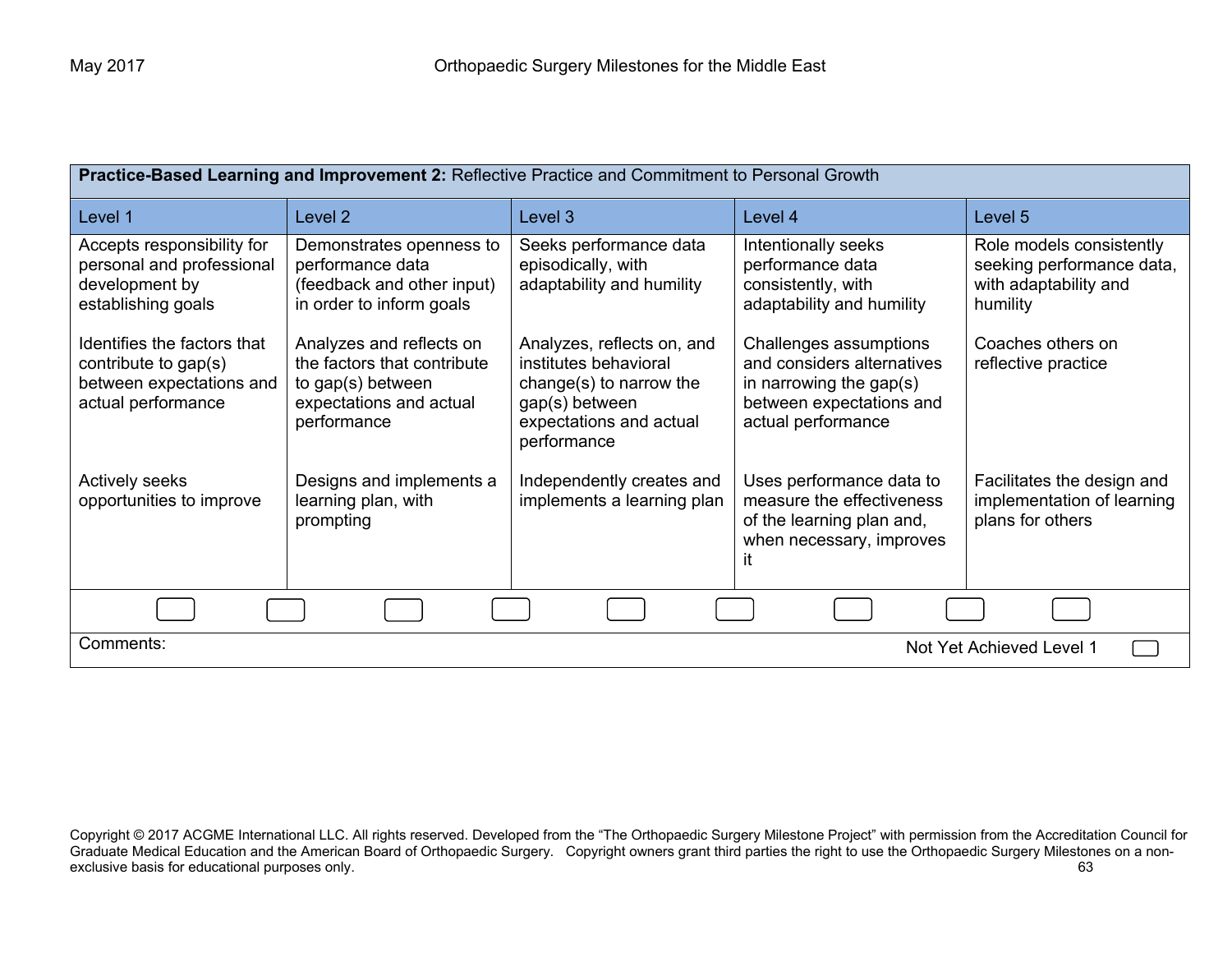| <b>Professionalism 1: Professional Behavior and Ethical Principles</b>                                                                                                                                                                             |                                                                             |                                                                                            |                                                                                                                                                                                                              |                                                                                                                                           |
|----------------------------------------------------------------------------------------------------------------------------------------------------------------------------------------------------------------------------------------------------|-----------------------------------------------------------------------------|--------------------------------------------------------------------------------------------|--------------------------------------------------------------------------------------------------------------------------------------------------------------------------------------------------------------|-------------------------------------------------------------------------------------------------------------------------------------------|
| Level 1                                                                                                                                                                                                                                            | Level <sub>2</sub>                                                          | Level 3                                                                                    | Level 4                                                                                                                                                                                                      | Level 5                                                                                                                                   |
| Identifies and describes<br>potential triggers for<br>professionalism lapses                                                                                                                                                                       | Demonstrates insight into<br>professional behavior in<br>routine situations | Demonstrates professional<br>behavior in complex or<br>stressful situations                | Recognizes situations that<br>may trigger professionalism<br>lapses and intervenes to<br>prevent lapses in self and<br>others                                                                                | Coaches others when their<br>behavior fails to meet<br>professional expectations                                                          |
| Describes when and<br>how to appropriately<br>report professionalism<br>lapses, including<br>strategies for<br>addressing common<br>barriers                                                                                                       | Takes responsibility for<br>own professionalism<br>lapses                   | Analyzes complex<br>situations using ethical<br>principles                                 | Recognizes and utilizes<br>appropriate resources for<br>managing and resolving<br>ethical dilemmas as needed<br>(e.g., ethics consultations,<br>literature review, risk<br>management/legal<br>consultation) | Identifies and seeks to<br>address system-level<br>factors that induce or<br>exacerbate ethical<br>problems or impede their<br>resolution |
| Demonstrates<br>knowledge of the ethical<br>principles underlying<br>informed consent,<br>surrogate decision<br>making, advance<br>directives,<br>confidentiality, error<br>disclosure, stewardship<br>of limited resources.<br>and related topics | Analyzes straightforward<br>situations using ethical<br>principles          | Recognizes need to seek<br>help in managing and<br>resolving complex ethical<br>situations |                                                                                                                                                                                                              |                                                                                                                                           |
|                                                                                                                                                                                                                                                    |                                                                             |                                                                                            |                                                                                                                                                                                                              |                                                                                                                                           |
| Comments:<br>Not Yet Achieved Level 1                                                                                                                                                                                                              |                                                                             |                                                                                            |                                                                                                                                                                                                              |                                                                                                                                           |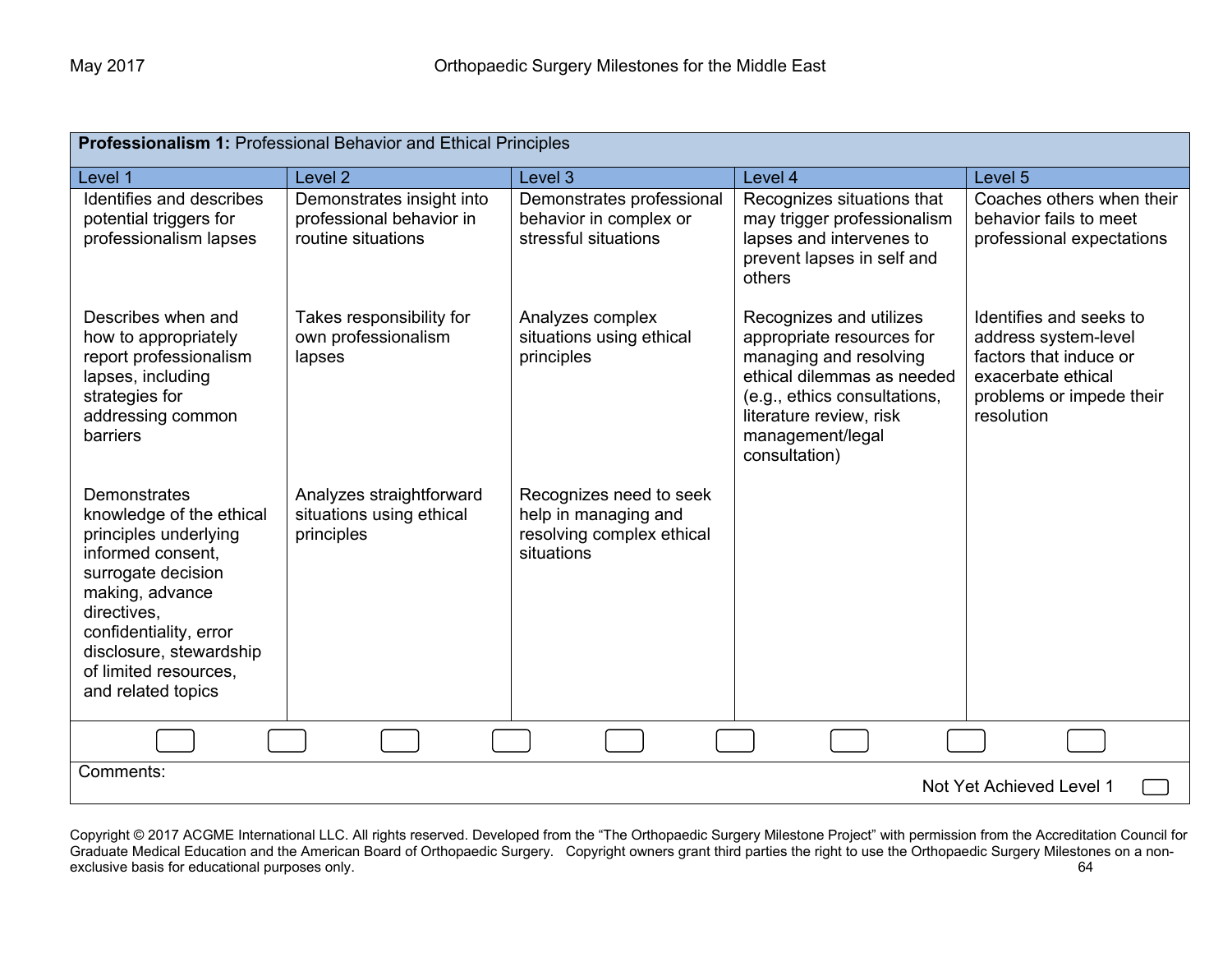| <b>Professionalism 2: Accountability/Conscientiousness</b>                                                                                                                                                          |                                                                                                                                  |                                                                                                                                               |                                                                                                                             |                                       |
|---------------------------------------------------------------------------------------------------------------------------------------------------------------------------------------------------------------------|----------------------------------------------------------------------------------------------------------------------------------|-----------------------------------------------------------------------------------------------------------------------------------------------|-----------------------------------------------------------------------------------------------------------------------------|---------------------------------------|
| Level 1                                                                                                                                                                                                             | Level 2                                                                                                                          | Level 3                                                                                                                                       | Level 4                                                                                                                     | Level 5                               |
| Takes responsibility for<br>failure to complete tasks<br>and responsibilities,<br>identifies potential<br>contributing factors, and<br>describes strategies for<br>ensuring timely task<br>completion in the future | Performs tasks and<br>responsibilities in a<br>timely manner with<br>appropriate attention to<br>detail in routine<br>situations | Performs tasks and<br>responsibilities in a<br>timely manner with<br>appropriate attention to<br>detail in complex or<br>stressful situations | Recognizes situations<br>that may impact others'<br>ability to complete tasks<br>and responsibilities in a<br>timely manner | Takes ownership of<br>system outcomes |
| Responds promptly to<br>requests or reminders to<br>complete tasks and<br>responsibilities                                                                                                                          | Recognizes situations<br>that may impact own<br>ability to complete tasks<br>and responsibilities in a<br>timely manner          | Proactively implements<br>strategies to ensure that<br>the needs of patients,<br>teams, and systems are<br>met                                |                                                                                                                             |                                       |
|                                                                                                                                                                                                                     |                                                                                                                                  |                                                                                                                                               |                                                                                                                             |                                       |
| Comments:<br>Not Yet Achieved Level 1                                                                                                                                                                               |                                                                                                                                  |                                                                                                                                               |                                                                                                                             |                                       |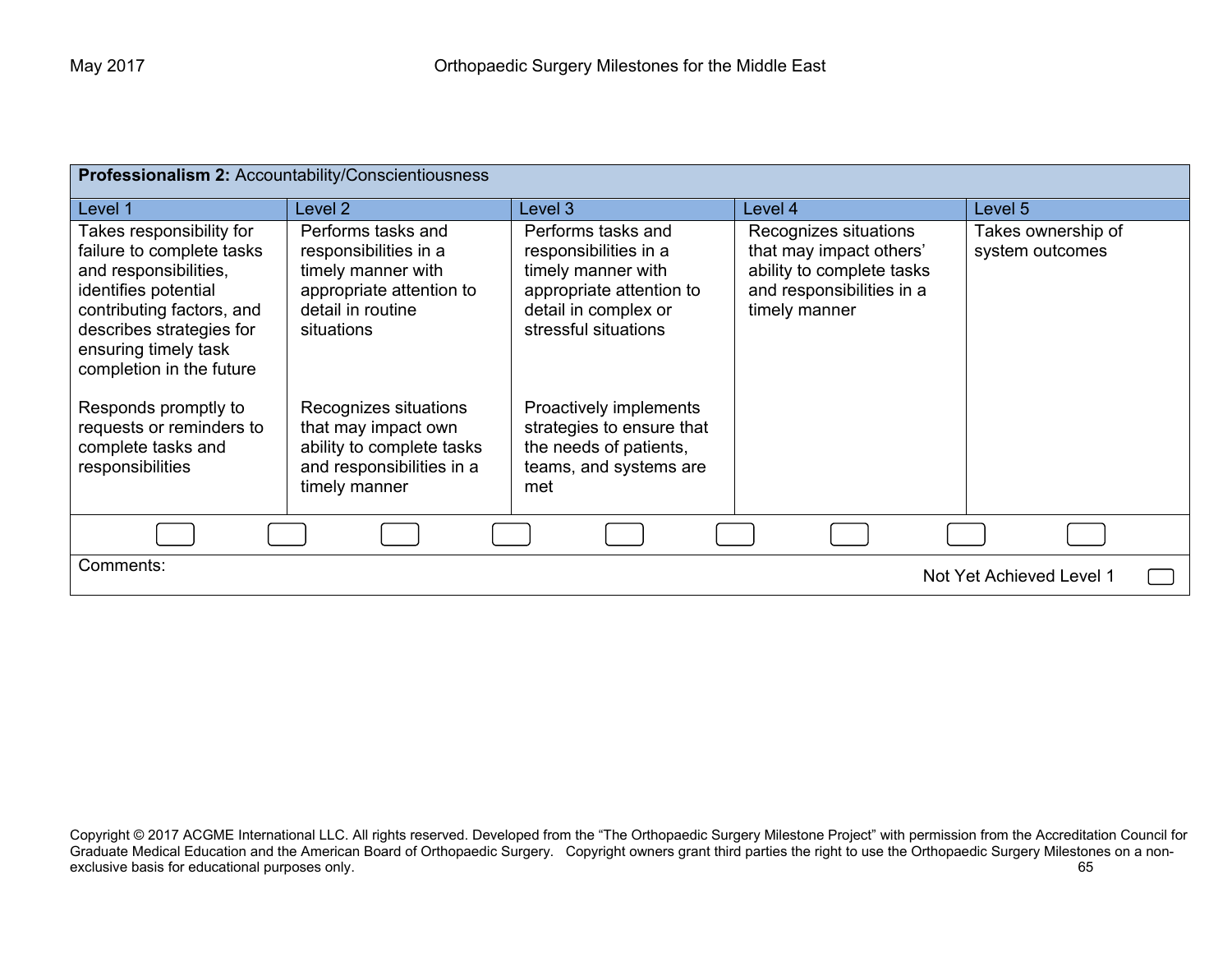| Professionalism 3: Self-Awareness and Help-Seeking                                  |                                                                                  |                                                                                                                        |                                                                                                                  |                                                                                                                                 |
|-------------------------------------------------------------------------------------|----------------------------------------------------------------------------------|------------------------------------------------------------------------------------------------------------------------|------------------------------------------------------------------------------------------------------------------|---------------------------------------------------------------------------------------------------------------------------------|
| Level 1                                                                             | Level 2                                                                          | Level 3                                                                                                                | Level 4                                                                                                          | Level 5                                                                                                                         |
| Recognizes status of<br>personal and<br>professional well-being,<br>with assistance | Independently<br>recognizes status of<br>personal and<br>professional well-being | With assistance,<br>proposes a plan to<br>optimize personal and<br>professional well-being                             | Independently develops a<br>plan to optimize personal<br>and professional well-being                             | Coaches others when<br>emotional responses or<br>limitations in<br>knowledge/skills do not<br>meet professional<br>expectations |
| Recognizes limits in the<br>knowledge/skills of self<br>or team, with assistance    | Independently<br>recognizes limits in the<br>knowledge/skills of self<br>or team | With assistance,<br>proposes a plan to<br>remediate or improve<br>limits in the<br>knowledge/skills of self<br>or team | Independently develops a<br>plan to remediate or<br>improve limits in the<br>knowledge/skills of self or<br>team |                                                                                                                                 |
|                                                                                     | <b>Demonstrates</b><br>appropriate help-seeking<br>behaviors                     |                                                                                                                        |                                                                                                                  |                                                                                                                                 |
|                                                                                     |                                                                                  |                                                                                                                        |                                                                                                                  |                                                                                                                                 |
| Comments:<br>Not Yet Achieved Level 1                                               |                                                                                  |                                                                                                                        |                                                                                                                  |                                                                                                                                 |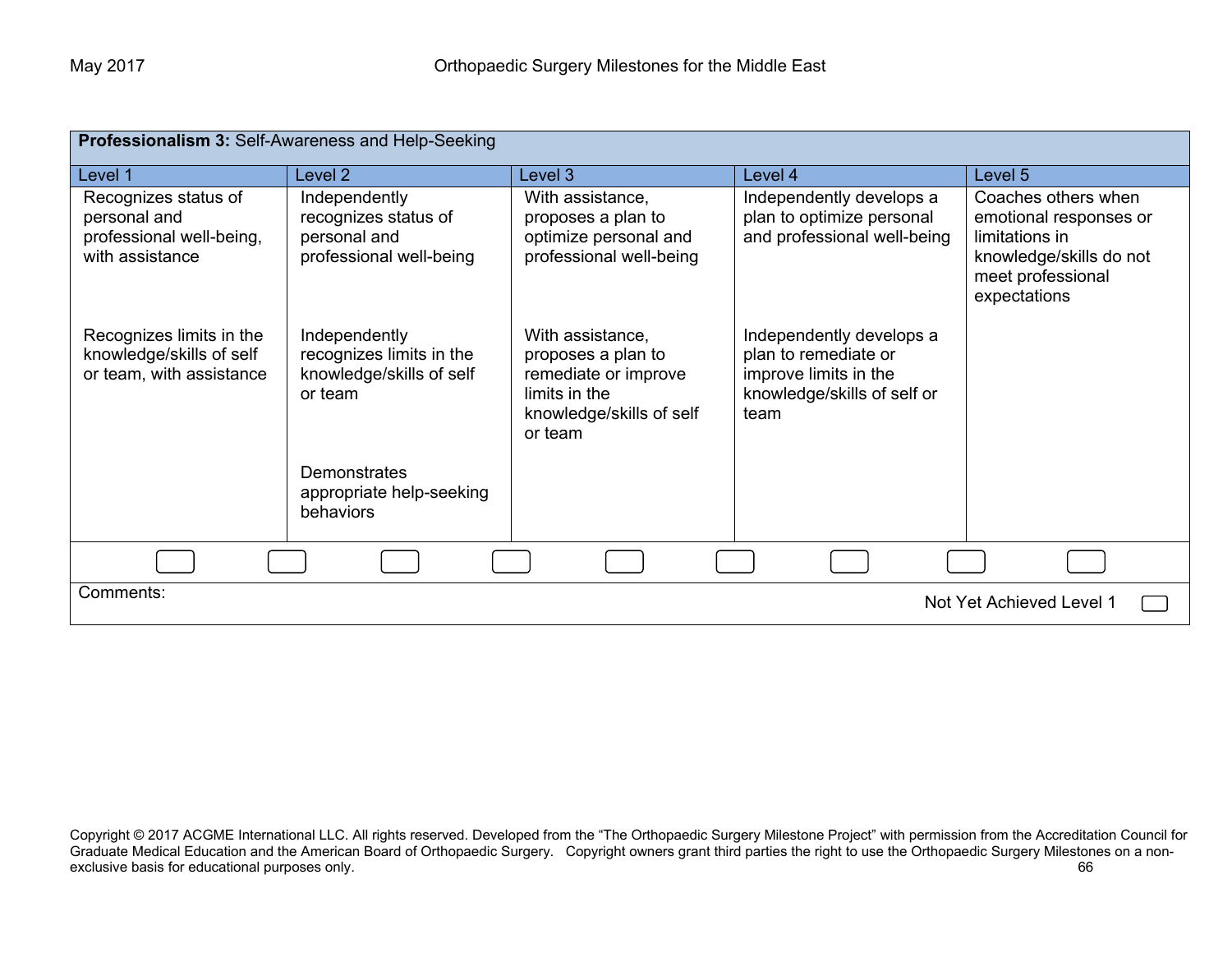| Interpersonal and Communication Skills 1: Patient- and Family-Centered Communication                                                                                                       |                                                                                                                                                                                                                         |                                                                                                                                                                                                   |                                                                                                                                                                            |                                                                                                                                              |
|--------------------------------------------------------------------------------------------------------------------------------------------------------------------------------------------|-------------------------------------------------------------------------------------------------------------------------------------------------------------------------------------------------------------------------|---------------------------------------------------------------------------------------------------------------------------------------------------------------------------------------------------|----------------------------------------------------------------------------------------------------------------------------------------------------------------------------|----------------------------------------------------------------------------------------------------------------------------------------------|
| Level 1                                                                                                                                                                                    | Level 2                                                                                                                                                                                                                 | Level 3                                                                                                                                                                                           | Level 4                                                                                                                                                                    | Level 5                                                                                                                                      |
| Uses language and non-<br>verbal behavior to<br>demonstrate respect and<br>establish rapport                                                                                               | Establishes a therapeutic<br>relationship in<br>straightforward<br>encounters using active<br>listening and clear<br>language                                                                                           | Establishes a therapeutic<br>relationship<br>in challenging patient<br>encounters                                                                                                                 | Easily establishes<br>therapeutic relationships,<br>with attention to<br>patient/family concerns<br>and context, regardless of<br>complexity                               | Mentors others in situational<br>awareness and critical self-<br>reflection to consistently<br>develop positive therapeutic<br>relationships |
| Identifies common barriers to<br>effective communication<br>(e.g., language, disability)<br>while accurately<br>communicating own role<br>within the health care system                    | Identifies complex barriers<br>to effective<br>communication (e.g.,<br>health literacy, cultural)                                                                                                                       | When prompted, reflects<br>on personal biases while<br>attempting to minimize<br>communication barriers                                                                                           | Independently recognizes<br>personal biases while<br>attempting to proactively<br>minimize communication<br>barriers                                                       | Role models self-<br>awareness practice while<br>identifying teaching a<br>contextual approach to<br>minimize communication<br>barriers      |
| Identifies the need to adjust<br>communication strategies<br>based on assessment of<br>patient/family expectations<br>and understanding of their<br>health status and treatment<br>options | Organizes and initiates<br>communication with<br>patients/families by<br>introducing stakeholders,<br>setting the agenda,<br>clarifying expectations,<br>and verifying an<br>understanding of the<br>clinical situation | With guidance, sensitively<br>and compassionately<br>delivers medical<br>information; elicits<br>patient/family values, goals<br>and preferences; and<br>acknowledges uncertainty<br>and conflict | Independently uses<br>shared decision making to<br>align patient/family<br>values, goals, and<br>preferences with<br>treatment options to make<br>a personalized care plan | Role models shared<br>decision making in<br>patient/family<br>communication in situations<br>with a high degree of<br>uncertainty/conflict   |
|                                                                                                                                                                                            |                                                                                                                                                                                                                         |                                                                                                                                                                                                   |                                                                                                                                                                            |                                                                                                                                              |
| Comments:<br>Not Yet Achieved Level 1                                                                                                                                                      |                                                                                                                                                                                                                         |                                                                                                                                                                                                   |                                                                                                                                                                            |                                                                                                                                              |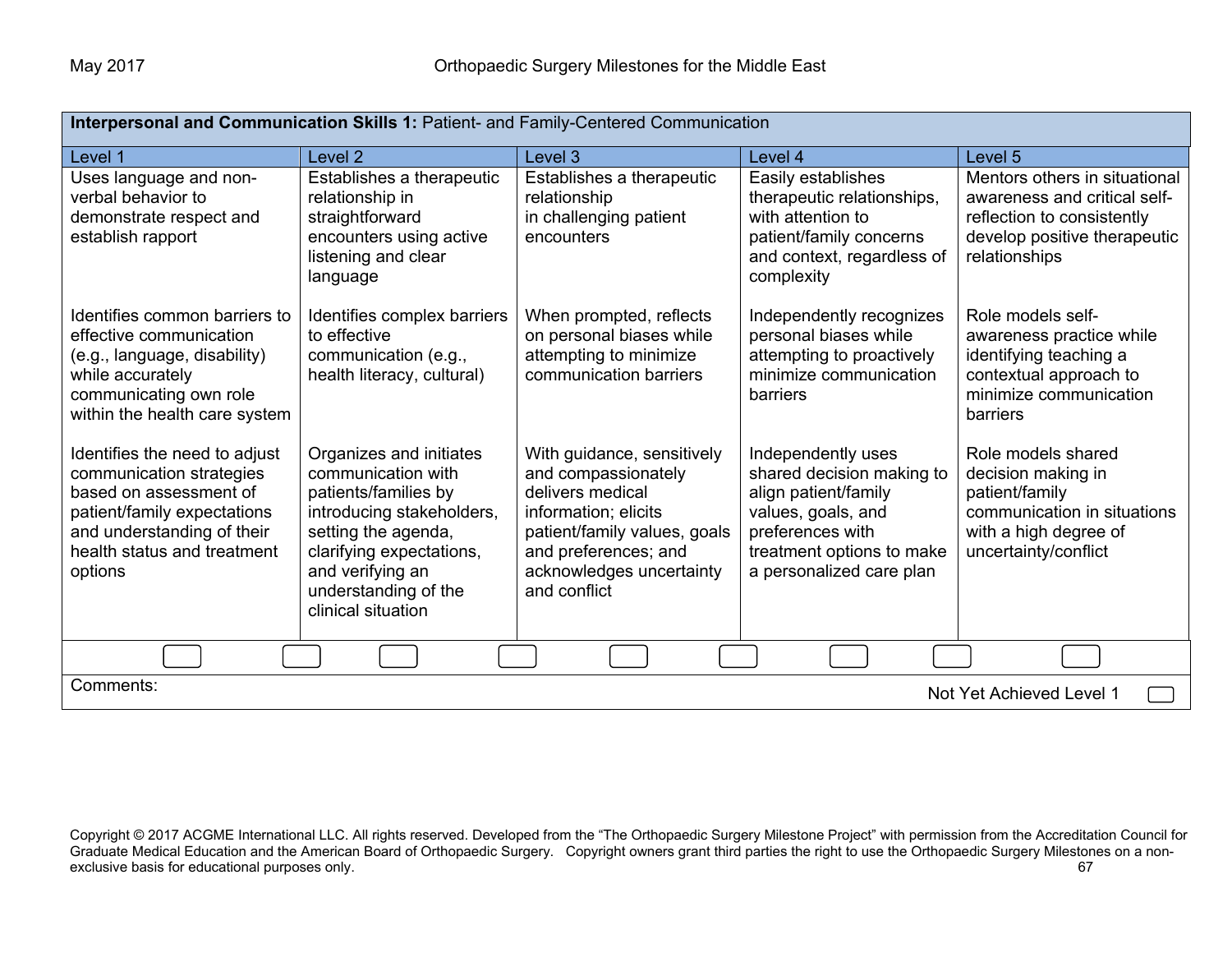| Interpersonal and Communication Skills 2: Interprofessional and Team Communication |                                                                                 |                                                                            |                                                                                                                 |                                                                                                                                                 |
|------------------------------------------------------------------------------------|---------------------------------------------------------------------------------|----------------------------------------------------------------------------|-----------------------------------------------------------------------------------------------------------------|-------------------------------------------------------------------------------------------------------------------------------------------------|
| Level 1                                                                            | Level <sub>2</sub>                                                              | Level 3                                                                    | Level 4                                                                                                         | Level 5                                                                                                                                         |
| Respectfully requests a<br>consultation                                            | Clearly and concisely<br>requests a consultation                                | Checks own<br>understanding of<br>consultant<br>recommendations            | Coordinates<br>recommendations from<br>different members of the<br>health care team to<br>optimize patient care | Role models flexible<br>communication strategies<br>that value input from all<br>health care team<br>members, resolving<br>conflict when needed |
| Respectfully receives a<br>consultation request                                    | Clearly and concisely<br>responds to a consultation<br>request                  | Checks understanding of<br>recommendations when<br>providing consultation  | Communicates feedback<br>and constructive criticism to<br>superiors                                             | Facilitates regular health<br>care team-based feedback<br>in complex situations                                                                 |
| Uses language that<br>values all members of<br>the health care team                | Communicates<br>information effectively<br>with all health care team<br>members | Uses active listening to<br>adapt communication<br>style to fit team needs |                                                                                                                 |                                                                                                                                                 |
|                                                                                    | Solicits feedback on<br>performance as a member<br>of the health care team      | Communicates concerns<br>and provides feedback to<br>peers and learners    |                                                                                                                 |                                                                                                                                                 |
|                                                                                    |                                                                                 |                                                                            |                                                                                                                 |                                                                                                                                                 |
| Comments:<br>Not Yet Achieved Level 1                                              |                                                                                 |                                                                            |                                                                                                                 |                                                                                                                                                 |